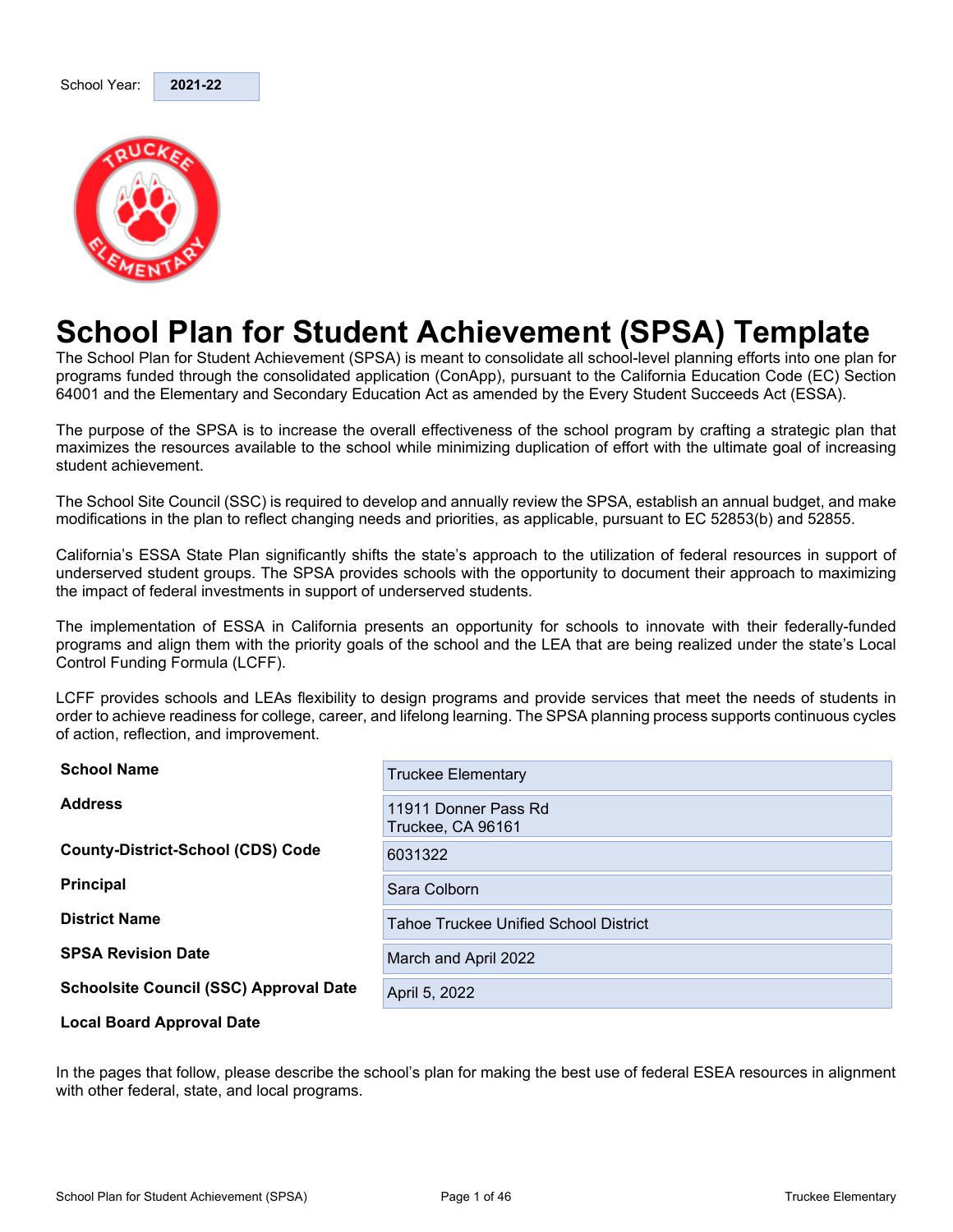## **School Vision and Mission**

Within our caring, diverse, and inclusive preschool through the fifth-grade learning environment, Truckee Elementary School's mission is to empower and inspire students to reach their full potential through engaging and challenging instruction and learning that emphasizes literacy across all content areas, embraces the diversity of our neighborhood, and values what makes each child unique. In collaboration with our Truckee community, our students will become safe, responsible, and respectful citizens.

## **School Profile**

At Truckee Elementary, all students will experience a balanced education addressing the needs of the whole child. For all children to succeed, it is necessary to integrate social, emotional, and physical development with a strong academic program. A challenging academic focus will provide the foundation for the acquisition and mastery of the basic skills, in areas of reading, writing, speaking and listening, mathematics, science, and humanities. With this foundation, children will acquire the tools to be successful in all subject areas. We expect all students to be responsible learners, to selfevaluate, to accept challenges, and to be solution seekers. In preparing for the future, students will have the skills to access information and utilize available resources for further learning. Learning will take place in a positive, safe, and cooperative environment that values individual differences and fosters a feeling of community. We are committed to providing quality education to all students, and we are proud to be a community hub.

Truckee Elementary School is unique in its demographics. We embrace the diversity of our neighborhood school, and we face challenges with our diversity as well. We have a particularly broad spectrum of needs in our classrooms, and many of our students come to us without the readiness skills found at other sites. Because of our neighborhood location and our proud status as a school that houses multiple district special education programs, we do have a larger percentage of students who come from socio-economically struggling families, who have academic and emotional disabilities, and who are learning English as a second language. We take pride in being a community hub and neighborhood school, and we accept the challenge of meeting the needs of many of the most struggling elementary age students who are part of loving working families that also struggle with having the resources to provide support at home. We simultaneously work to meet the needs of the many students who are school ready and often quite accelerated as part of a safe, responsible, and respectful campus. Our enrollment declined 11% between 2017 and 2020; however, our number of students has maintained at about 465 the last two years. In the 2020-2021 and 2021-2022 school years, we have many new families who have moved into our school zone with children who enrolled at our school; however, we also had many students move away from our school zone, so our actual student body has had many transitions.

## **Stakeholder Involvement**

How, when, and with whom did the school consult as part of the planning process for this SPSA/Annual Review and Update?

#### **Involvement Process for the SPSA and Annual Review and Update**

The Truckee Elementary School Site Council (SSC) has met to review and become familiar with our new DTS format for our SPSA in general, and the following dates and descriptions outline our collaborative consultation with our SPSA:

December 7, 2021: SSC reviewed the 2020-2021 SPSA to answer clarifying questions and provide context for this year's SPSA.

February 1, 2022: Principal presented working draft of 2022-2023 SPSA as well as the 2021-2022 Transitional Document to SSC. This presentation included a review of baseline assessment results from 2019, actual assessment results from 2021, goals for 2021-2022 and 2022-2023 based on our data, an overview of key actions planned for each school year, and an overall description of our plan for implementation of the 21-22 Transitional Document and the 22-23 SPSA. Feedback was gathered from the members of SSC and applied to the documents. Feedback included support for prioritizing professional development in reading and reading assessments as well as the emphasis on social-emotional professional development to impact students. Site Council also asked questions and offered suggestions about how to retain teachers in Goal 3 in transition plan. Site Council reviewed all proposed spending of Title 1 money and how each proposal aligns with a specific respective SPSA goals. Site Council approved proposals for Title 1 spending.

February 8, 2022: Principal presented working draft of 2022-2023 SPSA as well as the 2021-2022 Transitional Document to the Truckee Elementary Instructional Leadership team, which consists of grade level classroom teacher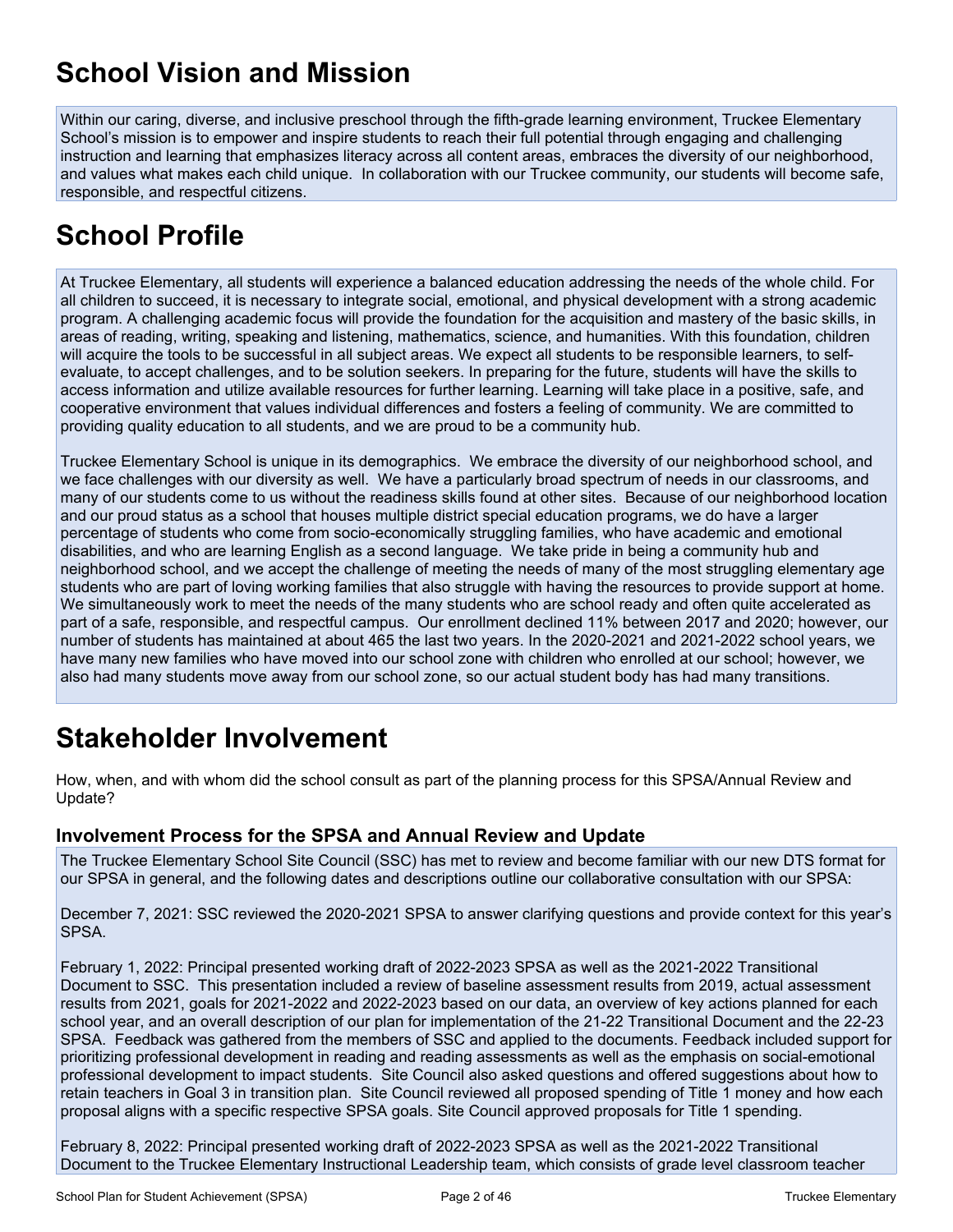representatives Kinder through fifth grade, special education teacher representative, enrichment teacher representative, instructional coach, principal, and assistant principal. The shift to the new format was highlighted, and all parts of the 22- 23 SPSA and 21-22 Transitional document were reviewed. Feedback was received with an emphasis on key actions planned and how they pertain to staff on individual, Professional Learning Community (PLC), and staff-wide levels. Feedback included significant support for the professional development and application of the science of reading, support for social-emotional learning, questions on how to ensure social-emotional support for teachers and staff, and input on prioritizing recruiting and retaining teachers and staff with the high cost of living in our area.

February 15, 2022: Principal presented working draft of 2022-2023 SPSA as well as the 2021-2022 Transitional Document to the Truckee Elementary English Language Advisory Committee (ELAC), which includes parents of English Language Learners, our ELD Coordinator, assistant principal, and community liaison. This presentation emphasized our work with English Learners; however, this presentation also included a review of baseline assessment results from 2019, actual assessment results from 2021, goals for 2021-2022 and 2022-2023 based on our data, an overview of key actions planned for each school year, and an overall description of our plan for implementation of the 21-22 Transitional Document and the 22-23 SPSA. Feedback was gathered from the members of ELAC and applied to the documents. Feedback included: Concern for quality of penmanship, appreciation that teachers collaborate regularly and that should continue, appreciate that math is prioritized and that students learn math in different ways; concern over not having basic math facts fluently (particularly multiplication and division), suggestion to send home examples of how to solve math problems and access to resources to help students with math because how we teach is much different than in Mexico. Parents shared concern for students being "behind" due to COVID.

March 1, 2022: SSC met to review the working draft of 2022-2023 SPSA as well as the 2021-2022 Transitional Document. Principal shared the feedback offered by ELAC and the school Instructional Leadership Team and highlighted revisions made. Feedback was gathered from the members of SSC and applied to the documents. Discussion continued on the value of ELAC's suggestions and planning for math support for parents as well as reiteration of how to recruit and retain teachers and staff with the high cost of living in our area. SSC approved Transition Plan.

April 5, 2022: Principal presented final draft of 2022-2023 SPSA to SSC for final approval.

Involvement Process and Review: June 7, 2022 The principal will share end-of-year local assessment data as available to review progress toward goals. SSC will also review the planned key actions of the 21-22 Transitional Document and identify which were implemented over the 21-22 school year. Actual achievement of the 21-22 Transitional Document goals will be reviewed by SSC at the first and second meetings of the 22-23 school year. These meetings will also include a review of the 22-23 SPSA to provide context for the school year and revisions, if any, will be made based on our student progress evidence from 21-22.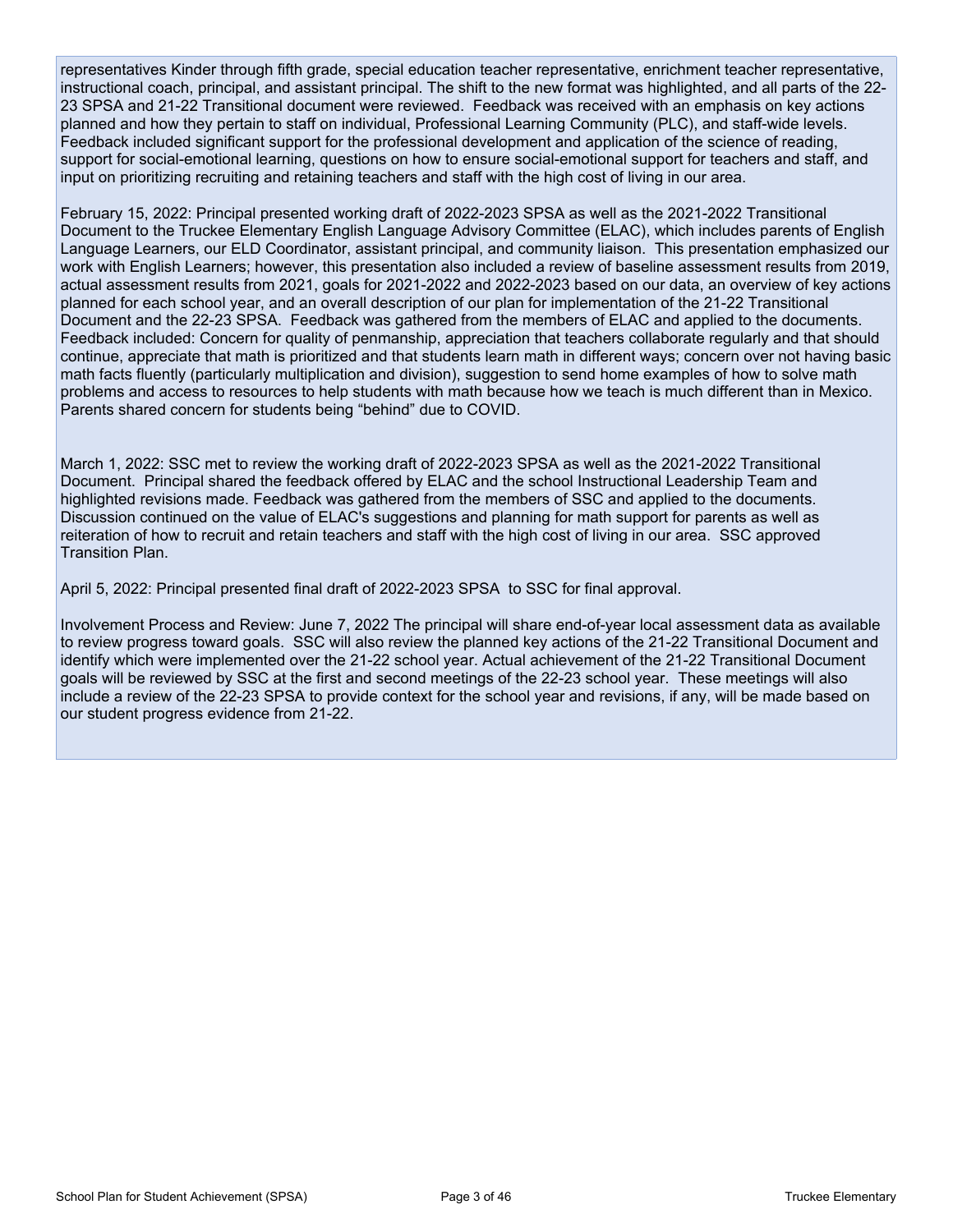## **School and Student Performance Data**

|                              | <b>Student Enrollment by Subgroup</b> |                              |                         |                           |              |                |  |  |  |  |  |  |  |  |
|------------------------------|---------------------------------------|------------------------------|-------------------------|---------------------------|--------------|----------------|--|--|--|--|--|--|--|--|
|                              |                                       | <b>Percent of Enrollment</b> |                         | <b>Number of Students</b> |              |                |  |  |  |  |  |  |  |  |
| <b>Student Group</b>         | $18-19$                               | $19-20$                      | $20 - 21$               | $18-19$                   | $19 - 20$    | $20 - 21$      |  |  |  |  |  |  |  |  |
| <b>American Indian</b>       | 0.41%                                 | 0.87%                        | $0.2\%$                 | 2                         | 4            |                |  |  |  |  |  |  |  |  |
| <b>African American</b>      | 0.41%                                 | $0.65\%$                     | $0.7\%$                 | 2                         | 3            | 3              |  |  |  |  |  |  |  |  |
| Asian                        | 0.41%                                 | 0.22%                        | $\%$                    | 2                         |              |                |  |  |  |  |  |  |  |  |
| <b>Filipino</b>              | $\%$                                  | $0\%$                        | $\%$                    |                           | $\mathbf{0}$ |                |  |  |  |  |  |  |  |  |
| Hispanic/Latino              | 59.15%                                | 58.66%                       | 57.3%                   | 291                       | 271          | 260            |  |  |  |  |  |  |  |  |
| <b>Pacific Islander</b>      | $\%$                                  | $0\%$                        | $\%$                    |                           | $\mathbf{0}$ |                |  |  |  |  |  |  |  |  |
| White                        | 36.38%                                | 35.5%                        | 37.7%                   | 179                       | 164          | 171            |  |  |  |  |  |  |  |  |
| <b>Two or More Responses</b> | 2.03%                                 | 3.03%                        | 3.7%                    | 10                        | 14           | 17             |  |  |  |  |  |  |  |  |
| <b>Not Reported</b>          | 1.22%                                 | 1.08%                        | 0.4%                    | 6                         | 5            | $\overline{2}$ |  |  |  |  |  |  |  |  |
|                              |                                       |                              | <b>Total Enrollment</b> | 492                       | 462          | 454            |  |  |  |  |  |  |  |  |

## **Student Enrollment Enrollment By Student Group**

## **Student Enrollment Enrollment By Grade Level**

| <b>Student Enrollment by Grade Level</b> |                           |           |           |  |  |  |  |  |  |  |  |
|------------------------------------------|---------------------------|-----------|-----------|--|--|--|--|--|--|--|--|
|                                          | <b>Number of Students</b> |           |           |  |  |  |  |  |  |  |  |
| Grade                                    | $18-19$                   | $19 - 20$ | $20 - 21$ |  |  |  |  |  |  |  |  |
| Kindergarten                             | 91                        | 82        | 87        |  |  |  |  |  |  |  |  |
| Grade 1                                  | 67                        | 69        | 66        |  |  |  |  |  |  |  |  |
| Grade 2                                  | 75                        | 74        | 76        |  |  |  |  |  |  |  |  |
| Grade3                                   | 75                        | 72        | 72        |  |  |  |  |  |  |  |  |
| Grade 4                                  | 84                        | 75        | 72        |  |  |  |  |  |  |  |  |
| Grade 5                                  | 100                       | 90        | 81        |  |  |  |  |  |  |  |  |
| <b>Total Enrollment</b>                  | 492                       | 462       | 454       |  |  |  |  |  |  |  |  |

#### **Conclusions based on this data:**

- **1.** Our enrollment declined 8% between 2018 and 2020; however, our number of students decreased by only 8 students from last year. In the 2020-2021 and 2021-2022 school years, we have many new families who have moved into our school zone with children who enrolled at our school; however, we also had many students move away from our school zone, so our actual student body has had much turn over even though it appears to be a stable number.
- **2.** Truckee Elementary School is unique in its demographics. We embrace the diversity of our neighborhood school, and we face challenges with our diversity as well. We have a particularly broad spectrum of needs in our classrooms, and many of our students come to us without the readiness skills found at other sites. Because of our neighborhood location and our proud status as a school that houses multiple district special education programs,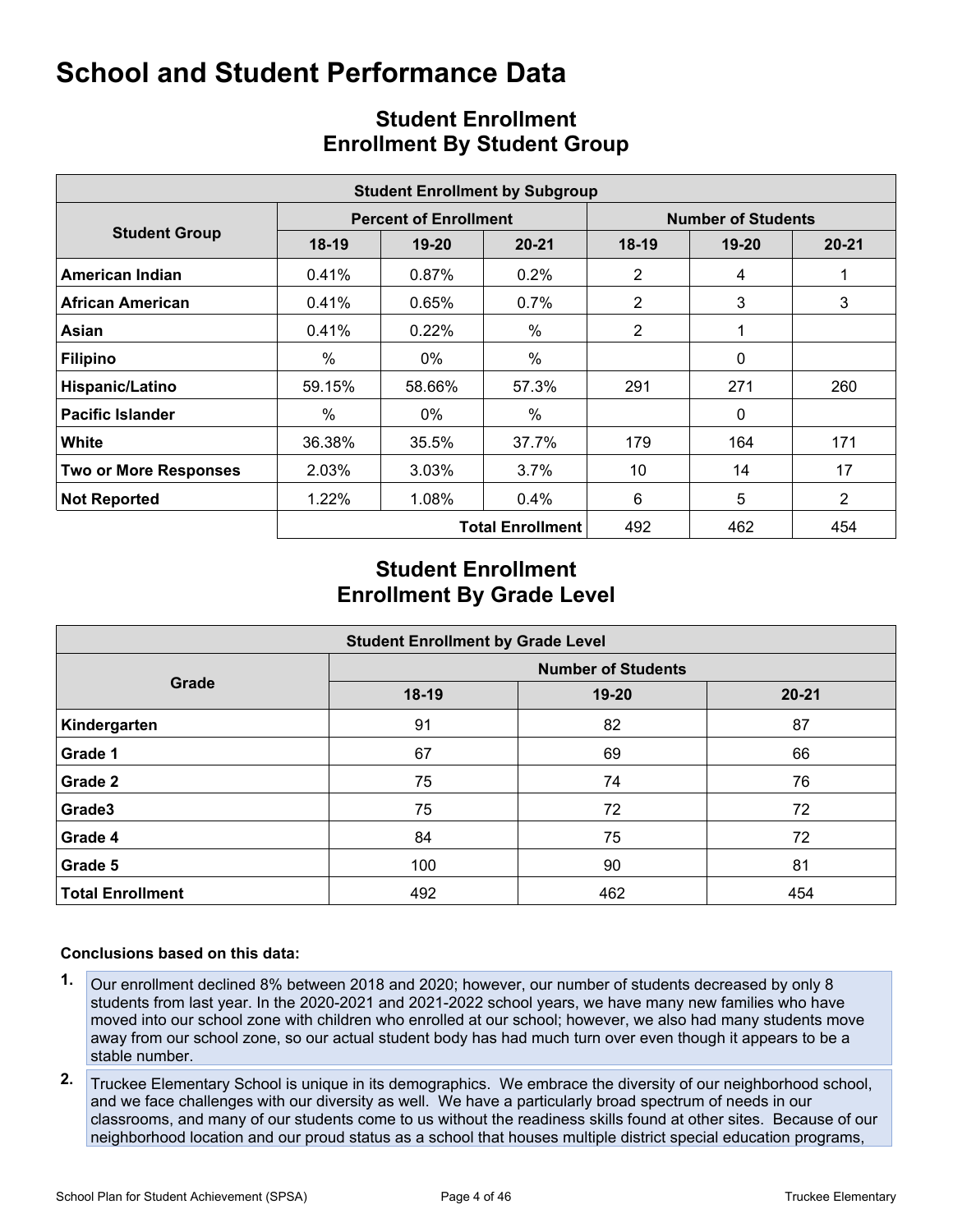we do have a larger percentage of students who come from socio-economically struggling families, who have academic and emotional disabilities, and who are learning English as a second language.

**3.** Our Latino population remains to be the majority of our demographic. While not all of our Latinos are English Learners, the majority are ELs. This need to support English Learners impacts our site in that the need to support designated ELD exceeds the ELD teacher allocation. As such, our site has been creative to provide designated ELD through our Blended ELD program and prioritize professional development to support speaking and listening including academic conversations to maximize resources.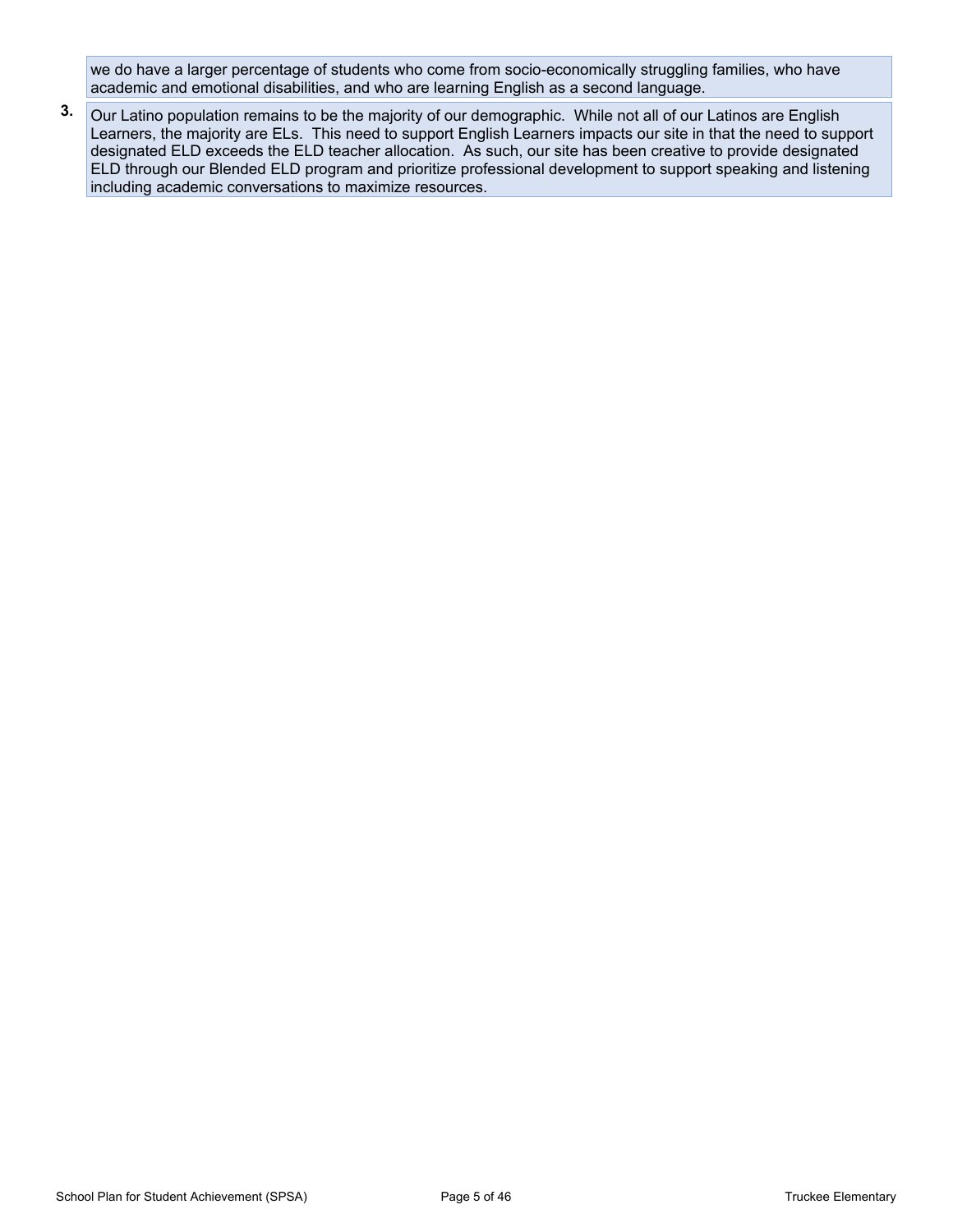## **School and Student Performance Data**

### **Student Enrollment English Learner (EL) Enrollment**

| <b>English Learner (EL) Enrollment</b>               |         |                           |           |         |                            |           |  |  |  |  |  |  |  |
|------------------------------------------------------|---------|---------------------------|-----------|---------|----------------------------|-----------|--|--|--|--|--|--|--|
|                                                      |         | <b>Number of Students</b> |           |         | <b>Percent of Students</b> |           |  |  |  |  |  |  |  |
| <b>Student Group</b>                                 | $18-19$ | $19 - 20$                 | $20 - 21$ | $18-19$ | $19-20$                    | $20 - 21$ |  |  |  |  |  |  |  |
| <b>English Learners</b>                              | 174     | 166                       | 139       | 35.4%   | 35.9%                      | 30.6%     |  |  |  |  |  |  |  |
| <b>Fluent English Proficient (FEP)</b>               | 67      | 66                        | 49        | 13.6%   | 14.3%                      | 10.8%     |  |  |  |  |  |  |  |
| <b>Reclassified Fluent English Proficient (RFEP)</b> | 34      | 36                        | 2         | 17.3%   | 20.7%                      | $1.2\%$   |  |  |  |  |  |  |  |

#### **Conclusions based on this data:**

- **1.** Truckee El was not able to reclassify students to the same extent as years prior as a result of not having ELPAC scores. However, two students were reclassified using alternative criteria per the students' IEPs.
- **2.** While we had celebrated a continued decrease of students at-risk of becoming Long Term English Learners (LTEL) for three years in a row, there is now a significant increase of students at risk of becoming LTEL over the last year due to the low number of RFEP students in 20-21.
- **3.** While not all of our Latinos are English Learners, the majority are ELs. This need to support English Learners impacts our site in that the need to support designated ELD exceeds the ELD teacher allocation. As such, our site has been creative to provide designated ELD through our Blended ELD program and prioritize professional development to support speaking and listening including academic conversations to maximize resources.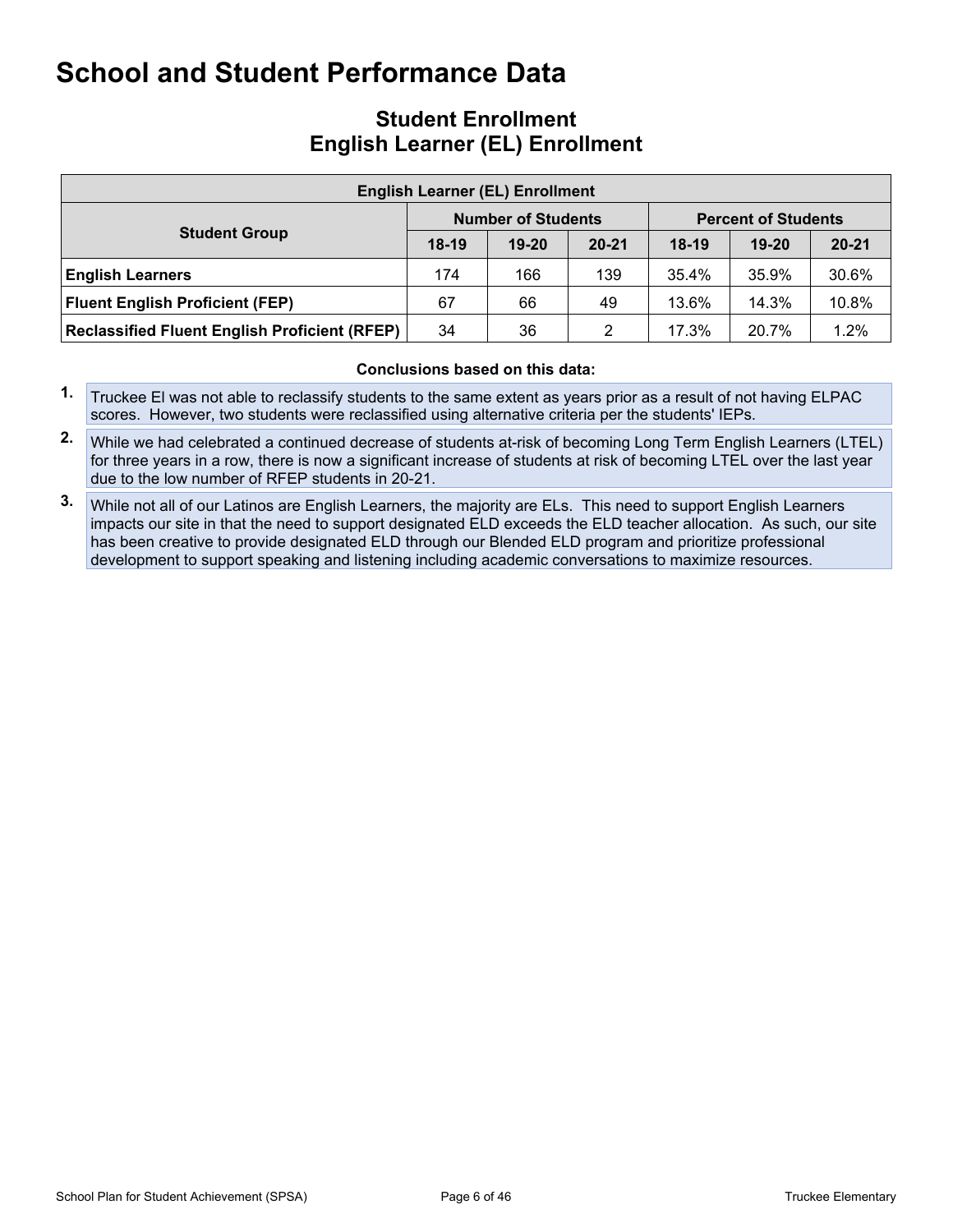## **School and Student Performance Data**

## **CAASPP Results English Language Arts/Literacy (All Students)**

|         | <b>Overall Participation for All Students</b> |                        |           |         |                      |           |         |                    |           |                        |       |           |  |  |  |
|---------|-----------------------------------------------|------------------------|-----------|---------|----------------------|-----------|---------|--------------------|-----------|------------------------|-------|-----------|--|--|--|
| Grade   |                                               | # of Students Enrolled |           |         | # of Students Tested |           |         | # of Students with |           | % of Enrolled Students |       |           |  |  |  |
| Level   | $18-19$                                       | $19 - 20$              | $20 - 21$ | $18-19$ | $19 - 20$            | $20 - 21$ | $18-19$ | $19 - 20$          | $20 - 21$ | $18-19$                | 19-20 | $20 - 21$ |  |  |  |
| Grade 3 | 75                                            |                        | 68        | 74      |                      | 68        | 74      |                    | 68        | 98.7                   |       | 100.0     |  |  |  |
| Grade 4 | 88                                            |                        | 69        | 87      |                      | 67        | 87      |                    | 67        | 98.9                   |       | 97.1      |  |  |  |
| Grade 5 | 102                                           |                        | 72        | 100     |                      | 66        | 100     |                    | 66        | 98                     |       | 91.7      |  |  |  |
| All     | 265                                           |                        | 209       | 261     |                      | 201       | 261     |                    | 201       | 98.5                   |       | 96.2      |  |  |  |

**Frame "% of Enrolled Students Tested" showing in this table is not the same as "Participation Rate" for federal accountability** 

|                                  | <b>Overall Achievement for All Students</b> |     |     |                                                                                                                       |  |                |             |  |  |                 |                   |                |               |  |       |
|----------------------------------|---------------------------------------------|-----|-----|-----------------------------------------------------------------------------------------------------------------------|--|----------------|-------------|--|--|-----------------|-------------------|----------------|---------------|--|-------|
| <b>Mean Scale Score</b><br>Grade |                                             |     |     | % Standard                                                                                                            |  | % Standard Met |             |  |  |                 | % Standard Nearly | % Standard Not |               |  |       |
| Level                            |                                             |     |     | 18-19   19-20   20-21   18-19   19-20   20-21   18-19   19-20   20-21   18-19   19-20   20-21   18-19   19-20   20-21 |  |                |             |  |  |                 |                   |                |               |  |       |
| Grade 3                          | 2417.                                       |     |     | 12409. 14.86                                                                                                          |  |                | 14.71 32.43 |  |  | 27.94 31.08     |                   |                | 27.94 21.62   |  | 29.41 |
| Grade 4                          | 2458.                                       |     |     | 2459.   16.09 <sup> </sup>                                                                                            |  |                | 22.39 26.44 |  |  | 28.36 25.29     |                   |                | $10.45$ 32.18 |  | 38.81 |
| Grade 5                          | 2506.                                       |     |     | 2478. 21.00                                                                                                           |  |                | 12.12 36.00 |  |  | $31.82$   21.00 |                   |                | 18.18 22.00   |  | 37.88 |
| <b>All Grades</b>                | N/A                                         | N/A | N/A | 17.62                                                                                                                 |  |                | 16.42 31.80 |  |  | 29.35 25.29     |                   |                | 18.91 25.29   |  | 35.32 |

|                    | Reading<br>Demonstrating understanding of literary and non-fictional texts |                  |           |         |                       |           |                  |           |           |  |  |  |  |  |
|--------------------|----------------------------------------------------------------------------|------------------|-----------|---------|-----------------------|-----------|------------------|-----------|-----------|--|--|--|--|--|
| <b>Grade Level</b> |                                                                            | % Above Standard |           |         | % At or Near Standard |           | % Below Standard |           |           |  |  |  |  |  |
|                    | $18-19$                                                                    | $19 - 20$        | $20 - 21$ | $18-19$ | $19 - 20$             | $20 - 21$ | $18-19$          | $19 - 20$ | $20 - 21$ |  |  |  |  |  |
| Grade 3            | 18.92                                                                      |                  | 11.76     | 51.35   |                       | 66.18     | 29.73            |           | 22.06     |  |  |  |  |  |
| Grade 4            | 18.39                                                                      |                  | 16.42     | 45.98   |                       | 61.19     | 35.63            |           | 22.39     |  |  |  |  |  |
| Grade 5            | 26.00                                                                      |                  | 10.61     | 51.00   |                       | 65.15     | 23.00            |           | 24.24     |  |  |  |  |  |
| <b>All Grades</b>  | 21.46                                                                      |                  | 12.94     | 49.43   |                       | 64.18     | 29.12            |           | 22.89     |  |  |  |  |  |

|                    | Writing<br>Producing clear and purposeful writing |                  |           |         |                       |           |                  |           |           |  |  |  |  |  |
|--------------------|---------------------------------------------------|------------------|-----------|---------|-----------------------|-----------|------------------|-----------|-----------|--|--|--|--|--|
|                    |                                                   | % Above Standard |           |         | % At or Near Standard |           | % Below Standard |           |           |  |  |  |  |  |
| <b>Grade Level</b> | $18-19$                                           | $19 - 20$        | $20 - 21$ | $18-19$ | $19 - 20$             | $20 - 21$ | $18-19$          | $19 - 20$ | $20 - 21$ |  |  |  |  |  |
| Grade 3            | 21.62                                             |                  | 7.35      | 51.35   |                       | 61.76     | 27.03            |           | 30.88     |  |  |  |  |  |
| Grade 4            | 16.09                                             |                  | 8.96      | 55.17   |                       | 62.69     | 28.74            |           | 28.36     |  |  |  |  |  |
| Grade 5            | 30.00                                             |                  | 13.64     | 44.00   |                       | 54.55     | 26.00            |           | 31.82     |  |  |  |  |  |
| <b>All Grades</b>  | 22.99                                             |                  | 9.95      | 49.81   |                       | 59.70     | 27.20            |           | 30.35     |  |  |  |  |  |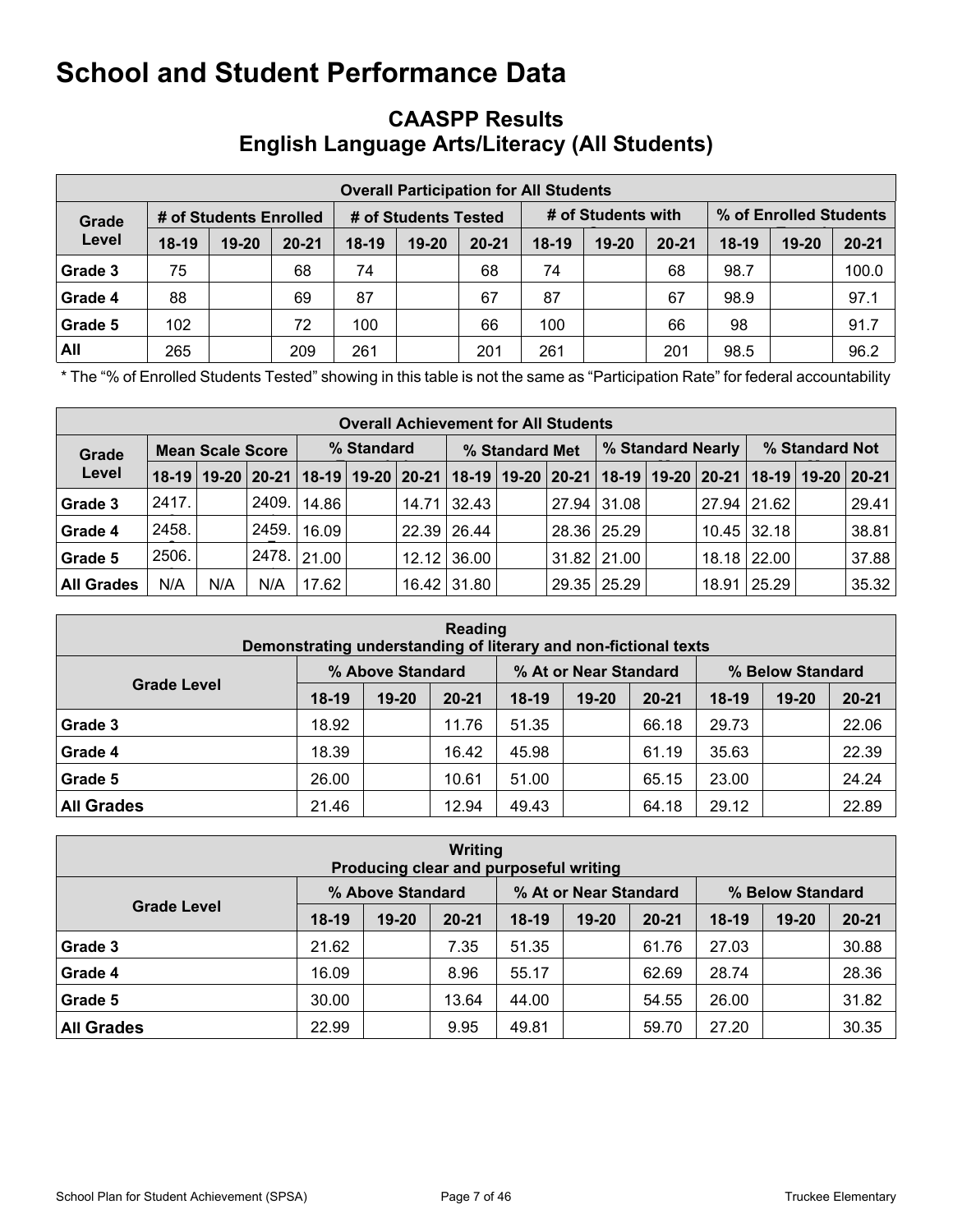|                    | Listening<br>Demonstrating effective communication skills |                  |           |       |                       |           |                  |           |           |  |  |  |  |  |
|--------------------|-----------------------------------------------------------|------------------|-----------|-------|-----------------------|-----------|------------------|-----------|-----------|--|--|--|--|--|
|                    |                                                           | % Above Standard |           |       | % At or Near Standard |           | % Below Standard |           |           |  |  |  |  |  |
| <b>Grade Level</b> | $18-19$                                                   | $19 - 20$        | $20 - 21$ | 18-19 | $19 - 20$             | $20 - 21$ | $18-19$          | $19 - 20$ | $20 - 21$ |  |  |  |  |  |
| Grade 3            | 9.46                                                      |                  | 10.29     | 72.97 |                       | 70.59     | 17.57            |           | 19.12     |  |  |  |  |  |
| Grade 4            | 18.39                                                     |                  | 10.45     | 70.11 |                       | 76.12     | 11.49            |           | 13.43     |  |  |  |  |  |
| Grade 5            | 11.00                                                     |                  | 10.61     | 69.00 |                       | 69.70     | 20.00            |           | 19.70     |  |  |  |  |  |
| <b>All Grades</b>  | 13.03                                                     |                  | 10.45     | 70.50 |                       | 72.14     | 16.48            |           | 17.41     |  |  |  |  |  |

|                    | <b>Research/Inquiry</b><br>Investigating, analyzing, and presenting information |                  |           |         |                       |           |                  |           |           |  |  |  |  |  |
|--------------------|---------------------------------------------------------------------------------|------------------|-----------|---------|-----------------------|-----------|------------------|-----------|-----------|--|--|--|--|--|
|                    |                                                                                 | % Above Standard |           |         | % At or Near Standard |           | % Below Standard |           |           |  |  |  |  |  |
| <b>Grade Level</b> | $18-19$                                                                         | $19 - 20$        | $20 - 21$ | $18-19$ | 19-20                 | $20 - 21$ | $18-19$          | $19 - 20$ | $20 - 21$ |  |  |  |  |  |
| Grade 3            | 13.51                                                                           |                  | 19.12     | 56.76   |                       | 66.18     | 29.73            |           | 14.71     |  |  |  |  |  |
| Grade 4            | 16.09                                                                           |                  | 17.91     | 51.72   |                       | 70.15     | 32.18            |           | 11.94     |  |  |  |  |  |
| Grade 5            | 30.00                                                                           |                  | 10.61     | 48.00   |                       | 68.18     | 22.00            |           | 21.21     |  |  |  |  |  |
| <b>All Grades</b>  | 20.69                                                                           |                  | 15.92     | 51.72   |                       | 68.16     | 27.59            |           | 15.92     |  |  |  |  |  |

#### **Conclusions based on this data:**

- **1.** Truckee Elementary increased the percentage of students in the % At or Near Standard in grades 3, 4, and 5 in reading, writing, and research/ inquiry domains.
- **2.** Truckee Elementary decreased the percentage of students in the % Below Standard in reading in grades 3 and 4 and research/ inquiry in all grades.
- **3.** Less than 50% of our students met or exceeded ELA standards in th 2020-2021 school year according to CAASPP.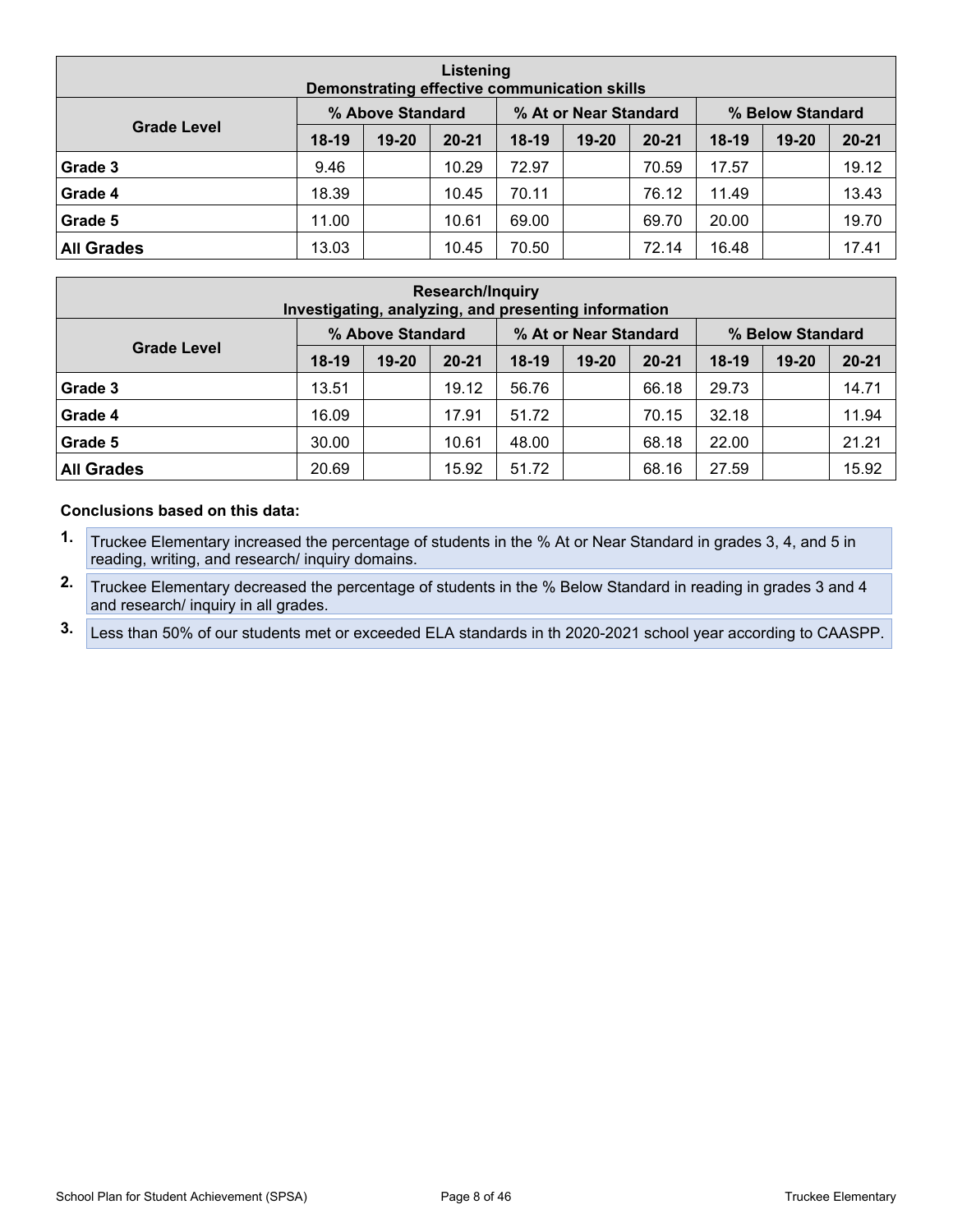## **School and Student Performance Data**

## **CAASPP Results Mathematics (All Students)**

|         | <b>Overall Participation for All Students</b> |                        |           |         |                      |           |       |                    |           |                        |           |           |  |  |  |
|---------|-----------------------------------------------|------------------------|-----------|---------|----------------------|-----------|-------|--------------------|-----------|------------------------|-----------|-----------|--|--|--|
| Grade   |                                               | # of Students Enrolled |           |         | # of Students Tested |           |       | # of Students with |           | % of Enrolled Students |           |           |  |  |  |
| Level   | $18-19$                                       | $19 - 20$              | $20 - 21$ | $18-19$ | $19 - 20$            | $20 - 21$ | 18-19 | $19 - 20$          | $20 - 21$ | $18-19$                | $19 - 20$ | $20 - 21$ |  |  |  |
| Grade 3 | 75                                            |                        | 68        | 74      |                      | 68        | 74    |                    | 68        | 98.7                   |           | 100.0     |  |  |  |
| Grade 4 | 88                                            |                        | 69        | 87      |                      | 67        | 87    |                    | 67        | 98.9                   |           | 97.1      |  |  |  |
| Grade 5 | 102                                           |                        | 72        | 101     |                      | 67        | 101   |                    | 67        | 99                     |           | 93.1      |  |  |  |
| All     | 265                                           |                        | 209       | 262     |                      | 202       | 262   |                    | 202       | 98.9                   |           | 96.7      |  |  |  |

**Frame "% of Enrolled Students Tested" showing in this table is not the same as "Participation Rate" for federal accountability** purposes.

|                                  | <b>Overall Achievement for All Students</b> |     |       |       |            |      |                                                                                                                       |  |       |             |  |                   |                    |  |       |
|----------------------------------|---------------------------------------------|-----|-------|-------|------------|------|-----------------------------------------------------------------------------------------------------------------------|--|-------|-------------|--|-------------------|--------------------|--|-------|
| <b>Mean Scale Score</b><br>Grade |                                             |     |       |       | % Standard |      | % Standard Met                                                                                                        |  |       |             |  | % Standard Nearly | % Standard Not     |  |       |
| Level                            |                                             |     |       |       |            |      | 18-19   19-20   20-21   18-19   19-20   20-21   18-19   19-20   20-21   18-19   19-20   20-21   18-19   19-20   20-21 |  |       |             |  |                   |                    |  |       |
| Grade 3                          | 2417.                                       |     | 2411. | 4.05  |            |      | 13.24   40.54                                                                                                         |  |       | 23.53 32.43 |  | 29.41 22.97       |                    |  | 33.82 |
| Grade 4                          | 2461.                                       |     | 2467. | 12.64 |            |      | 16.42   27.59                                                                                                         |  |       | 23.88 37.93 |  |                   | $34.33$ 21.84      |  | 25.37 |
| Grade 5                          | 2501.                                       |     | 2469. | 17.82 |            | 8.96 | 21.78                                                                                                                 |  | 16.42 | 33.66       |  |                   | $31.34 \mid 26.73$ |  | 43.28 |
| <b>All Grades</b>                | N/A                                         | N/A | N/A   | 12.21 |            |      | 12.87   29.01                                                                                                         |  | 21.29 | 34.73       |  |                   | 31.68 24.05        |  | 34.16 |

| <b>Concepts &amp; Procedures</b><br>Applying mathematical concepts and procedures |         |                  |           |         |                       |           |         |                  |           |
|-----------------------------------------------------------------------------------|---------|------------------|-----------|---------|-----------------------|-----------|---------|------------------|-----------|
|                                                                                   |         | % Above Standard |           |         | % At or Near Standard |           |         | % Below Standard |           |
| <b>Grade Level</b>                                                                | $18-19$ | $19 - 20$        | $20 - 21$ | $18-19$ | $19 - 20$             | $20 - 21$ | $18-19$ | $19 - 20$        | $20 - 21$ |
| Grade 3                                                                           | 13.51   |                  | 8.82      | 52.70   |                       | 52.94     | 33.78   |                  | 38.24     |
| Grade 4                                                                           | 25.29   |                  | 20.90     | 29.89   |                       | 47.76     | 44.83   |                  | 31.34     |
| Grade 5                                                                           | 23.76   |                  | 7.46      | 41.58   |                       | 47.76     | 34.65   |                  | 44.78     |
| <b>All Grades</b>                                                                 | 21.37   |                  | 12.38     | 40.84   |                       | 49.50     | 37.79   |                  | 38.12     |

| <b>Problem Solving &amp; Modeling/Data Analysis</b><br>Using appropriate tools and strategies to solve real world and mathematical problems |         |                  |           |         |                       |           |         |                  |           |
|---------------------------------------------------------------------------------------------------------------------------------------------|---------|------------------|-----------|---------|-----------------------|-----------|---------|------------------|-----------|
|                                                                                                                                             |         | % Above Standard |           |         | % At or Near Standard |           |         | % Below Standard |           |
| <b>Grade Level</b>                                                                                                                          | $18-19$ | $19 - 20$        | $20 - 21$ | $18-19$ | $19 - 20$             | $20 - 21$ | $18-19$ | $19 - 20$        | $20 - 21$ |
| Grade 3                                                                                                                                     | 14.86   |                  | 19.12     | 60.81   |                       | 50.00     | 24.32   |                  | 30.88     |
| Grade 4                                                                                                                                     | 18.39   |                  | 20.90     | 44.83   |                       | 49.25     | 36.78   |                  | 29.85     |
| Grade 5                                                                                                                                     | 15.84   |                  | 4.48      | 55.45   |                       | 61.19     | 28.71   |                  | 34.33     |
| <b>All Grades</b>                                                                                                                           | 16.41   |                  | 14.85     | 53.44   |                       | 53.47     | 30.15   |                  | 31.68     |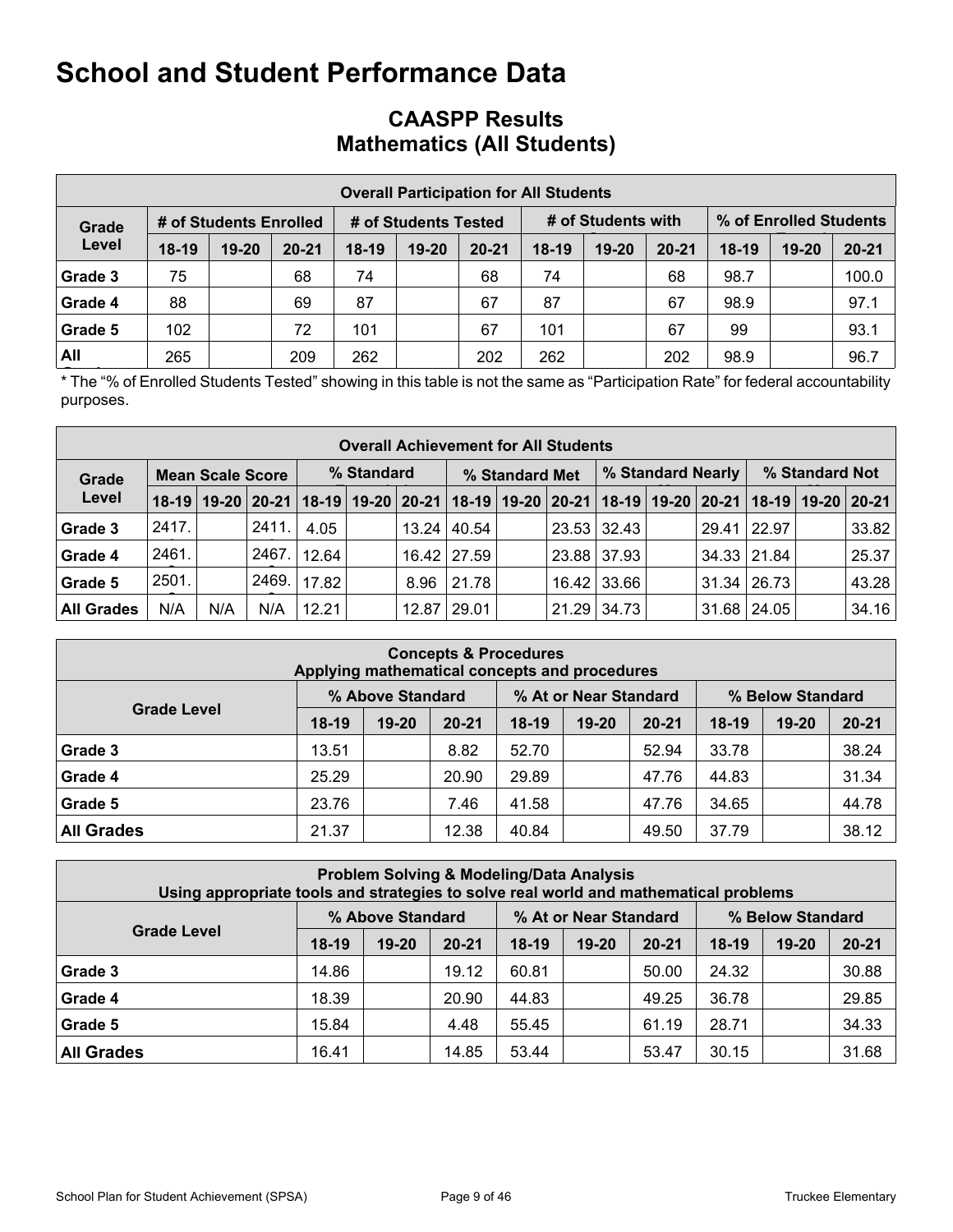| <b>Communicating Reasoning</b><br>Demonstrating ability to support mathematical conclusions |         |                  |           |         |                       |           |         |                  |           |
|---------------------------------------------------------------------------------------------|---------|------------------|-----------|---------|-----------------------|-----------|---------|------------------|-----------|
|                                                                                             |         | % Above Standard |           |         | % At or Near Standard |           |         | % Below Standard |           |
| <b>Grade Level</b>                                                                          | $18-19$ | $19 - 20$        | $20 - 21$ | $18-19$ | 19-20                 | $20 - 21$ | $18-19$ | 19-20            | $20 - 21$ |
| Grade 3                                                                                     | 18.92   |                  | 16.18     | 58.11   |                       | 64.71     | 22.97   |                  | 19.12     |
| Grade 4                                                                                     | 19.54   |                  | 23.88     | 50.57   |                       | 56.72     | 29.89   |                  | 19.40     |
| Grade 5                                                                                     | 19.80   |                  | 7.46      | 50.50   |                       | 71.64     | 29.70   |                  | 20.90     |
| <b>All Grades</b>                                                                           | 19.47   |                  | 15.84     | 52.67   |                       | 64.36     | 27.86   |                  | 19.80     |

#### **Conclusions based on this data:**

- **1.** In overall achievement, the percentage of students meeting or exceeding standards decreased by 7.06% from 18- 19 to 20-21.
- **2.** When comparing Claims from 18-19 to 2021, in the area of Concepts and Procedures, the percentage of students who were Above, At, or Near Standard decreased by less than 1%; in the area of Problem Solving and Modeling/ Data Analysis, the percentage of students who were Above, At, or Near Standard decreased by 1.53%; and in the area of Communicating Reasoning, percentage of students who were Above, At, or Near Standard increased 8.06%.
- **3.** Communicating Reasoning appears to be a relative strength over the two years. When looking at the cohort of students we can compare, students Above Standard decreased from 18.92% in third grade to 7.46% in fifth grade (13.53%).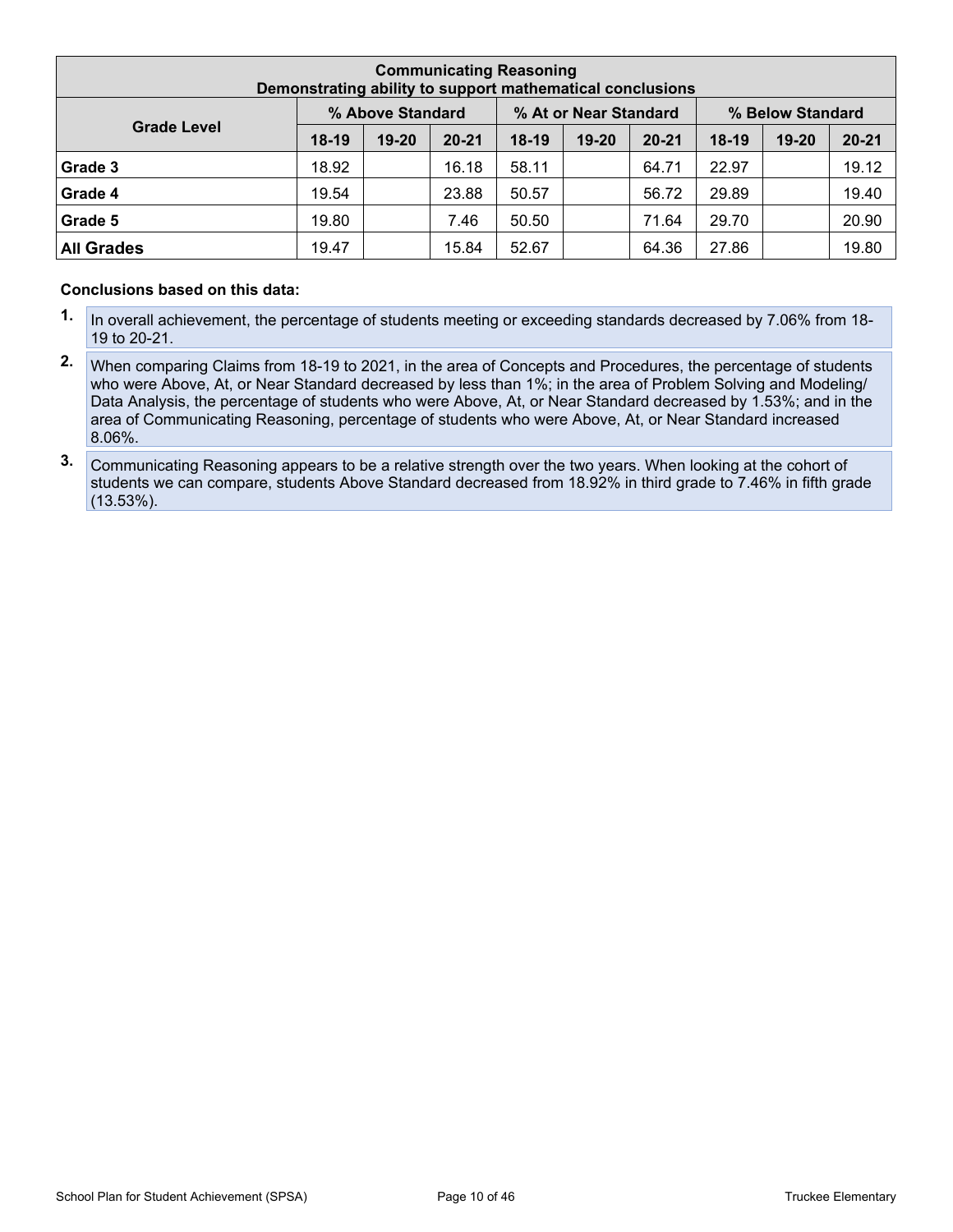## **School and Student Performance Data**

## **ELPAC Results**

| <b>ELPAC Summative Assessment Data</b><br>Number of Students and Mean Scale Scores for All Students |           |                |           |           |                      |           |           |                         |           |           |                                     |           |
|-----------------------------------------------------------------------------------------------------|-----------|----------------|-----------|-----------|----------------------|-----------|-----------|-------------------------|-----------|-----------|-------------------------------------|-----------|
| Grade                                                                                               |           | <b>Overall</b> |           |           | <b>Oral Language</b> |           |           | <b>Written Language</b> |           |           | Number of<br><b>Students Tested</b> |           |
| Level                                                                                               | $17 - 18$ | $18-19$        | $20 - 21$ | $17 - 18$ | $18-19$              | $20 - 21$ | $17 - 18$ | $18-19$                 | $20 - 21$ | $17 - 18$ | $18-19$                             | $20 - 21$ |
| K                                                                                                   | 1416.3    | 1389.7         | 1429.3    | 1434.1    | 1400.9               | 1451.5    | 1374.3    | 1363.2                  | 1377.6    | 41        | 35                                  | 27        |
| 1                                                                                                   | 1469.4    | 1445.3         | 1451.4    | 1466.5    | 1453.1               | 1469.0    | 1472.0    | 1436.9                  | 1433.2    | 29        | 36                                  | 25        |
| $\mathbf{2}$                                                                                        | 1464.7    | 1468.1         | 1506.5    | 1467.8    | 1482.4               | 1529.3    | 1461.3    | 1453.2                  | 1483.2    | 30        | 21                                  | 22        |
| 3                                                                                                   | 1463.7    | 1478.9         | 1486.4    | 1463.2    | 1466.9               | 1494.0    | 1463.7    | 1490.5                  | 1478.3    | 25        | 21                                  | 34        |
| $\boldsymbol{4}$                                                                                    | 1485.2    | 1500.4         | 1489.6    | 1483.8    | 1488.3               | 1490.8    | 1486.2    | 1512.0                  | 1488.2    | 20        | 27                                  | 17        |
| 5                                                                                                   | $\star$   | 1482.6         | 1487.0    | $\star$   | 1463.1               | 1490.1    | $\ast$    | 1501.7                  | 1483.5    | $\star$   | 14                                  | 20        |
| <b>All Grades</b>                                                                                   |           |                |           |           |                      |           |           |                         |           | 151       | 154                                 | 145       |

#### 2019-20 Data:

Executive Order N-30-20 was issued which waived the assessment, accountability, and reporting requirements for the 2019-2020 school year, thus no data is available to report for this year.

| <b>Overall Language</b><br>Percentage of Students at Each Performance Level for All Students |           |         |           |           |                    |             |         |                     |       |           |         |             |           |                                    |           |
|----------------------------------------------------------------------------------------------|-----------|---------|-----------|-----------|--------------------|-------------|---------|---------------------|-------|-----------|---------|-------------|-----------|------------------------------------|-----------|
| Grade                                                                                        |           | Level 4 |           |           | Level 3            |             |         | Level 2             |       |           | Level 1 |             |           | <b>Total Number</b><br>of Students |           |
| Level                                                                                        | $17 - 18$ | $18-19$ | $20 - 21$ | $17 - 18$ | $18-19$ 20-21      |             |         | $17-18$ 18-19 20-21 |       | $17 - 18$ |         | 18-19 20-21 | $17 - 18$ | $18-19$                            | $20 - 21$ |
| K                                                                                            | $\star$   | 2.86    | 11.11     |           | 26.83 22.86        | 44.44       | 36.59   | 42.86               | 33.33 | $\star$   | 31.43   | 11.11       | 41        | 35                                 | 27        |
| 1                                                                                            | 51.72     | 5.56    | 12.00     | $\star$   | 58.33              | 28.00       | $\star$ | 22.22               | 44.00 | $\star$   | 13.89   | 16.00       | 29        | 36                                 | 25        |
| $\mathbf{2}$                                                                                 | $\ast$    | 9.52    | 22.73     | $^\star$  | 66.67              | 63.64       | $\star$ | 14.29               | 13.64 | $\star$   | 9.52    | 0.00        | 30        | 21                                 | 22        |
| 3                                                                                            |           | 0.00    | 15.63     | $\star$   | 28.57              | 40.63       | 44.00   | 61.90               | 34.38 | $\star$   | 9.52    | 9.38        | 25        | 21                                 | 32        |
| $\overline{\mathbf{4}}$                                                                      | $\star$   | 18.52   | 0.00      | $\ast$    | 48.15              | 52.94       | $\star$ | 25.93               | 41.18 | $\star$   | 7.41    | 5.88        | 20        | 27                                 | 17        |
| 5                                                                                            |           | 7.14    | 10.00     | $\star$   | 28.57              | 30.00       | $\star$ | 35.71               | 50.00 | $\star$   | 28.57   | 10.00       | $\star$   | 14                                 | 20        |
| <b>All Grades</b>                                                                            | 23.18     | 7.14    | 12.59     |           | $30.46 \mid 42.86$ | 42.66 31.13 |         | 33.12               | 35.66 | 15.23     | 16.88   | 9.09        | 151       | 154                                | 143       |

#### 2019-20 Data:

Executive Order N-30-20 was issued which waived the assessment, accountability, and reporting requirements for the 2019-2020 school year, thus no data is available to report for this year.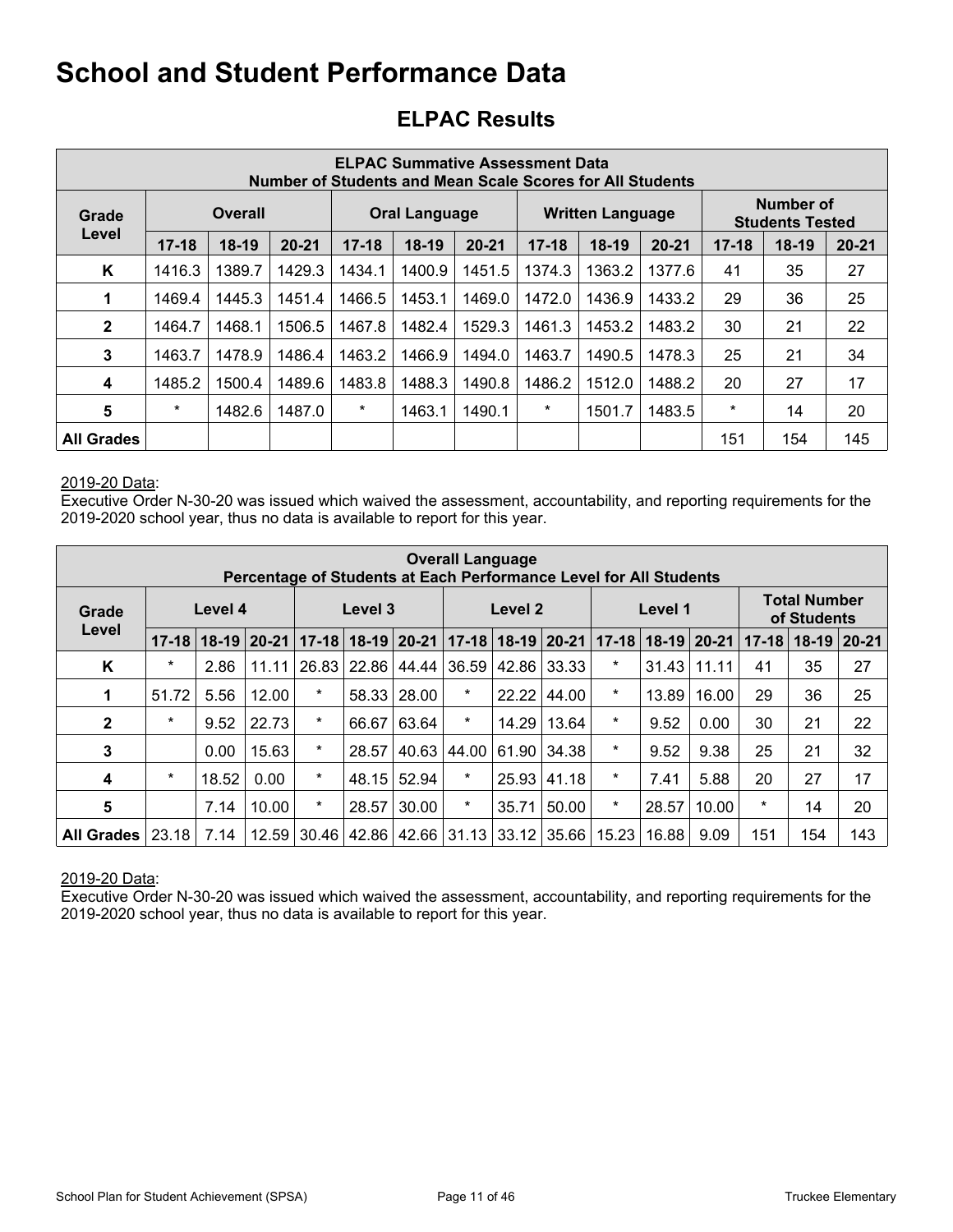| <b>Oral Language</b><br>Percentage of Students at Each Performance Level for All Students |           |         |               |           |           |           |           |               |       |           |         |               |           |                                    |           |
|-------------------------------------------------------------------------------------------|-----------|---------|---------------|-----------|-----------|-----------|-----------|---------------|-------|-----------|---------|---------------|-----------|------------------------------------|-----------|
| Grade                                                                                     |           | Level 4 |               |           | Level 3   |           |           | Level 2       |       |           | Level 1 |               |           | <b>Total Number</b><br>of Students |           |
| Level                                                                                     | $17 - 18$ |         | $18-19$ 20-21 | $17 - 18$ | $18 - 19$ | $20 - 21$ | $17 - 18$ | $18-19$ 20-21 |       | $17 - 18$ |         | $18-19$ 20-21 | $17 - 18$ | $18-19$                            | $ 20-21 $ |
| K                                                                                         | $\star$   | 8.57    | 14.81         | 46.34     | 22.86     | 59.26     | $\star$   | 42.86         | 18.52 | $\star$   | 25.71   | 7.41          | 41        | 35                                 | 27        |
| 1                                                                                         | 68.97     | 19.44   | 28.00         | $\star$   | 50.00     | 36.00     | $\star$   | 19.44         | 24.00 |           | 11.11   | 12.00         | 29        | 36                                 | 25        |
| $\mathbf{2}$                                                                              | 43.33     | 38.10   | 50.00         | $\star$   | 52.38     | 45.45     | $\star$   | 0.00          | 4.55  | $\star$   | 9.52    | 0.00          | 30        | 21                                 | 22        |
| 3                                                                                         | $\star$   | 14.29   | 34.38         | $\star$   | 33.33     | 46.88     | $\star$   | 33.33         | 12.50 | $\star$   | 19.05   | 6.25          | 25        | 21                                 | 32        |
| 4                                                                                         | *         | 22.22   | 11.76         | $\star$   | 48.15     | 76.47     | $\star$   | 18.52         | 5.88  | $\star$   | 11.11   | 5.88          | 20        | 27                                 | 17        |
| $5\phantom{.0}$                                                                           | $\ast$    | 7.14    | 25.00         | $\ast$    | 57.14     | 60.00     | $\star$   | 0.00          | 5.00  |           | 35.71   | 10.00         | $\star$   | 14                                 | 20        |
| <b>All Grades</b>                                                                         | 39.07     | 18.18   | 27.97         | 37.09     | 42.21     | 52.45     | 14.57     | 22.08         | 12.59 | 9.27      | 17.53   | 6.99          | 151       | 154                                | 143       |

#### 2019-20 Data:

Executive Order N-30-20 was issued which waived the assessment, accountability, and reporting requirements for the 2019-2020 school year, thus no data is available to report for this year.

| <b>Written Language</b><br>Percentage of Students at Each Performance Level for All Students |           |         |       |           |         |           |           |               |             |           |         |               |           |                                    |           |
|----------------------------------------------------------------------------------------------|-----------|---------|-------|-----------|---------|-----------|-----------|---------------|-------------|-----------|---------|---------------|-----------|------------------------------------|-----------|
| Grade                                                                                        |           | Level 4 |       |           | Level 3 |           |           | Level 2       |             |           | Level 1 |               |           | <b>Total Number</b><br>of Students |           |
| Level                                                                                        | $17 - 18$ | $18-19$ | 20-21 | $17 - 18$ | $18-19$ | $20 - 21$ | $17 - 18$ | $18-19$ 20-21 |             | $17 - 18$ |         | $18-19$ 20-21 | $17 - 18$ | $18-19$                            | $20 - 21$ |
| Κ                                                                                            | $\ast$    | 8.57    | 0.00  | $\ast$    | 11.43   | 22.22     | 58.54     | 51.43         | 55.56       | $\star$   | 28.57   | 22.22         | 41        | 35                                 | 27        |
| 1                                                                                            | 37.93     | 5.56    | 0.00  | $\ast$    | 33.33   | 28.00     | $\star$   | 44.44         | 36.00       | $\ast$    | 16.67   | 36.00         | 29        | 36                                 | 25        |
| $\mathbf{2}$                                                                                 | $\star$   | 0.00    | 4.55  | 46.67     | 42.86   | 40.91     | $\star$   | 47.62         | 50.00       | $\star$   | 9.52    | 4.55          | 30        | 21                                 | 22        |
| 3                                                                                            |           | 0.00    | 0.00  |           | 28.57   | 25.00     | $\star$   | 52.38         | 53.13       | 72.00     | 19.05   | 21.88         | 25        | 21                                 | 32        |
| 4                                                                                            |           | 14.81   | 0.00  | $\ast$    | 33.33   | 17.65     | $\star$   | 44.44         | 52.94       | $\ast$    | 7.41    | 29.41         | 20        | 27                                 | 17        |
| 5                                                                                            |           | 0.00    | 5.00  |           | 7.14    | 20.00     | $\star$   | 57.14         | 45.00       | $\ast$    | 35.71   | 30.00         | $\star$   | 14                                 | 20        |
| <b>All Grades</b>                                                                            | 11.92     | 5.84    | 1.40  | 19.21     | 26.62   | 25.87     | 37.75     |               | 48.70 48.95 | 31.13     |         | 18.83 23.78   | 151       | 154                                | 143       |

#### 2019-20 Data:

Executive Order N-30-20 was issued which waived the assessment, accountability, and reporting requirements for the 2019-2020 school year, thus no data is available to report for this year.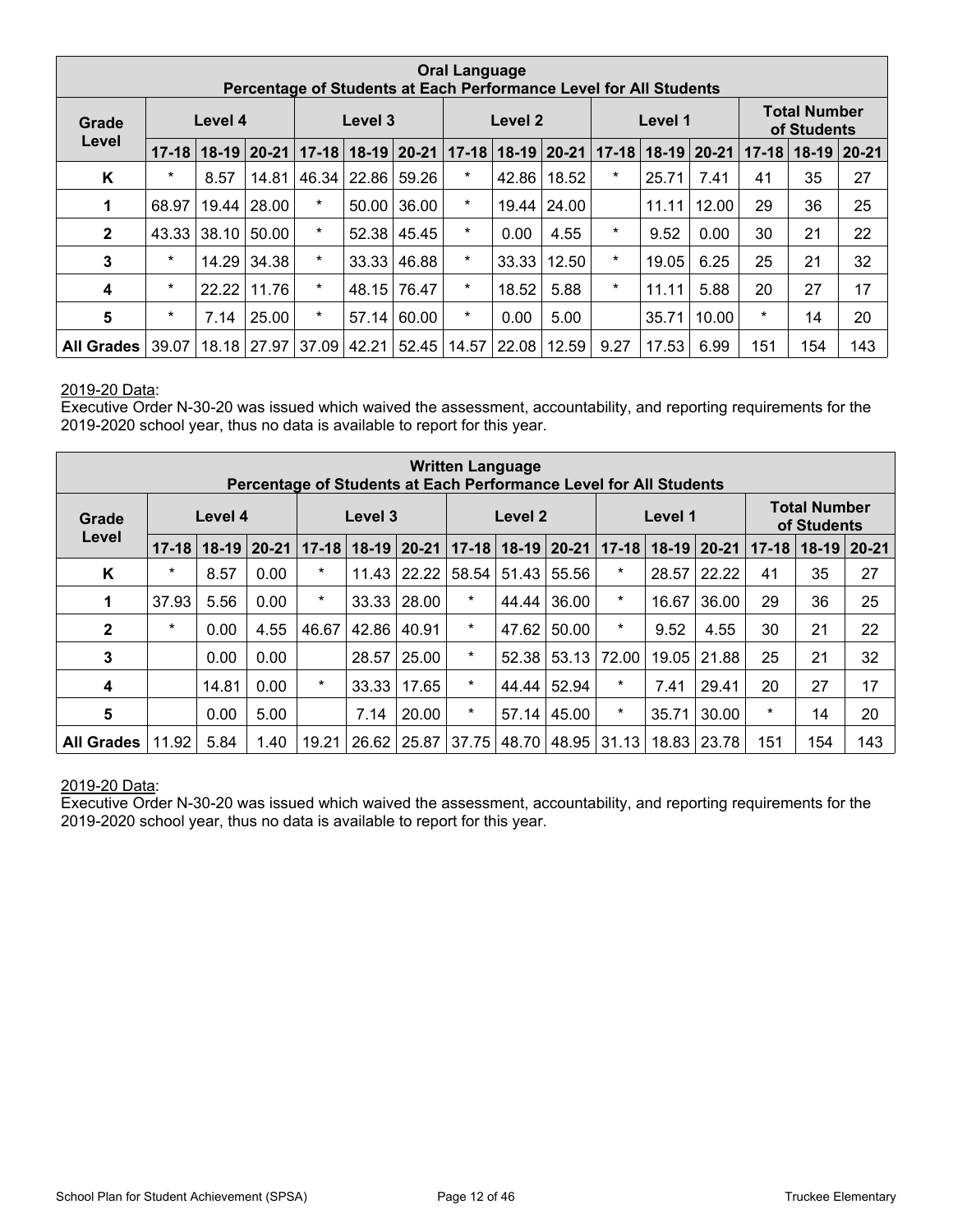| <b>Listening Domain</b><br>Percentage of Students by Domain Performance Level for All Students |           |                       |           |           |                     |           |           |                  |           |           |                                    |           |
|------------------------------------------------------------------------------------------------|-----------|-----------------------|-----------|-----------|---------------------|-----------|-----------|------------------|-----------|-----------|------------------------------------|-----------|
| Grade                                                                                          |           | <b>Well Developed</b> |           |           | Somewhat/Moderately |           |           | <b>Beginning</b> |           |           | <b>Total Number</b><br>of Students |           |
| Level                                                                                          | $17 - 18$ | $18-19$               | $20 - 21$ | $17 - 18$ | 18-19               | $20 - 21$ | $17 - 18$ | $18-19$          | $20 - 21$ | $17 - 18$ | $18-19$                            | $20 - 21$ |
| K                                                                                              | 58.54     | 11.43                 | 40.91     | 36.59     | 62.86               | 54.55     | $\star$   | 25.71            | 4.55      | 41        | 35                                 | 22        |
| 1                                                                                              | 72.41     | 72.22                 | 36.36     | $\star$   | 19.44               | 45.45     |           | 8.33             | 18.18     | 29        | 36                                 | 22        |
| $\mathbf{2}$                                                                                   | 63.33     | 38.10                 | 57.14     | $\star$   | 52.38               | 42.86     | $\ast$    | 9.52             | 0.00      | 30        | 21                                 | 21        |
| 3                                                                                              | $\star$   | 4.76                  | 21.88     | 76.00     | 80.95               | 68.75     | *         | 14.29            | 9.38      | 25        | 21                                 | 32        |
| 4                                                                                              | $\star$   | 22.22                 | 5.88      | 70.00     | 66.67               | 82.35     | *         | 11.11            | 11.76     | 20        | 27                                 | 17        |
| 5                                                                                              | $\star$   | 0.00                  | 15.00     | $\star$   | 64.29               | 70.00     | $\ast$    | 35.71            | 15.00     | $\star$   | 14                                 | 20        |
| <b>All Grades</b>                                                                              | 47.02     | 29.22                 | 29.85     | 45.70     | 54.55               | 60.45     | 7.28      | 16.23            | 9.70      | 151       | 154                                | 134       |

#### 2019-20 Data:

Executive Order N-30-20 was issued which waived the assessment, accountability, and reporting requirements for the 2019-2020 school year, thus no data is available to report for this year.

| <b>Speaking Domain</b><br>Percentage of Students by Domain Performance Level for All Students |           |                       |           |           |                     |           |           |                  |           |           |                                    |           |
|-----------------------------------------------------------------------------------------------|-----------|-----------------------|-----------|-----------|---------------------|-----------|-----------|------------------|-----------|-----------|------------------------------------|-----------|
| Grade                                                                                         |           | <b>Well Developed</b> |           |           | Somewhat/Moderately |           |           | <b>Beginning</b> |           |           | <b>Total Number</b><br>of Students |           |
| Level                                                                                         | $17 - 18$ | 18-19                 | $20 - 21$ | $17 - 18$ | $18-19$             | $20 - 21$ | $17 - 18$ | $18-19$          | $20 - 21$ | $17 - 18$ | 18-19                              | $20 - 21$ |
| K                                                                                             | $\star$   | 2.86                  | 3.85      | 60.98     | 74.29               | 84.62     | $\ast$    | 22.86            | 11.54     | 41        | 35                                 | 26        |
| 1                                                                                             | 51.72     | 0.00                  | 28.00     | 48.28     | 80.56               | 64.00     |           | 19.44            | 8.00      | 29        | 36                                 | 25        |
| $\mathbf{2}$                                                                                  | 46.67     | 47.62                 | 59.09     | 46.67     | 42.86               | 40.91     | $\ast$    | 9.52             | 0.00      | 30        | 21                                 | 22        |
| 3                                                                                             | 48.00     | 23.81                 | 67.74     | $\star$   | 66.67               | 22.58     | $\ast$    | 9.52             | 9.68      | 25        | 21                                 | 31        |
| 4                                                                                             | 60.00     | 37.04                 | 58.82     | $\star$   | 44.44               | 35.29     | *         | 18.52            | 5.88      | 20        | 27                                 | 17        |
| $5\phantom{1}$                                                                                | $\star$   | 42.86                 | 70.00     | $\star$   | 21.43               | 20.00     |           | 35.71            | 10.00     | $\star$   | 14                                 | 20        |
| <b>All Grades</b>                                                                             | 43.71     | 20.78                 | 46.81     | 45.70     | 60.39               | 45.39     | 10.60     | 18.83            | 7.80      | 151       | 154                                | 141       |

#### 2019-20 Data:

Executive Order N-30-20 was issued which waived the assessment, accountability, and reporting requirements for the 2019-2020 school year, thus no data is available to report for this year.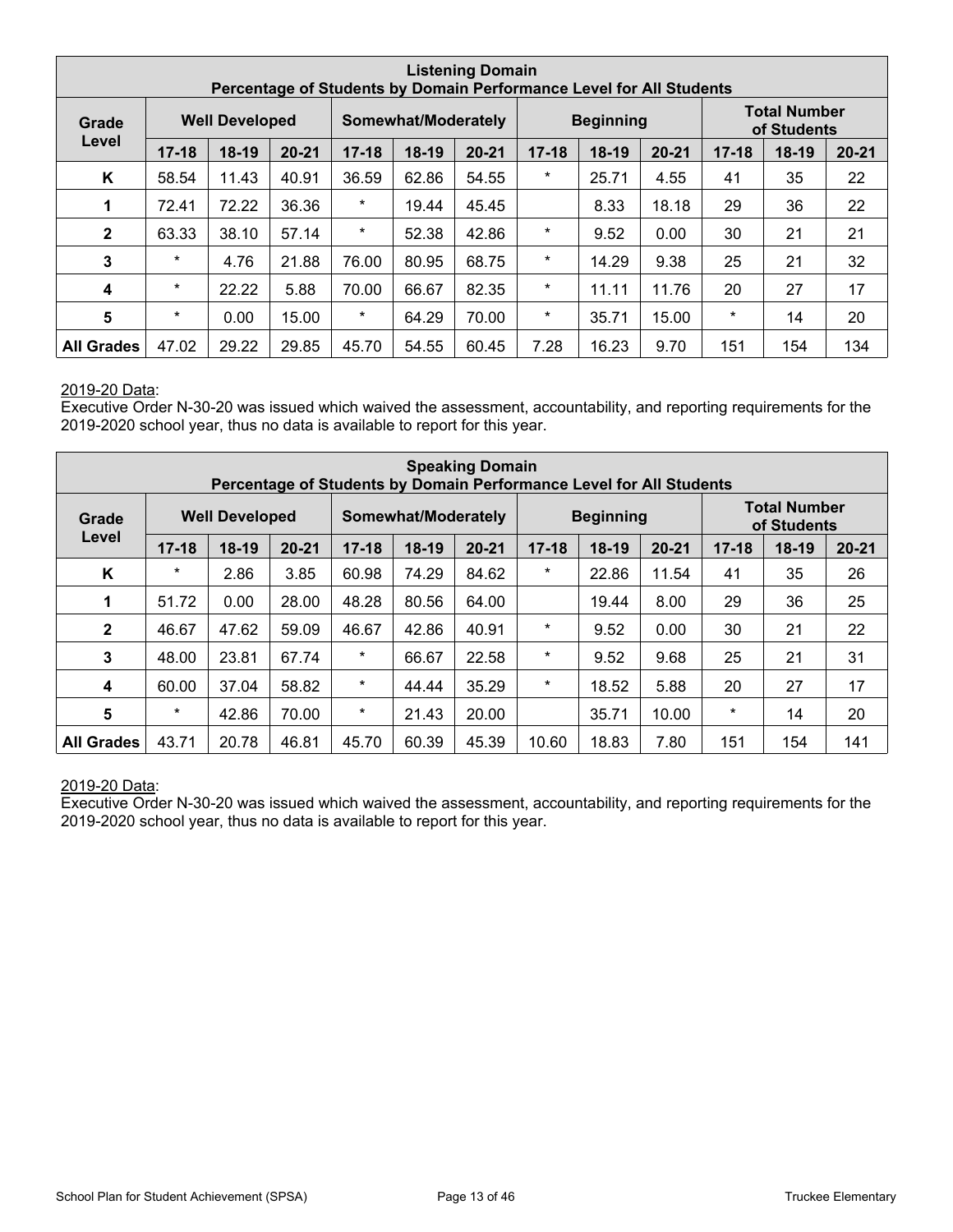| <b>Reading Domain</b><br>Percentage of Students by Domain Performance Level for All Students |           |                       |           |           |                     |           |           |                  |           |           |                                    |           |
|----------------------------------------------------------------------------------------------|-----------|-----------------------|-----------|-----------|---------------------|-----------|-----------|------------------|-----------|-----------|------------------------------------|-----------|
| Grade                                                                                        |           | <b>Well Developed</b> |           |           | Somewhat/Moderately |           |           | <b>Beginning</b> |           |           | <b>Total Number</b><br>of Students |           |
| Level                                                                                        | $17 - 18$ | $18-19$               | $20 - 21$ | $17 - 18$ | $18-19$             | $20 - 21$ | $17 - 18$ | $18-19$          | $20 - 21$ | $17 - 18$ | $18-19$                            | $20 - 21$ |
| K                                                                                            | $\star$   | 2.86                  | 0.00      | 78.05     | 71.43               | 81.48     | $\ast$    | 25.71            | 18.52     | 41        | 35                                 | 27        |
| 1                                                                                            | 48.28     | 16.67                 | 4.17      | $^\ast$   | 61.11               | 50.00     | $\ast$    | 22.22            | 45.83     | 29        | 36                                 | 24        |
| $\mathbf{2}$                                                                                 | $\star$   | 0.00                  | 13.64     | 60.00     | 85.71               | 81.82     | *         | 14.29            | 4.55      | 30        | 21                                 | 22        |
| 3                                                                                            |           | 0.00                  | 3.13      | $\ast$    | 52.38               | 65.63     | 76.00     | 47.62            | 31.25     | 25        | 21                                 | 32        |
| 4                                                                                            |           | 11.11                 | 0.00      | $\star$   | 66.67               | 64.71     | $\ast$    | 22.22            | 35.29     | 20        | 27                                 | 17        |
| 5                                                                                            |           | 7.14                  | 5.00      | $\star$   | 64.29               | 60.00     | $\ast$    | 28.57            | 35.00     | $\star$   | 14                                 | 20        |
| <b>All Grades</b>                                                                            | 14.57     | 7.14                  | 4.23      | 51.66     | 66.88               | 67.61     | 33.77     | 25.97            | 28.17     | 151       | 154                                | 142       |

#### 2019-20 Data:

Executive Order N-30-20 was issued which waived the assessment, accountability, and reporting requirements for the 2019-2020 school year, thus no data is available to report for this year.

| <b>Writing Domain</b><br>Percentage of Students by Domain Performance Level for All Students |           |                       |           |           |                     |           |           |                  |           |           |                                    |           |
|----------------------------------------------------------------------------------------------|-----------|-----------------------|-----------|-----------|---------------------|-----------|-----------|------------------|-----------|-----------|------------------------------------|-----------|
| Grade                                                                                        |           | <b>Well Developed</b> |           |           | Somewhat/Moderately |           |           | <b>Beginning</b> |           |           | <b>Total Number</b><br>of Students |           |
| Level                                                                                        | $17 - 18$ | $18-19$               | $20 - 21$ | $17 - 18$ | 18-19               | $20 - 21$ | $17 - 18$ | $18-19$          | $20 - 21$ | $17 - 18$ | $18-19$                            | $20 - 21$ |
| K                                                                                            | $\star$   | 20.00                 | 25.00     | 48.78     | 28.57               | 37.50     | 31.71     | 51.43            | 37.50     | 41        | 35                                 | 24        |
| 1                                                                                            | $\star$   | 2.78                  | 4.00      | 65.52     | 86.11               | 88.00     | $\ast$    | 11.11            | 8.00      | 29        | 36                                 | 25        |
| $\mathbf{2}$                                                                                 | $\star$   | 4.76                  | 23.81     | 76.67     | 85.71               | 61.90     | $^\star$  | 9.52             | 14.29     | 30        | 21                                 | 21        |
| 3                                                                                            |           | 4.76                  | 9.38      | 52.00     | 90.48               | 65.63     | 48.00     | 4.76             | 25.00     | 25        | 21                                 | 32        |
| 4                                                                                            | $\star$   | 18.52                 | 0.00      | 70.00     | 74.07               | 76.47     | $\ast$    | 7.41             | 23.53     | 20        | 27                                 | 17        |
| $\sqrt{5}$                                                                                   |           | 0.00                  | 5.00      | $\ast$    | 64.29               | 70.00     |           | 35.71            | 25.00     | $^\star$  | 14                                 | 20        |
| <b>All Grades</b>                                                                            | 15.89     | 9.74                  | 11.51     | 62.91     | 69.48               | 66.19     | 21.19     | 20.78            | 22.30     | 151       | 154                                | 139       |

#### 2019-20 Data:

Executive Order N-30-20 was issued which waived the assessment, accountability, and reporting requirements for the 2019-2020 school year, thus no data is available to report for this year.

#### **Conclusions based on this data:**

- **1.** When comparing Overall results, English Learners increased 6% in Levels 4 and 3 combined in the last two administrations (50% in 18-19 to 56% in 20-21).
- **2.** When comparing Oral results (which includes Speaking and Listening), English Learners increased 21% in Levels 4 and 3 combined in the last two administrations (60% in 18-19 to 81% in 20-21). The majority of English Learners were in the Well Developed (90%) and Somewhat/ Moderately Developed (93%) areas in 20-21. Oral skills are a relative strength for our English Learners according to the 20-21 ELPAC.
- **3.** When comparing Written results (which includes Reading and Writing), English Learners decreased 6% in Levels 4 and 3 combined in the last two administrations (33% in 18-19 to 27% in 20-21). Only 4% of our English Learners were in the Well Developed category for the Reading domain in 20-21, and 12% in the Well Developed category for the Writing domain in 20-21.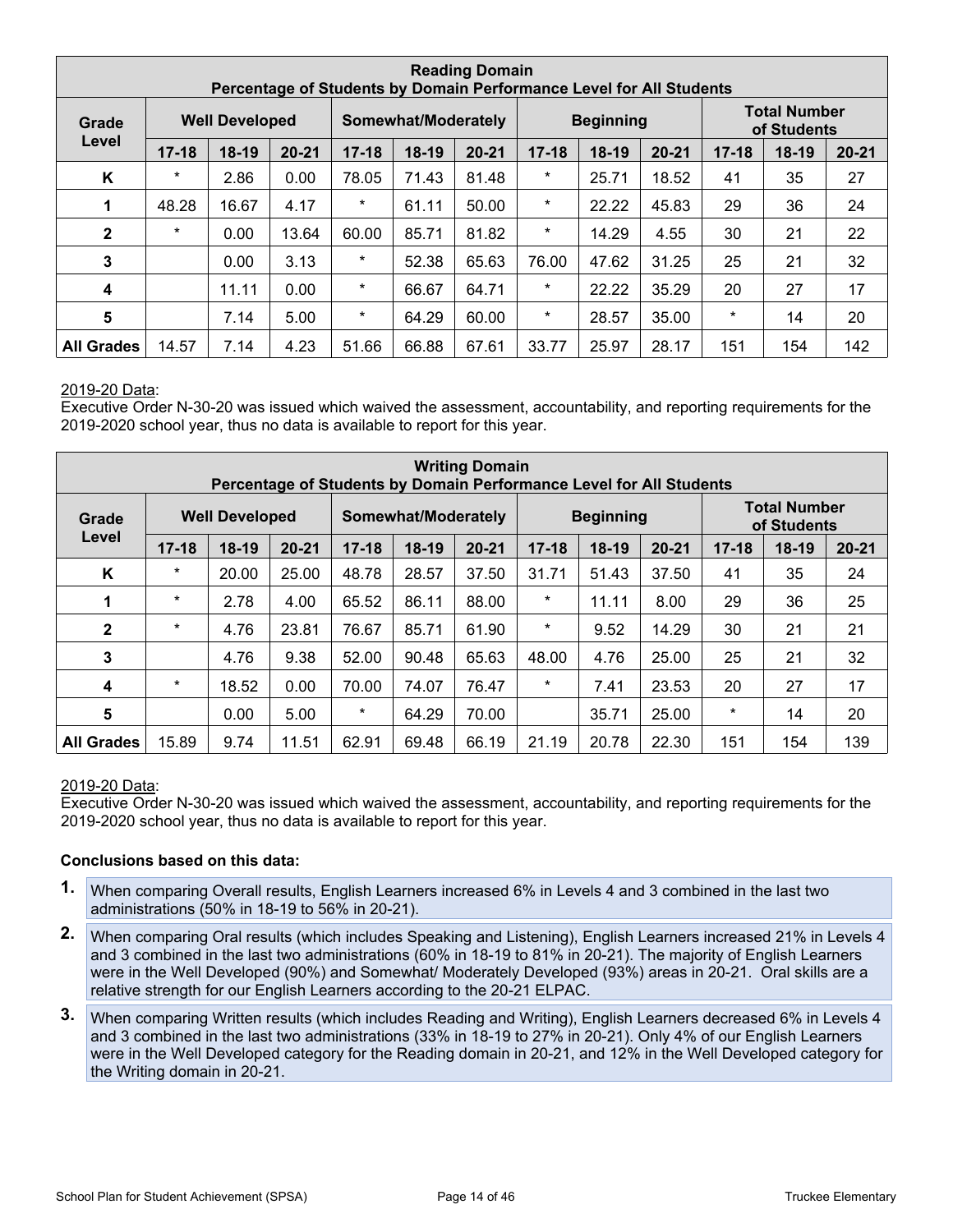## **Goal 1**

### **Subject**

ELA

## **Goal Statement**

Goal #1-ELA: By spring of 2023, Truckee Elementary students will:

• Increase 5 percentage points in overall ELA proficiency and ELA claims when monitoring cohorts of students including subgroups as measured by the CAASPP in grades four and five

Goal #1a- ELD: by spring of 2023, Truckee Elementary English Learners wil:

• Increase 5 percentage points the students scoring at the well developed/moderately developed levels as measured by the ELPAC with a specific focus on facilitating speaking and listening in instruction and learning in designated and integrated ELD including academic conversations; increase the number of students as reclassified fluent English proficient (RFEP) to at least 15%

### **LCAP Goal**

Goal 1: By 2023-24, TTUSD will ensure that all scholars are provided challenging and engaging learning opportunities to be prepared for college, career, and life by increasing the CCI: Prepared Level for the following student groups: Hispanic, English Learners, SED, and Students with Disabilities. (TTUSD Pathways 2020 Goals 1 and 4) HRS Levels 1-3

## **Basis for this Goal**

The basis for these goals is 2020-2021 CAASPP ELA results, DIBELS screening growth measures, and ELPAC scores from 2020-2021

## **Expected Annual Measurable Outcomes**

| <b>Metric/Indicator</b> | <b>Baseline</b>                                                                                                         | <b>Expected Outcome</b>                                                                                                  |
|-------------------------|-------------------------------------------------------------------------------------------------------------------------|--------------------------------------------------------------------------------------------------------------------------|
| CAASPP - SBAC ELA       | 2021 CAASPP<br>All: 46%<br>Hispanic: 35%<br><b>White: 61%</b><br>EL:17%<br><b>RFEP: 74%</b><br>SED: 35%<br>SWD: 24%     | 2023 CAASPP<br>ALL: 51%<br>Hispanic: 40%<br><b>White: 65%</b><br>$EL: 22\%$<br><b>RFEP: 79%</b><br>SED: 40%<br>SWD: 29%  |
| <b>ELPAC</b>            | EL (ELPAC and RFEP rates)<br>13% Well-developed on ELPAC<br>43% Moderately-developed on<br><b>ELPAC</b><br>1% RFEP rate | EL (ELPAC and RFEP rates)<br>18% Well-developed on ELPAC<br>48% Moderately-developed on<br><b>ELPAC</b><br>15% RFEP rate |
| <b>SED: DIBELS</b>      | 2021                                                                                                                    | 2023                                                                                                                     |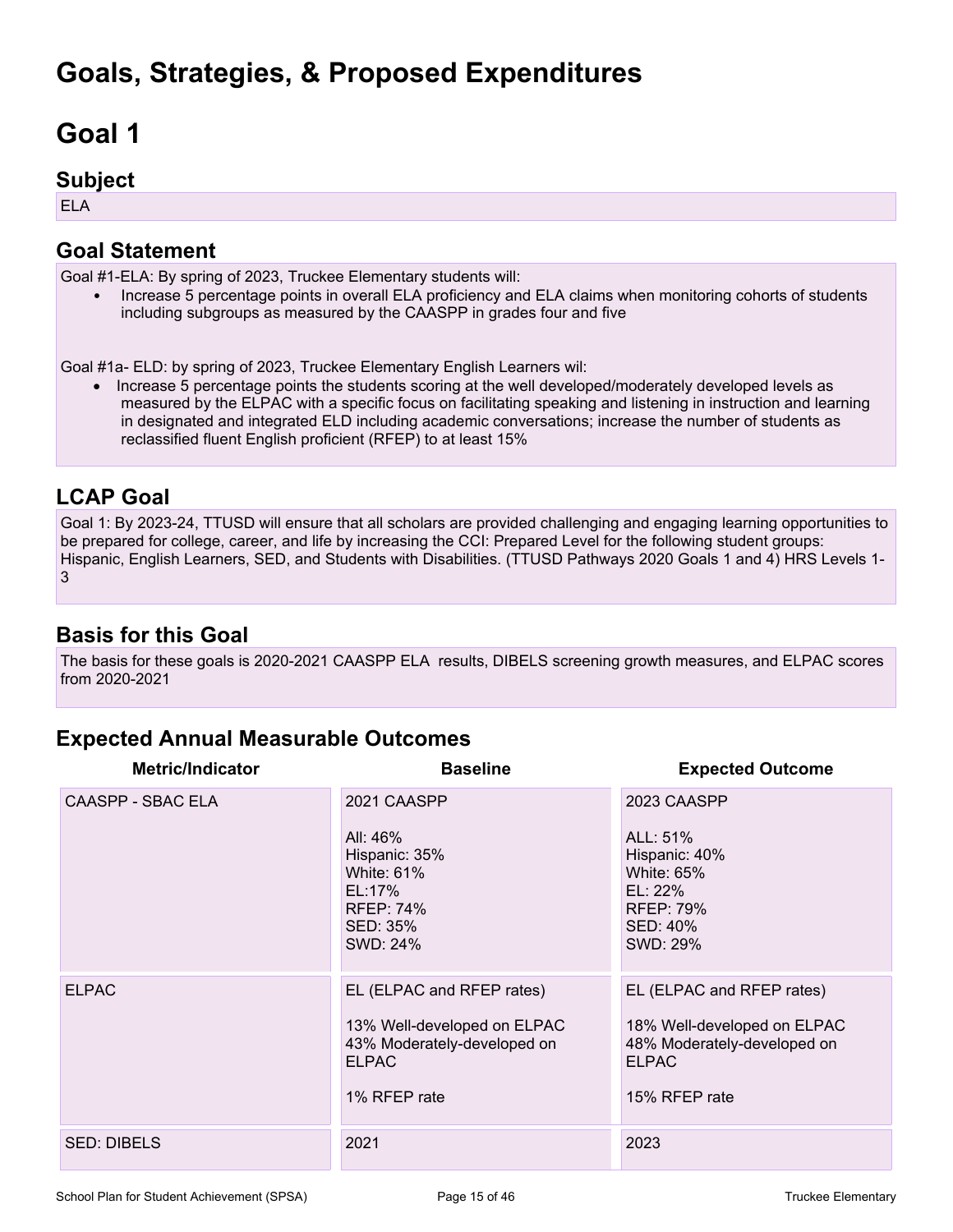| <b>Metric/Indicator</b> | <b>Baseline</b>                                               | <b>Expected Outcome</b>                                                                                                                                                           |
|-------------------------|---------------------------------------------------------------|-----------------------------------------------------------------------------------------------------------------------------------------------------------------------------------|
|                         | SED: Baseline will be established in<br>2021-2022 school year | SED: 85% of students in our socio-<br>economic disadvantaged subgroup<br>will make above average or well-<br>above average growth according to<br>these screeners from BOY to EOY |

### **Planned Strategies/Activities**

## **Strategy/Activity 1**

Continue professional development and science of reading instruction (LETRS), monitor DIBELS assessments to expect at least average growth rate according to DIBELS composite reading scores from beginning of year screener to middle of year screener to end of year screener; additionally, 85% of students in our socio-economic disadvantaged subgroup will make above average or well-above average growth according to these screeners from BOY to EOY.

#### **Students to be Served by this Strategy/Activity**

All Students, SED

#### **Timeline**

By the end of 2022-2023 school year

#### **Person(s) Responsible**

School Administrators and school staff; District staff will support, as needed

#### **Proposed Expenditures for this Strategy/Activity**

| <b>Amount</b>           | 7,425                                                                                                                                                |
|-------------------------|------------------------------------------------------------------------------------------------------------------------------------------------------|
| <b>Source</b>           | Title I                                                                                                                                              |
| <b>Budget Reference</b> | None Specified                                                                                                                                       |
| <b>Description</b>      | Continue PD and professional support for DIBELS and LETRS (beyond staff meetings<br>with pilot group and literacy committee) to support SED students |
| Amount                  | 7,450                                                                                                                                                |
| <b>Source</b>           | Title I                                                                                                                                              |
| <b>Budget Reference</b> | None Specified                                                                                                                                       |
| <b>Description</b>      | Purchase DIBELS (Amplify mClass)                                                                                                                     |

### **Strategy/Activity 2**

Complete at least three Plan Do Study Act (PDSA) cycles of inquiry in Professional Learning Communities (PLCs) to refine our PLC collaboration practices and continue to refine common Tier 1 "spotlight strategies" for English Language Arts in speaking, listening, reading, and writing instruction

#### **Students to be Served by this Strategy/Activity**

All students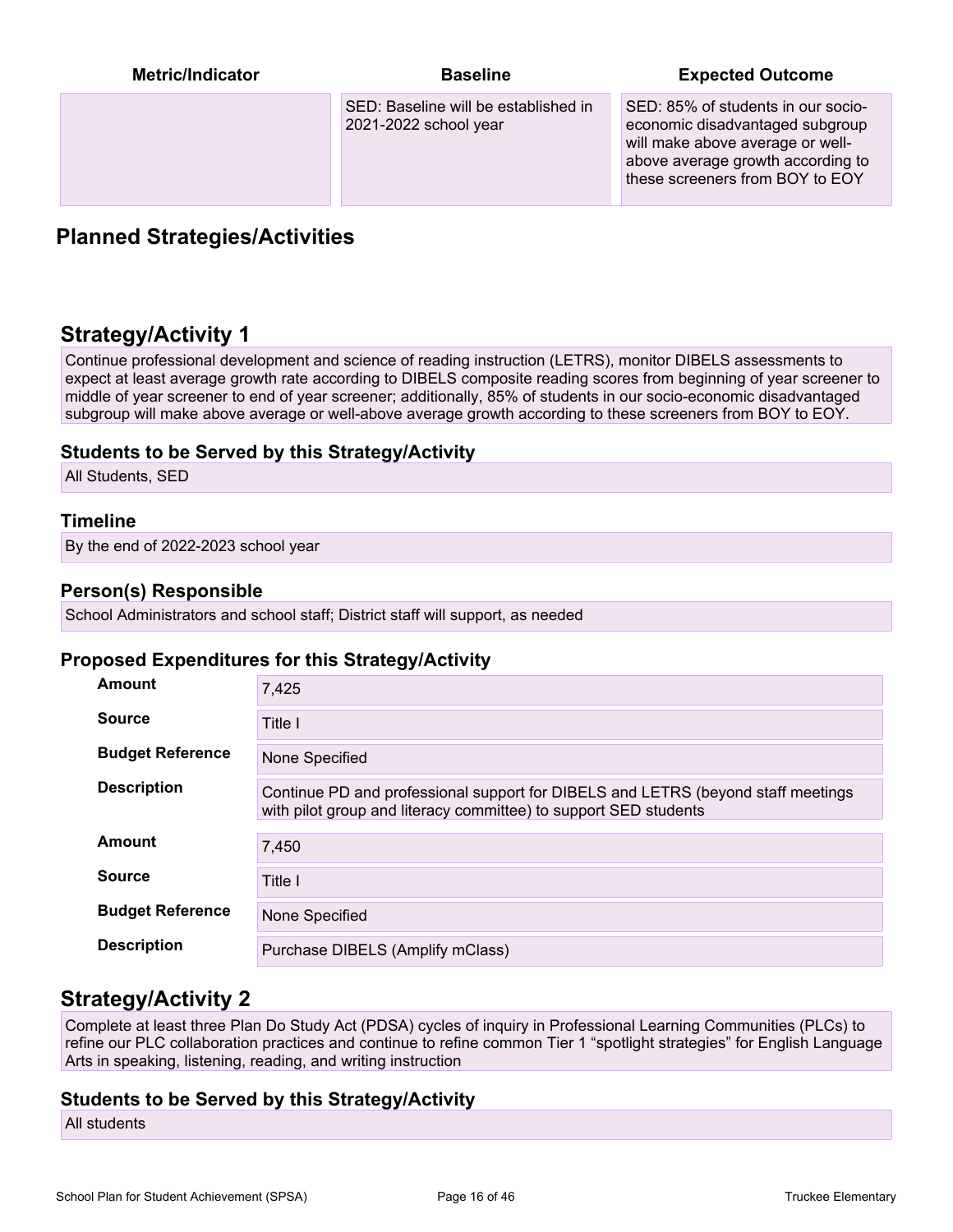#### **Timeline**

By the end of 2022-2023 school year

#### **Person(s) Responsible**

School Administrators and school staff; District staff will support, as needed

#### **Proposed Expenditures for this Strategy/Activity**

### **Strategy/Activity 3**

Further refine our designated Blended ELD model and our integrated ELD instruction to increase quantity and quality of academic/ collaborative conversations that target specific ELD levels through highly engaging content

#### **Students to be Served by this Strategy/Activity**

EL, RFEP

#### **Timeline**

By the end of 2022-2023 school year

#### **Person(s) Responsible**

School Administrators and school staff; District staff will support, as needed

#### **Proposed Expenditures for this Strategy/Activity**

| Amount                  | 5.400                                                                                                                                                                              |
|-------------------------|------------------------------------------------------------------------------------------------------------------------------------------------------------------------------------|
| <b>Source</b>           | Title I                                                                                                                                                                            |
| <b>Budget Reference</b> | None Specified                                                                                                                                                                     |
| <b>Description</b>      | Continue to support focus group and PD beyond our regular staff collaborations;<br>compensation for teachers working with ELD Coordinator and academic conversations<br>specialist |

## **Strategy/Activity 4**

Continue using universal screening and progress monitoring using the STAR and STAR Early Literacy as outlined by the district assessment calendar

#### **Students to be Served by this Strategy/Activity**

All students

#### **Timeline**

By the end of 2022-2023 school year

#### **Person(s) Responsible**

School Administrators and school staff; District staff will support, as needed

#### **Proposed Expenditures for this Strategy/Activity**

### **Strategy/Activity 5**

Further refine system of differentiation and implementation of systematic instruction in reading in Tier 1 (instruction and materials align with science of reading), Tier 2 (SIPPS), and Tier 3 (Sonday).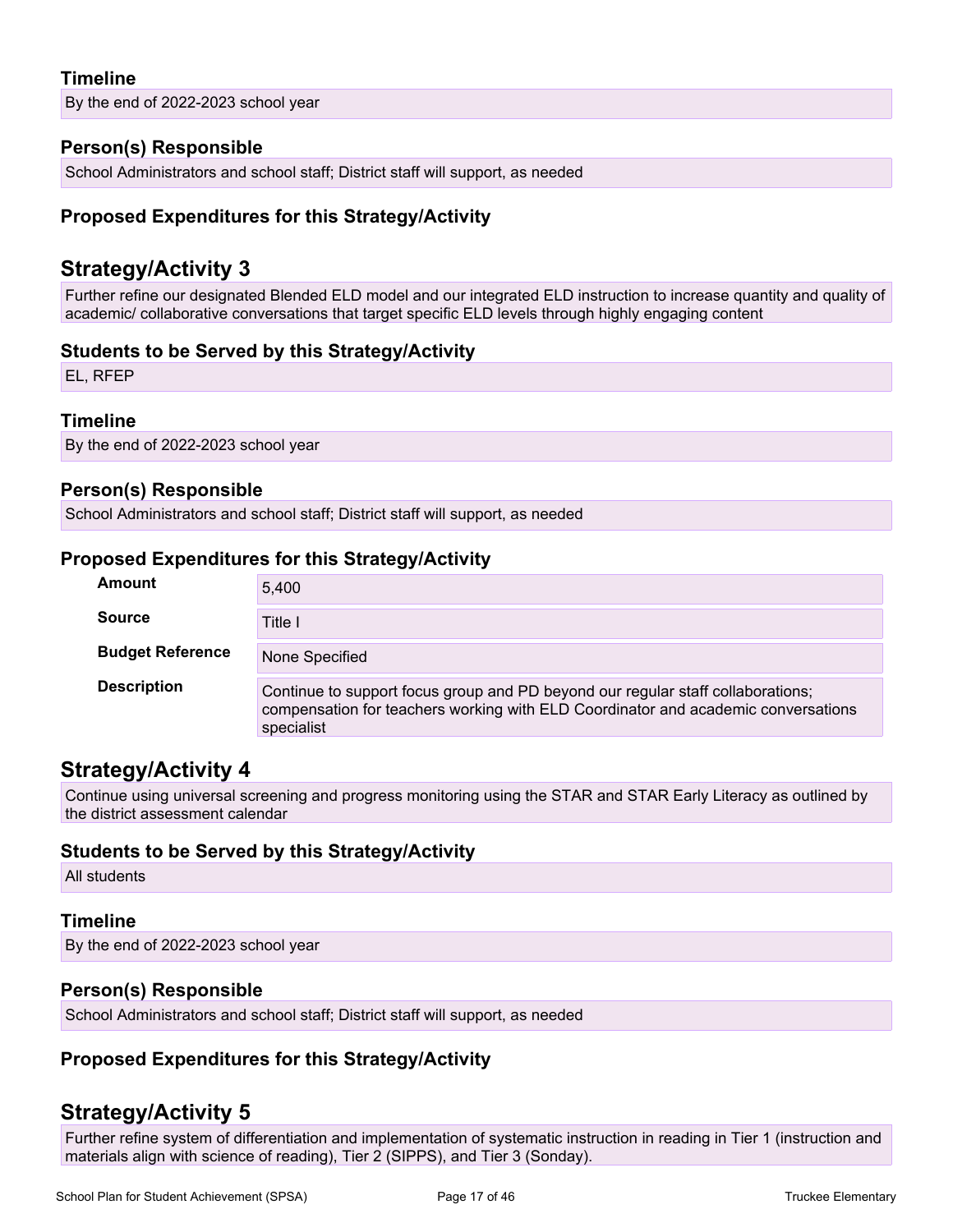### **Students to be Served by this Strategy/Activity**

All students, SWD, SED, EL, RFEP

#### **Timeline**

By the end of 2022-2023 school year

#### **Person(s) Responsible**

School Administrators and school staff; District staff will support, as needed

### **Proposed Expenditures for this Strategy/Activity**

| Amount                  | 12,500                                                |
|-------------------------|-------------------------------------------------------|
| <b>Source</b>           | Title I                                               |
| <b>Budget Reference</b> | None Specified                                        |
| <b>Description</b>      | Purchase Lexia to support differentiation and support |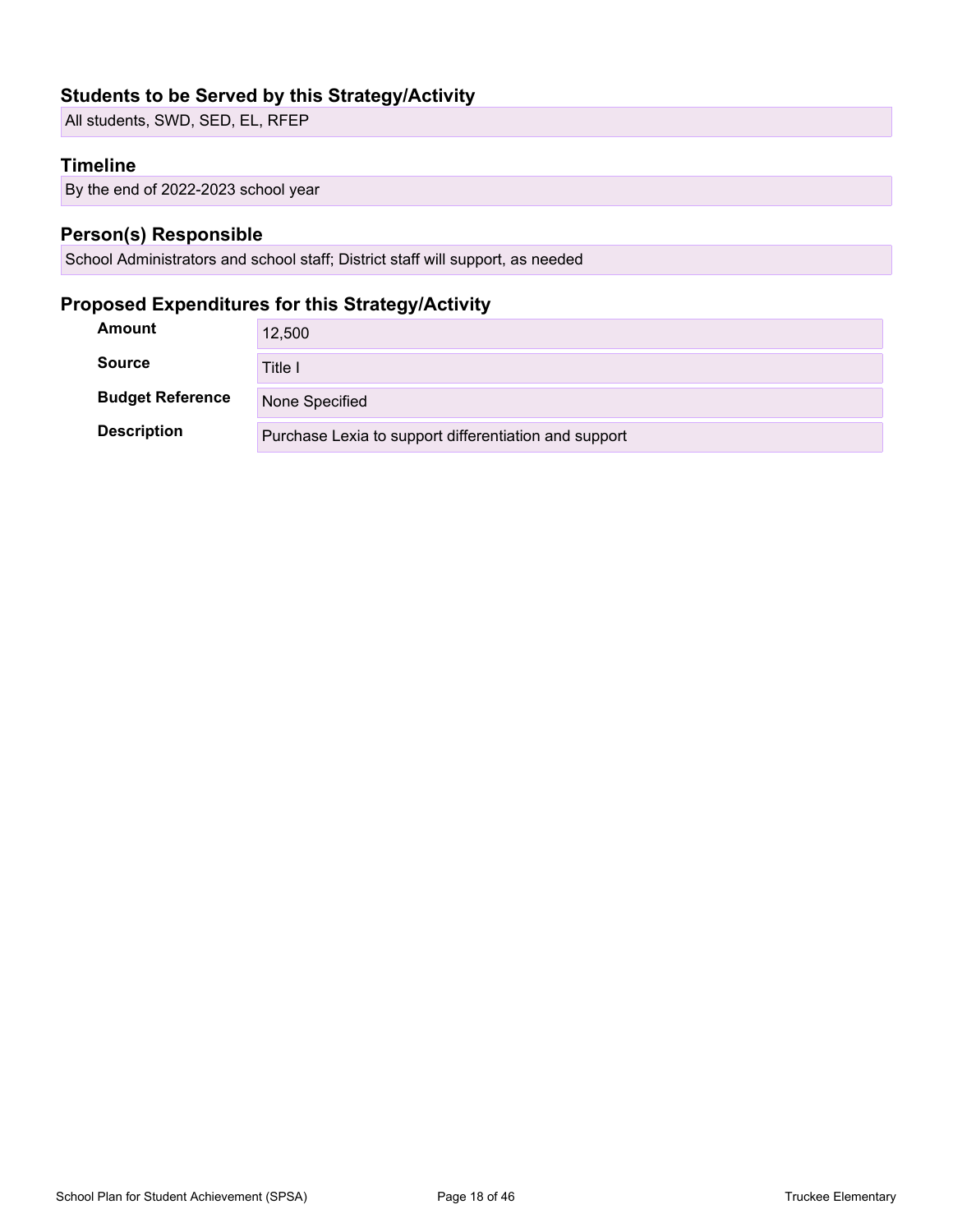## **Goals, Strategies, & Proposed Expenditures**

# **Goal 2**

### **Subject**

Math

## **Goal Statement**

By spring of 2023, Truckee Elementary students will:

• Increase 5 percentage points in overall math proficiency and math claims when monitoring cohorts of students including subgroups as measured by the CAASPP in grades four and five

## **LCAP Goal**

Goal 1: By 2023-24, TTUSD will ensure that all scholars are provided challenging and engaging learning opportunities to be prepared for college, career, and life by increasing the CCI: Prepared Level for the following student groups: Hispanic, English Learners, SED, and Students with Disabilities. (TTUSD Pathways 2020 Goals 1 and 4) HRS Levels 1-3

## **Basis for this Goal**

The basis for this goal is the CAASPP math results from 2021-2022 and STAR Math and STAR Early Literacy scores from 2021-2022.

## **Expected Annual Measurable Outcomes**

| <b>Metric/Indicator</b>                                     | <b>Baseline</b>                                                                                              | <b>Expected Outcome</b>                                                                                                                                 |
|-------------------------------------------------------------|--------------------------------------------------------------------------------------------------------------|---------------------------------------------------------------------------------------------------------------------------------------------------------|
| CAASPP - SBAC Math                                          | 2021<br>All: 34%<br>Hispanic: 22%<br><b>White: 53%</b><br>EL: 13%<br><b>RFEP: 44%</b><br>SED: 25%<br>SWD: 7% | School enters Expected Outcome by<br>June 2023<br>ALL: 39%<br>Hispanic: 27%<br><b>White: 58%</b><br>EL: 18%<br><b>RFEP: 49%</b><br>SED: 29%<br>SWD: 12% |
| See Addendum Expected Annual<br>Measurable Outcomes section |                                                                                                              |                                                                                                                                                         |

## **Planned Strategies/Activities**

## **Strategy/Activity 1**

Continue universal screening and progress monitoring using STAR Math and STAR Early Literacy as outlined by the district assessment calendar

### **Students to be Served by this Strategy/Activity**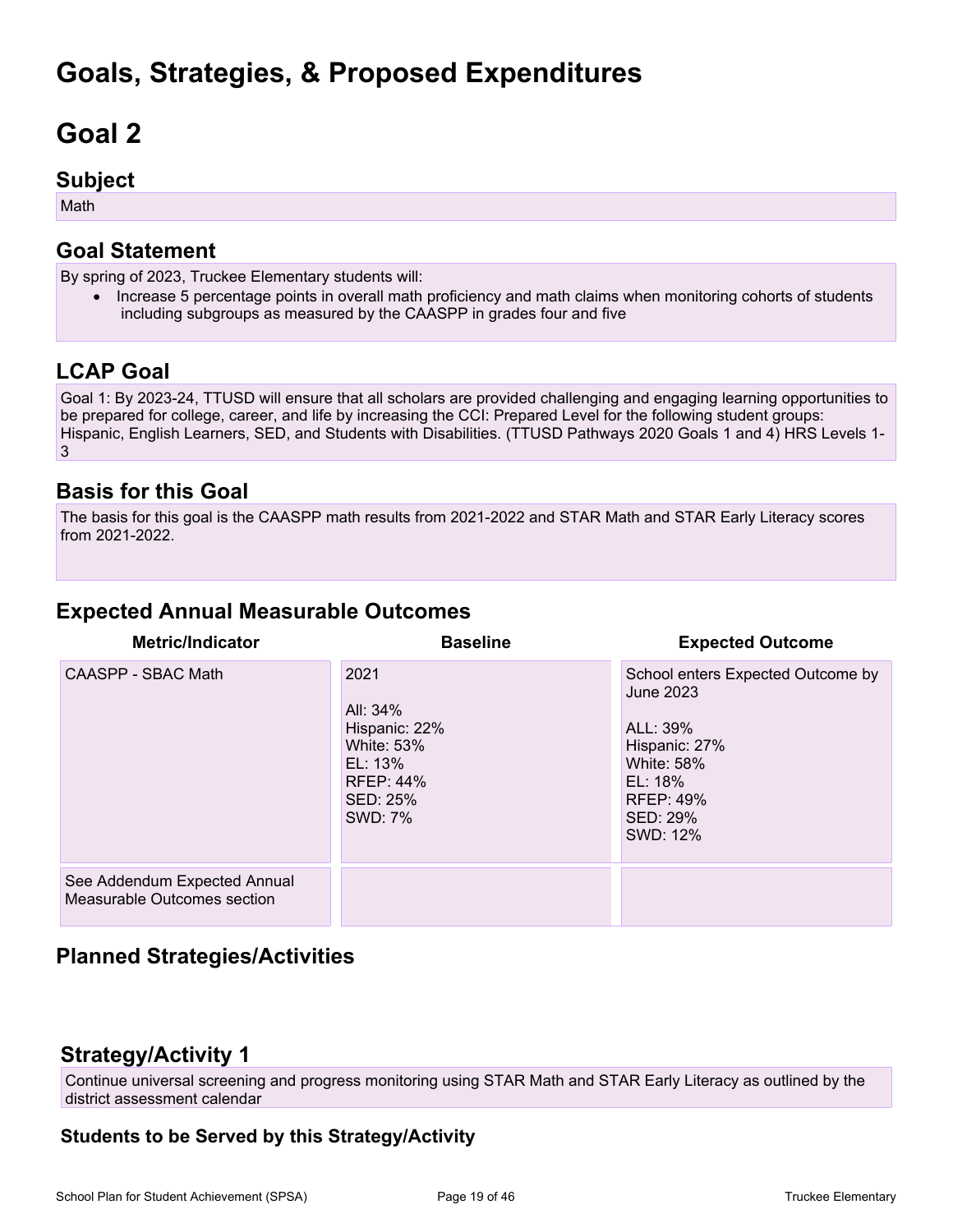```
All students
```
#### **Timeline**

By the end of the 2022-2023 school year

#### **Person(s) Responsible**

School Administrators and School Staff; District staff will support as needed

#### **Proposed Expenditures for this Strategy/Activity**

### **Strategy/Activity 2**

Recommit to implementation of Everyday Math "spotlight strategies" to ensure fidelity of instruction of materials (i.e. Math Message, Focus Lessons, Math Boxes, Math Warm Up, Open Response/ Re-engagement lessons, and Math Games)

#### **Students to be Served by this Strategy/Activity**

All students

#### **Timeline**

By the end of the 2022-2023 school year

#### **Person(s) Responsible**

School Administrators and School Staff; District staff will support as needed

#### **Proposed Expenditures for this Strategy/Activity**

### **Strategy/Activity 3**

Expand use of differentiated skill building applications to scaffold math instruction and accelerate learning

#### **Students to be Served by this Strategy/Activity**

All students, SWD, SED, EL

#### **Timeline**

By the end of the 2022-2023 school year

#### **Person(s) Responsible**

School Administrators and School Staff; District staff will support as needed

#### **Proposed Expenditures for this Strategy/Activity**

| Amount                  | 7,736                                                                                                        |
|-------------------------|--------------------------------------------------------------------------------------------------------------|
| <b>Source</b>           | Title I                                                                                                      |
| <b>Budget Reference</b> | None Specified                                                                                               |
| <b>Description</b>      | IXL and Formative Loop platforms to scaffold and differentiate math skills beyond<br>Everyday Math materials |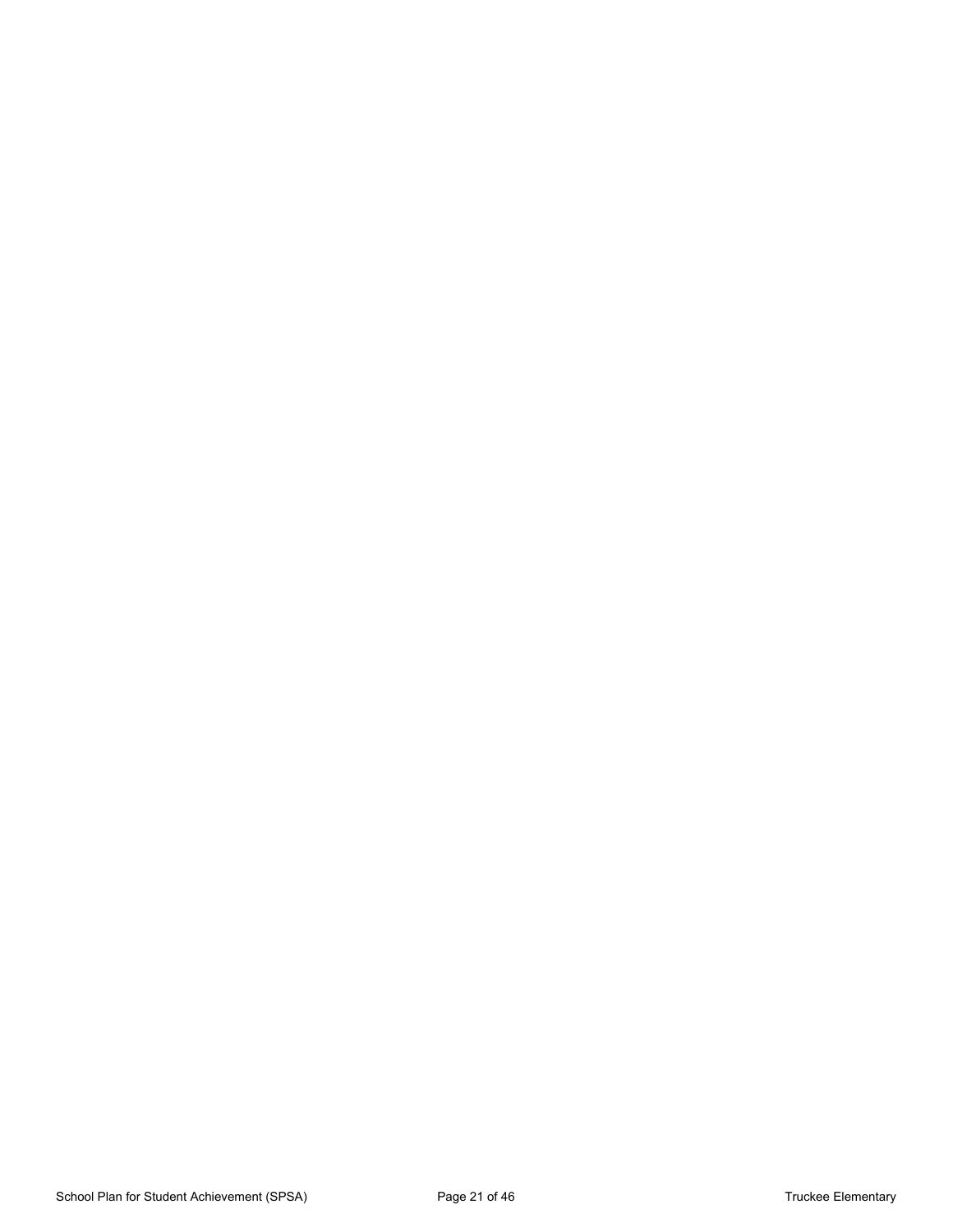## **Goals, Strategies, & Proposed Expenditures**

# **Goal 3**

## **Subject**

Safe, Supportive and Collaborative Culture

## **Goal Statement**

By the end of the 2022-2023 school year, Truckee Elementary will:

- Maintain low suspension rate across all sub-groups and not to exceed 2% suspension overall
- Decrease chronic absenteeism rate across all sub-groups by 3% points

## **LCAP Goal**

By 2023 - 2024, TTUSD will provide systems of support for learning and provide safe schools with positive and caring climates in which all scholars have opportunities to achieve at high levels and staff and families feel safe and supported as measured by local and state data. (TTUSD Pathways 2020 Goals 3, 6, 7 and 8)

## **Basis for this Goal**

The basis for this goal is attendance and suspension data gathered from DataQuest and compared to Aeries records.

## **Expected Annual Measurable Outcomes**

| <b>Metric/Indicator</b>    | <b>Baseline</b>                                                                                                   | <b>Expected Outcome</b>                                                                                                                                        |
|----------------------------|-------------------------------------------------------------------------------------------------------------------|----------------------------------------------------------------------------------------------------------------------------------------------------------------|
| <b>Suspension Rate</b>     | 2021 Suspension Rate:                                                                                             | 2023                                                                                                                                                           |
|                            | ALL: $.4\%$<br>White: .5%<br>Hispanic: .5%<br><b>SED: 0%</b><br>EverEL: 0%<br>SWD: 0%                             | <b>Suspension Rate</b><br>ALL: <2%<br>Any suspensions equally distributed<br>across subgroups (e.g. no over-<br>representation of SED, nor Latino,<br>nor SWD) |
| <b>Chronic Absenteeism</b> | 2021 Chronic Absenteeism<br>ALL: 9%<br>White: 6%<br>Hispanic: 10%<br><b>SED: 11%</b><br>EverEL: $11\%$<br>SWD: 9% | 2023<br>Chronic Absenteeism<br>$ALL: 6\%$<br>White: 3%<br>Hispanic: 7%<br><b>SED: 8%</b><br>EverEL: 8%<br>SWD: 6%                                              |

## **Planned Strategies/Activities**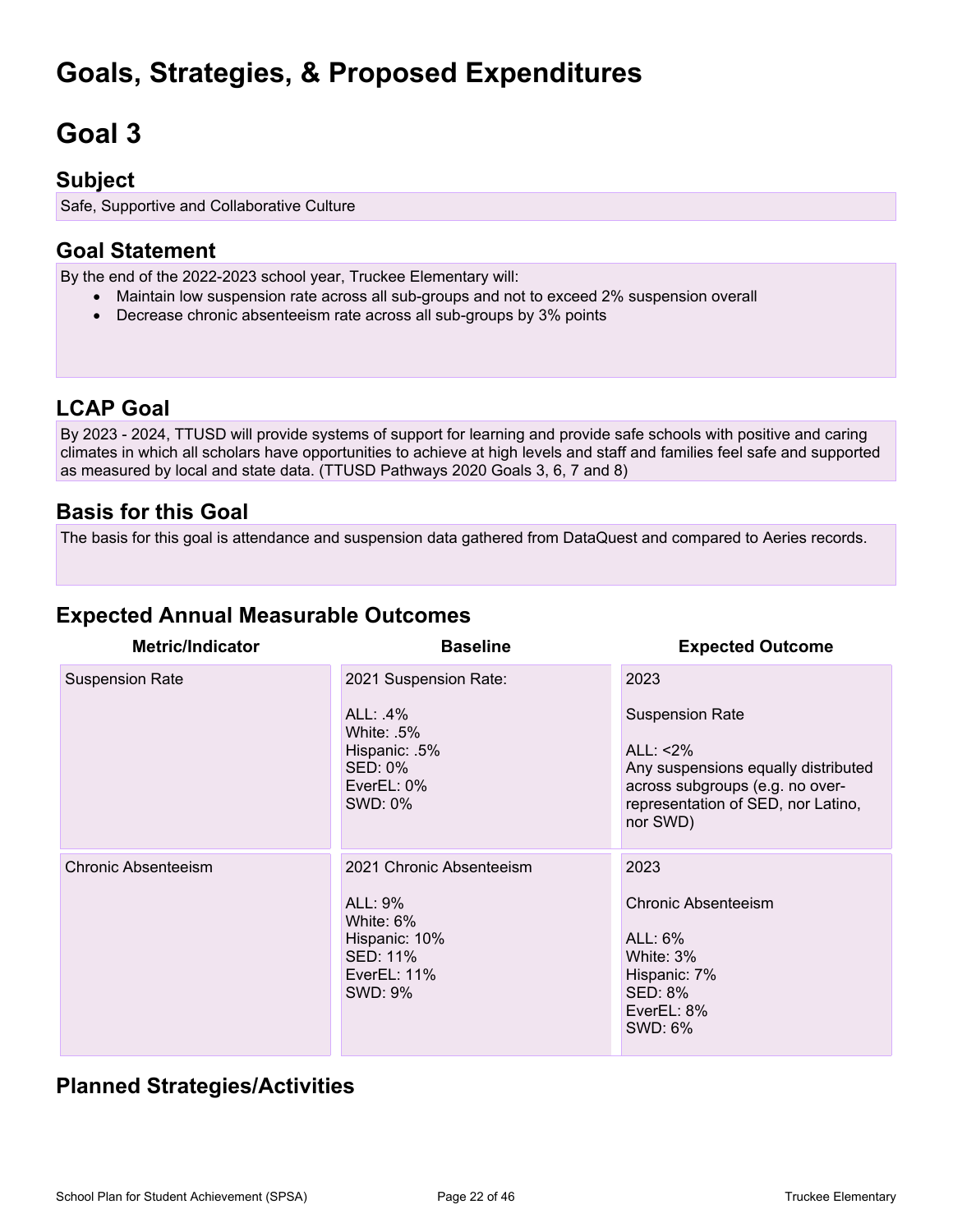## **Strategy/Activity 1**

Increase the social-emotional well-being of students through continued professional development and implementation of trauma-informed care

#### **Students to be Served by this Strategy/Activity**

All students

#### **Timeline**

By the end of the 2022-2023 school year

#### **Person(s) Responsible**

School Administrators and School Staff; District staff will support as needed

#### **Proposed Expenditures for this Strategy/Activity**

| <b>Amount</b>           | 7,450                                                                                                    |
|-------------------------|----------------------------------------------------------------------------------------------------------|
| <b>Source</b>           | Title I                                                                                                  |
| <b>Budget Reference</b> | None Specified                                                                                           |
| <b>Description</b>      | Classroom 180 Bootcamp online training and teacher edition texts to support trauma<br>informed practices |

### **Strategy/Activity 2**

Complete DESSA assessment for every child at Truckee Elementary at least three times to drive social-emotional learning (SEL) and instruction

#### **Students to be Served by this Strategy/Activity**

All students

#### **Timeline**

By the end of the 2022-2023 school year

#### **Person(s) Responsible**

School Administrators and School Staff; District staff will support as needed

#### **Proposed Expenditures for this Strategy/Activity**

### **Strategy/Activity 3**

Complete Caring Connections protocol at least twice as a staff; students complete Caring Connections survey to identify trusted adults

#### **Students to be Served by this Strategy/Activity**

All students

#### **Timeline**

By the end of the 2022-2023 school year

#### **Person(s) Responsible**

School Administrators and School Staff; District staff will support as needed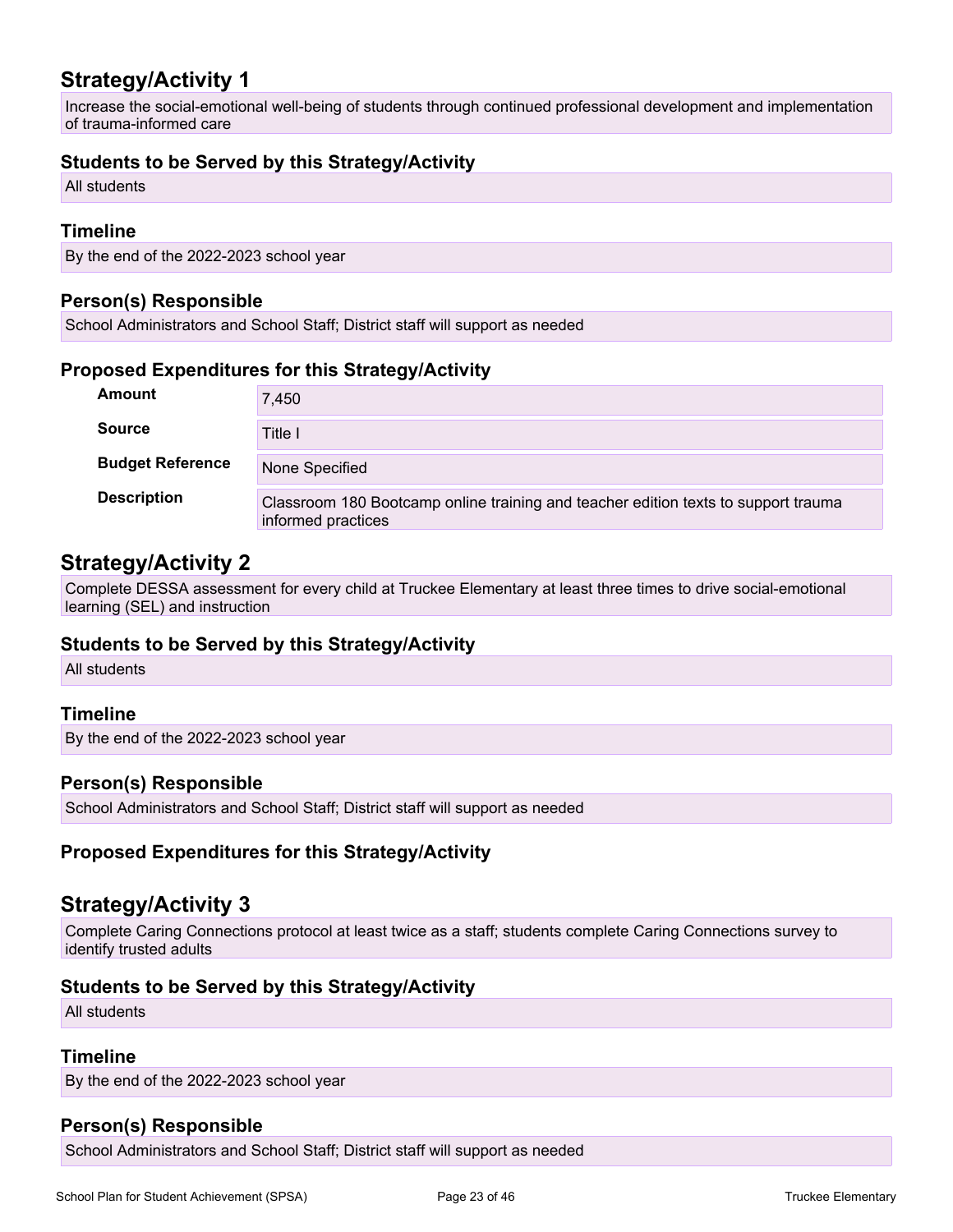### **Proposed Expenditures for this Strategy/Activity**

## **Strategy/Activity 4**

Reinstate and expand positive attendance celebrations monthly, intermittently, and end of year

#### **Students to be Served by this Strategy/Activity**

All students

#### **Timeline**

By the end of the 2022-2023 school year

#### **Person(s) Responsible**

School Administrators and School Staff; District staff will support as needed

#### **Proposed Expenditures for this Strategy/Activity**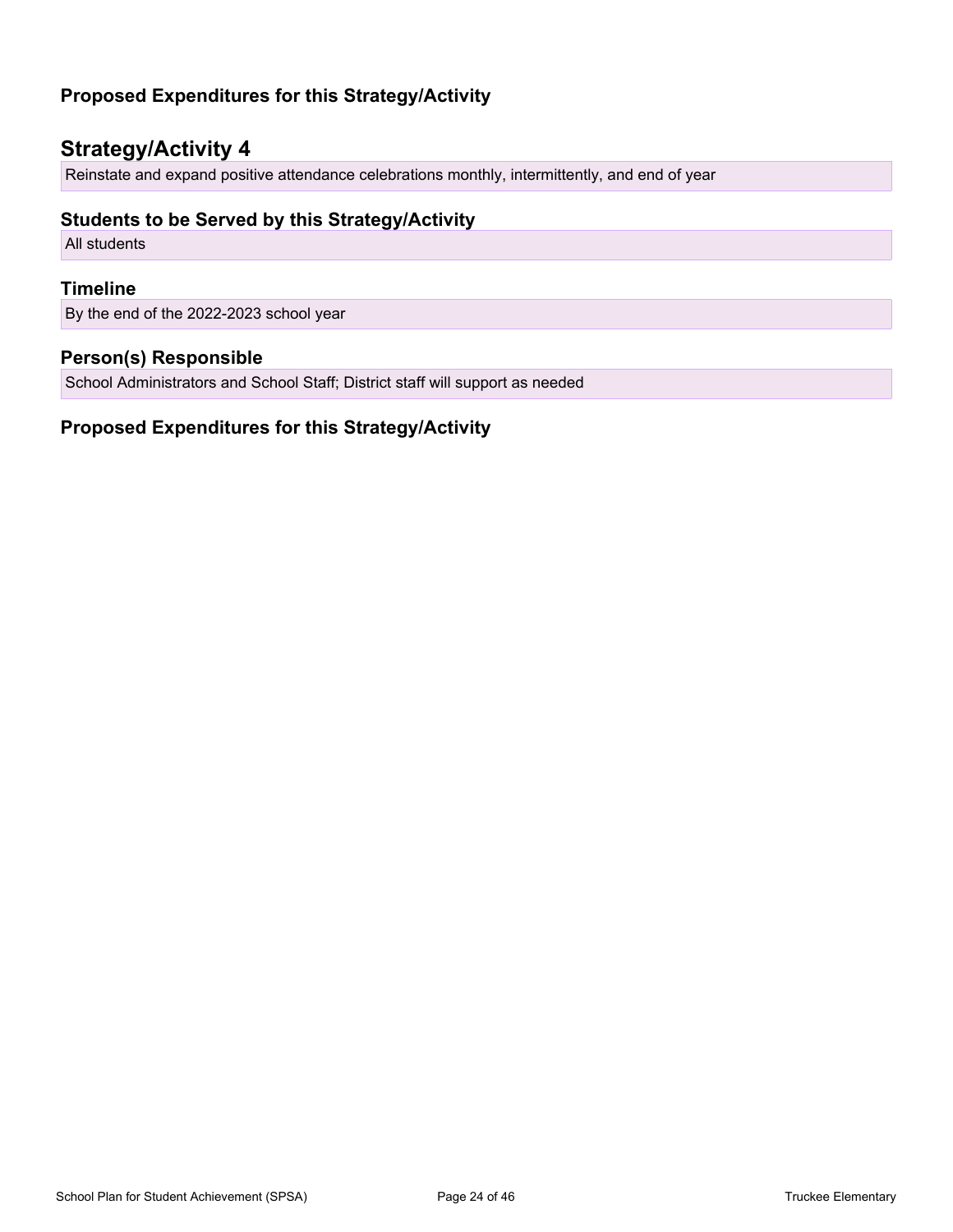## **Goals, Strategies, & Proposed Expenditures**

## **Goal 4**

### **Subject**

Social-Emotional Support and Learning

## **Goal Statement**

Truckee Elementary will administer the DESSA at least three times and the number of students in the "needs instruction" category will have decreased as measured by the DESSA-mini and DESSA social emotional screener.

## **LCAP Goal**

Goal 1: By 2023-24, TTUSD will ensure that all scholars are provided challenging and engaging learning opportunities to be prepared for college, career, and life by increasing the CCI: Prepared Level for the following student groups: Hispanic, English Learners, SED, and Students with Disabilities.

Goal 2: By 2023- 2024, as measured by the effectiveness of PLC's, TTUSD will ensure all staff members are implementing effective instructional strategies and providing quality learning opportunities to actively engage each scholar, particularly students who are socio-economically disadvantaged (SED) or English Learners (EL), so that they can learn at the highest levels and be prepared for college, career, and life.

Goal 3: By 2023- 2024, TTUSD will provide systems of support for learning and provide safe schools with positive and caring climates in which all scholars have opportunities to achieve at high levels and staff and families feel safe and supported as measured by local and state data.

## **Basis for this Goal**

The basis for this goal is the DESSA-mini and DESSA screener results

## **Expected Annual Measurable Outcomes**

| <b>Metric/Indicator</b> | <b>Baseline</b>                                                  | <b>Expected Outcome</b>                                                                                        |
|-------------------------|------------------------------------------------------------------|----------------------------------------------------------------------------------------------------------------|
| <b>DESSA</b>            | Baseline will be determined by 2022<br>beginning of year results | 2023<br>Decrease number of students who<br>"needs instruction" (to be determined<br>after baseline is set BOY) |

## **Planned Strategies/Activities**

### **Strategy/Activity 1**

Continue and refine professional development on how to use DESSA to drive social-emotional instruction and learning, including Aperture resources and Second Step

#### **Students to be Served by this Strategy/Activity**

All students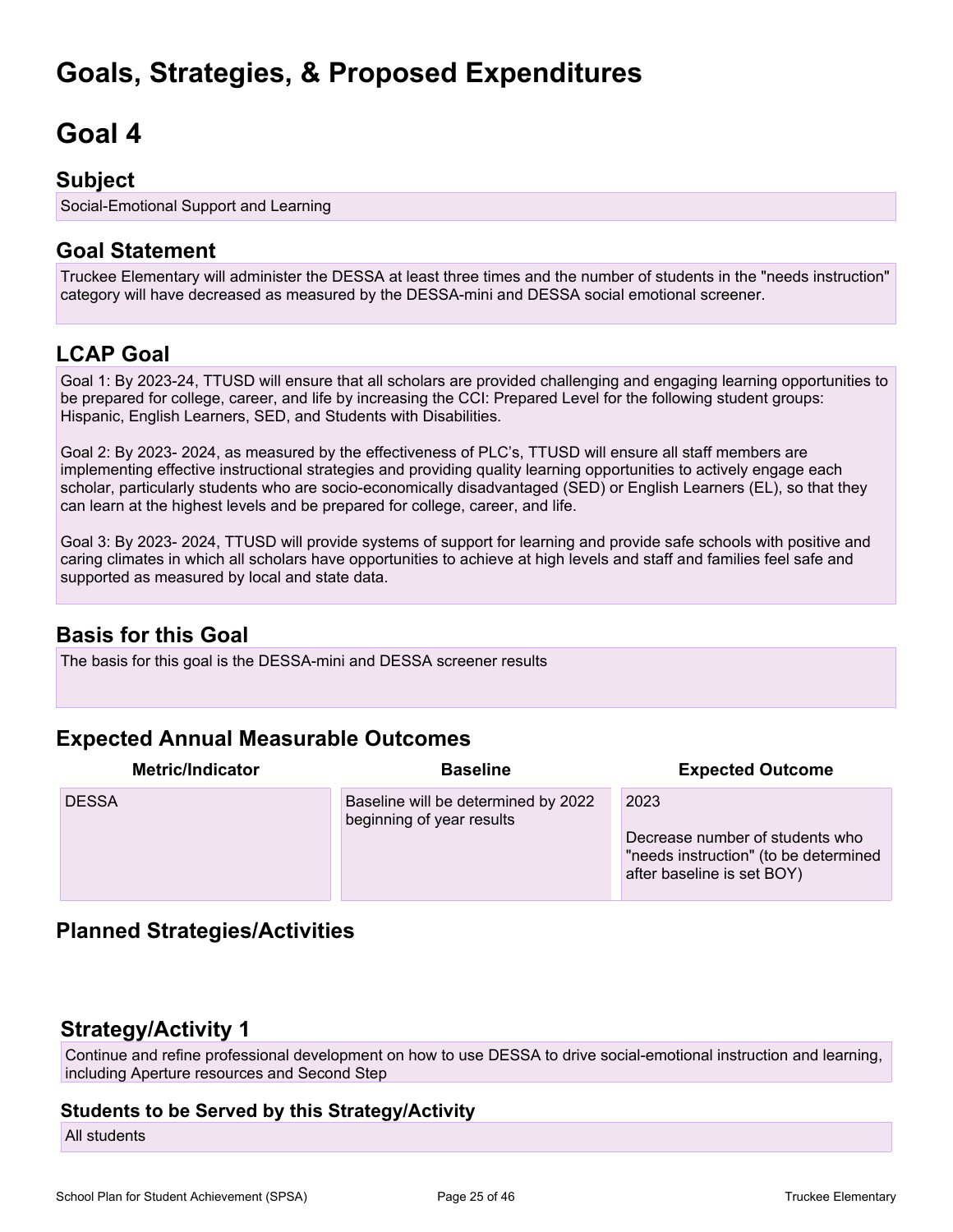#### **Timeline**

By the end of the 2022-2023

#### **Person(s) Responsible**

School Administrators and School Staff; District staff will support as needed.

#### **Proposed Expenditures for this Strategy/Activity**

### **Strategy/Activity 2**

Continue and refine professional development on trauma-informed practices for systematic implementation

#### **Students to be Served by this Strategy/Activity**

All students

#### **Timeline**

By the end of the 2022-2023

#### **Person(s) Responsible**

School Administrators and School Staff; District staff will support as needed.

#### **Proposed Expenditures for this Strategy/Activity**

| <b>Amount</b>           | 7,450                                                                                                    |
|-------------------------|----------------------------------------------------------------------------------------------------------|
| <b>Source</b>           | Title I                                                                                                  |
| <b>Budget Reference</b> | None Specified                                                                                           |
| <b>Description</b>      | Classroom 180 Bootcamp online training and teacher edition texts to support trauma<br>informed practices |

### **Strategy/Activity 3**

Continue to refine and implement community circles and restorative practices

#### **Students to be Served by this Strategy/Activity**

All students

#### **Timeline**

By the end of the 2022-2023

#### **Person(s) Responsible**

School Administrators and School Staff; District staff will support as needed.

#### **Proposed Expenditures for this Strategy/Activity**

### **Strategy/Activity 4**

Administer parent, student, and staff surveys to monitor the safe, supportive, and collaborative culture of our school and respond to continue to improve.

### **Students to be Served by this Strategy/Activity**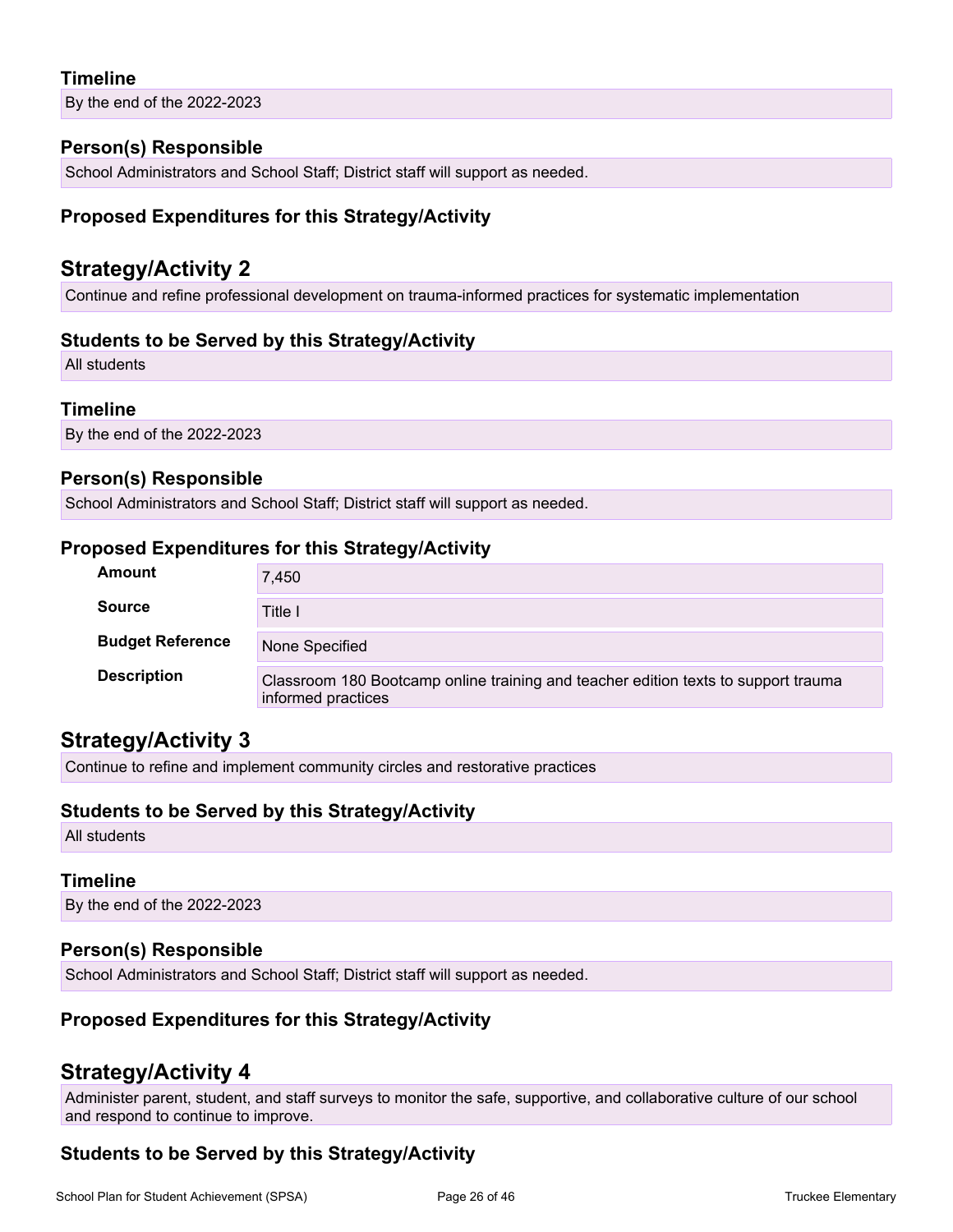```
All students
```
#### **Timeline**

By the end of the 2022-2023

#### **Person(s) Responsible**

School Administrators and School Staff; District staff will support as needed.

### **Proposed Expenditures for this Strategy/Activity**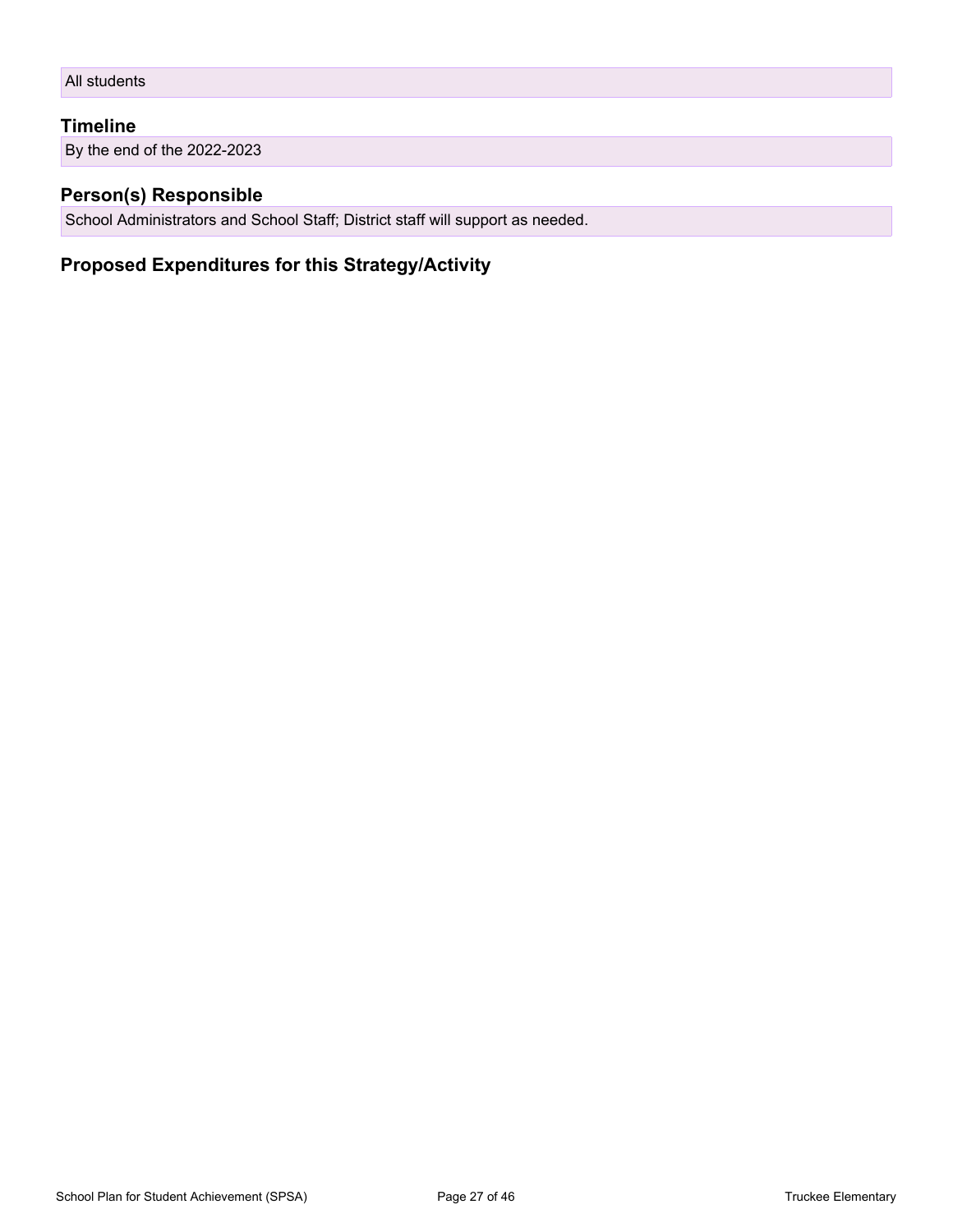## **Annual Review and Update**

## **SPSA Year Reviewed: 2020-21**

## **Goal 1**

By June 2021, all student groups will increase the percentage of students meeting/exceeding standards as measured by the CAASPP SBAC: ELA

By June 2021, the EL student group will increase the percent of students scoring at the well developed/moderately developed levels as measured by the ELPAC

## **Annual Measurable Outcomes**

| <b>Metric/Indicator</b> | <b>Expected Outcomes</b>                                                                                                                                                                                                                                                | <b>Actual Outcomes</b>                                                                                                                  |
|-------------------------|-------------------------------------------------------------------------------------------------------------------------------------------------------------------------------------------------------------------------------------------------------------------------|-----------------------------------------------------------------------------------------------------------------------------------------|
| <b>CAASPP SBAC: ELA</b> | <b>CAASPP SBAC: ELA</b><br>2019 Baseline<br>All: 49%<br>Hispanic: 37%<br><b>White: 71%</b><br>EL: 15%<br><b>RFEP: 57%</b><br>SED: 37%<br>SWD: 10%<br>Expected Outcome: All student<br>groups will increase the percentage<br>of students meeting/exceeding<br>standards | <b>CAASPP SBAC: ELA</b><br>2021 Actual<br>All: 46%<br>Hispanic: 35%<br>White: 61%<br>EL:17%<br><b>RFEP: 74%</b><br>SED: 35%<br>SWD: 24% |
| <b>ELPAC</b>            | <b>ELPAC</b><br>2019 Baseline<br>% of EL Students at well developed<br>(proficient) level: 16%<br>Expected Outcome: Increase the<br>percent of students scoring at the<br>well-developed level                                                                          | <b>ELPAC</b><br>2021<br>% of EL Students at well<br>developed(proficient) level: 14%                                                    |

### **Strategies/Activities for Goal 1**

| <b>Planned</b><br><b>Actions/Services</b> | <b>Actual</b><br><b>Actions/Services</b> | <b>Proposed</b><br><b>Expenditures</b> | <b>Estimated Actual</b><br><b>Expenditures</b> |
|-------------------------------------------|------------------------------------------|----------------------------------------|------------------------------------------------|
| Academic conversations                    | Continued professional                   |                                        |                                                |
| professional development                  | development,                             |                                        |                                                |
| and collaboration to                      | collaboration, and                       |                                        |                                                |
| increase student                          | analysis of academic                     |                                        |                                                |
| engagement                                | conversations to enhance                 |                                        |                                                |
|                                           | speaking and listening                   |                                        |                                                |
|                                           | skills across all                        |                                        |                                                |
|                                           | classrooms                               |                                        |                                                |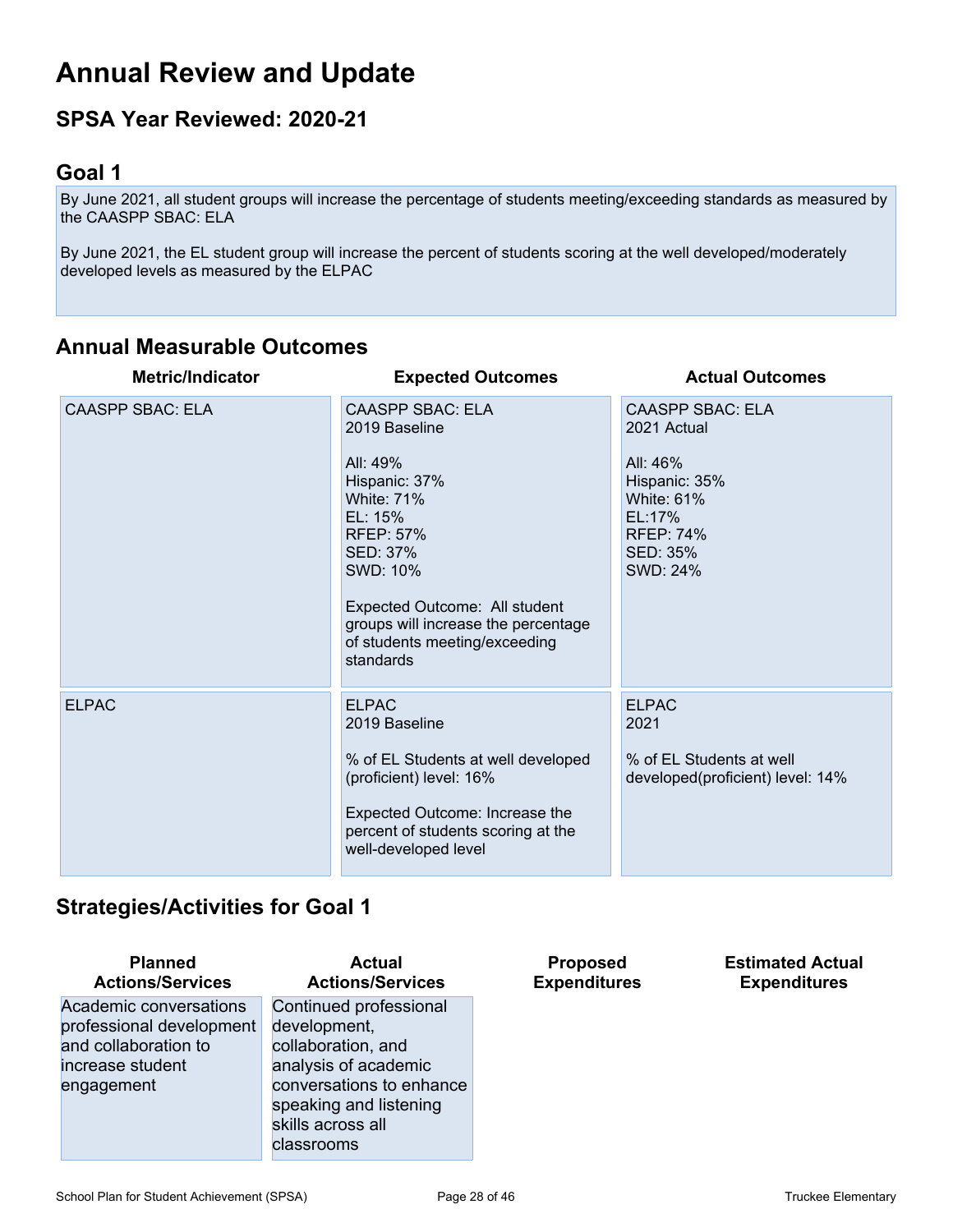| <b>Planned</b><br><b>Actions/Services</b>                                                                                                                                                                                                                                                                                                                                                                                                                   | <b>Actual</b><br><b>Actions/Services</b>                                                                                                                                                        |
|-------------------------------------------------------------------------------------------------------------------------------------------------------------------------------------------------------------------------------------------------------------------------------------------------------------------------------------------------------------------------------------------------------------------------------------------------------------|-------------------------------------------------------------------------------------------------------------------------------------------------------------------------------------------------|
| <b>Fountas and Pinnell</b><br><b>Reading Records scoring</b><br>calibration and<br>professional development<br>on how to use diagnostic<br>assessment (e.g. Fountas<br>and Pinnell Reading<br>Records, Fountas and<br><b>Pinnell benchmark</b><br>assessments, Basic<br>Phonics Skills Test) to<br>drive instruction and<br>identify students for<br>reading intervention with<br>support of reading<br>intervention teachers and<br>instructional coaching | Language Essentials for<br>Teachers of Reading and<br>Spelling (LETRS) pilot<br>group and whole staff<br>professional development                                                               |
| Phonics and phonemic<br>awareness instruction at<br>lower grades and<br>students reading below<br>grade level in upper<br>grades (implement Tier 2<br>type intervention<br>strategies in Tier 1<br>general education<br>classroom)                                                                                                                                                                                                                          | <b>LETRS pilot group</b><br>functioning as literacy<br>steering committee to<br>align local assessments<br>and phonemic awareness<br>instructional strategies<br>with the science of<br>reading |
| Targeted writing<br>instruction professional<br>development and<br>implementation (e.g. Step<br>Up to Writing to augment<br>Wonders) with district and<br>site professional<br>development and<br>instructional coaching                                                                                                                                                                                                                                    | Continued collaboration<br>and refinement regarding<br>common Tier 1 "spotlight<br>strategies" for English<br>Language Arts in<br>speaking, listening,<br>reading, and writing<br>instruction   |
| Continue to serve large<br>numbers of students with<br>reading intervention with<br>two intervention teachers<br>and one enhancement<br>professional                                                                                                                                                                                                                                                                                                        | Implemented Tier 2 RTI<br>instruction piloting SIPPS<br>materials                                                                                                                               |
| Small class sizes at<br>primary grades<br>Kindergarten through<br>second-grade to ensure<br>intensive foundational<br>skills instruction                                                                                                                                                                                                                                                                                                                    | Completed training for<br>Tier 3 Sonday materials<br>with RSP staff and<br>implemented Sonday<br>instruction for RSP<br>students with IEP reading<br>goals                                      |
| <b>Special Education:</b><br>Ensure site-based special                                                                                                                                                                                                                                                                                                                                                                                                      | Focusing on our socio-<br>economically                                                                                                                                                          |

**Proposed Expenditures**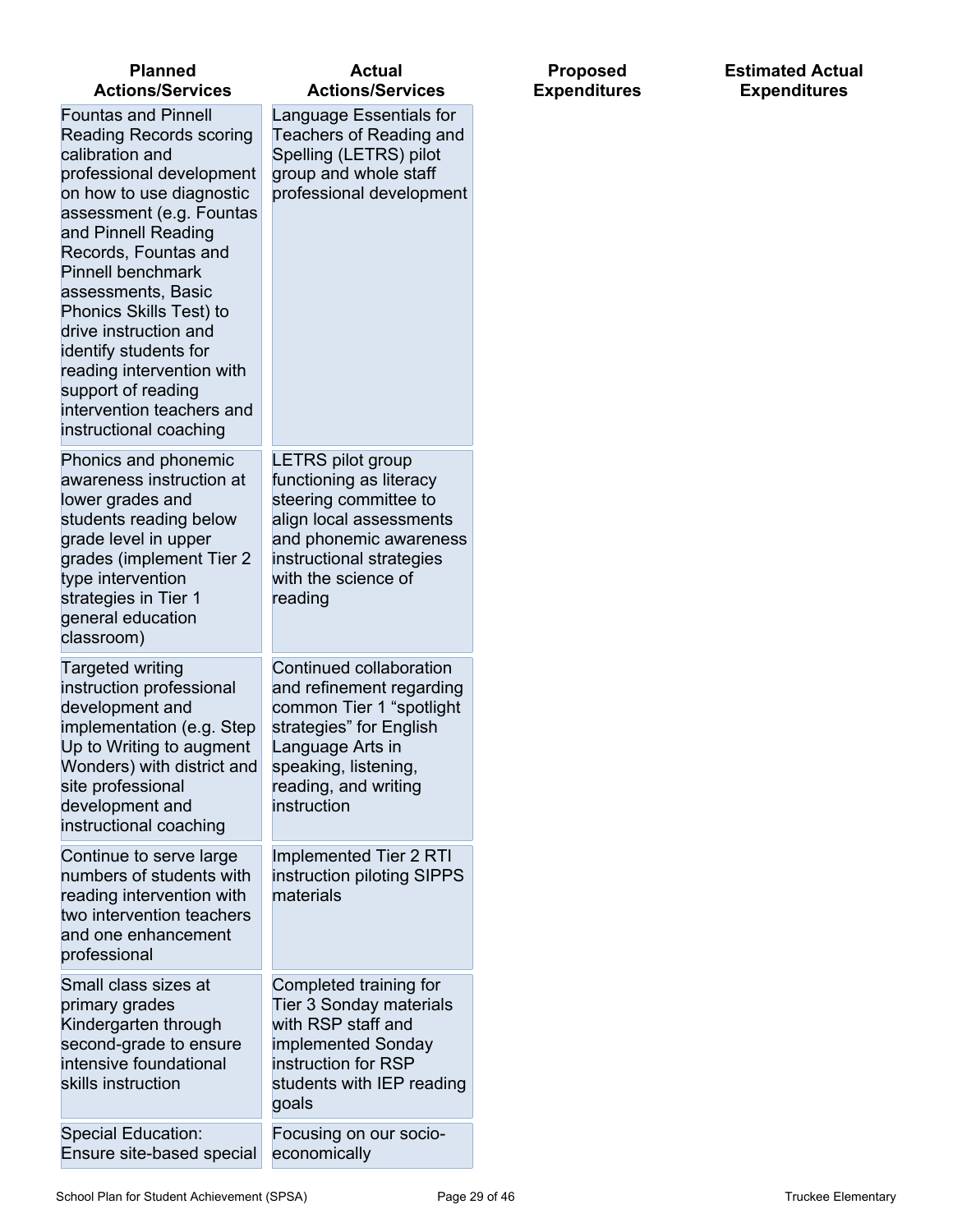| <b>Planned</b><br><b>Actions/Services</b>                                                                                                                                                                                                                                                                                                                                                                                                                                                                                                                                                                                                                                     | <b>Actual</b><br><b>Actions/Services</b>                                                                                                                                                                                                                                                                                                                                                                                                                                                                                                                                                                                                                     | <b>Proposed</b><br><b>Expenditures</b> | <b>Estimated Actual</b><br><b>Expenditures</b> |
|-------------------------------------------------------------------------------------------------------------------------------------------------------------------------------------------------------------------------------------------------------------------------------------------------------------------------------------------------------------------------------------------------------------------------------------------------------------------------------------------------------------------------------------------------------------------------------------------------------------------------------------------------------------------------------|--------------------------------------------------------------------------------------------------------------------------------------------------------------------------------------------------------------------------------------------------------------------------------------------------------------------------------------------------------------------------------------------------------------------------------------------------------------------------------------------------------------------------------------------------------------------------------------------------------------------------------------------------------------|----------------------------------------|------------------------------------------------|
| education collaboration<br>time at least monthly to<br>align best strategies and<br>support for SWDs, special<br>education teachers<br>collaborating with general<br>education teachers at<br>least monthly to align<br>support for SWDs and<br>build capacity of general<br>education teachers,<br>implementing Sonday<br>materials to parallel<br>Wonders, and evaluating<br>efficacy and efficiency of<br>current Resource<br>Program model                                                                                                                                                                                                                                | disadvantaged lists of<br>students with each of<br>these professional<br>development initiatives                                                                                                                                                                                                                                                                                                                                                                                                                                                                                                                                                             |                                        |                                                |
|                                                                                                                                                                                                                                                                                                                                                                                                                                                                                                                                                                                                                                                                               | Developed and<br>implemented extended<br>day reading acceleration<br>program for identified<br>students in spring that<br>included Tier 1 pilot<br>materials and strategies,<br>Tier 2 SIPPS, and Tier 3<br>Sonday                                                                                                                                                                                                                                                                                                                                                                                                                                           |                                        |                                                |
| Academic conversations<br>professional development<br>and collaboration to<br>increase student<br>engagement supported by<br>California Language and<br>Learning Innovation<br>(CALLI), district ELD<br>Coordinator, site ELD<br>coordinator, and<br>instructional coaching<br>Draft a vertically<br>articulated standards-<br>based scope and<br>sequence for our Blended<br>ELD program<br>Provide at least one<br>release day for each<br>grade level to plan for<br><b>Blended ELD highly</b><br>engaging instructional<br>strategies and materials<br>(e.g. Mystery Science,<br><b>STEMScopes, Peace</b><br>Jam)<br><b>EL Coordinator and</b><br>special education teams | Academic conversations<br>professional development<br>and collaboration to<br>increase student<br>engagement supported by<br>California Language and<br>Learning Innovation<br>(CALLI), district ELD<br>Coordinator, site ELD<br>coordinator, and<br>instructional coaching (6.5<br>hours of professional<br>development)<br>Draft a vertically<br>articulated standards-<br>based scope and<br>sequence for our Blended<br>ELD program<br><b>EL Coordinator and</b><br>special education teams<br>working to reclassify<br>dually qualifying students<br>students who are English)<br>Learners as well as have<br>disability) using<br>alternative criteria |                                        |                                                |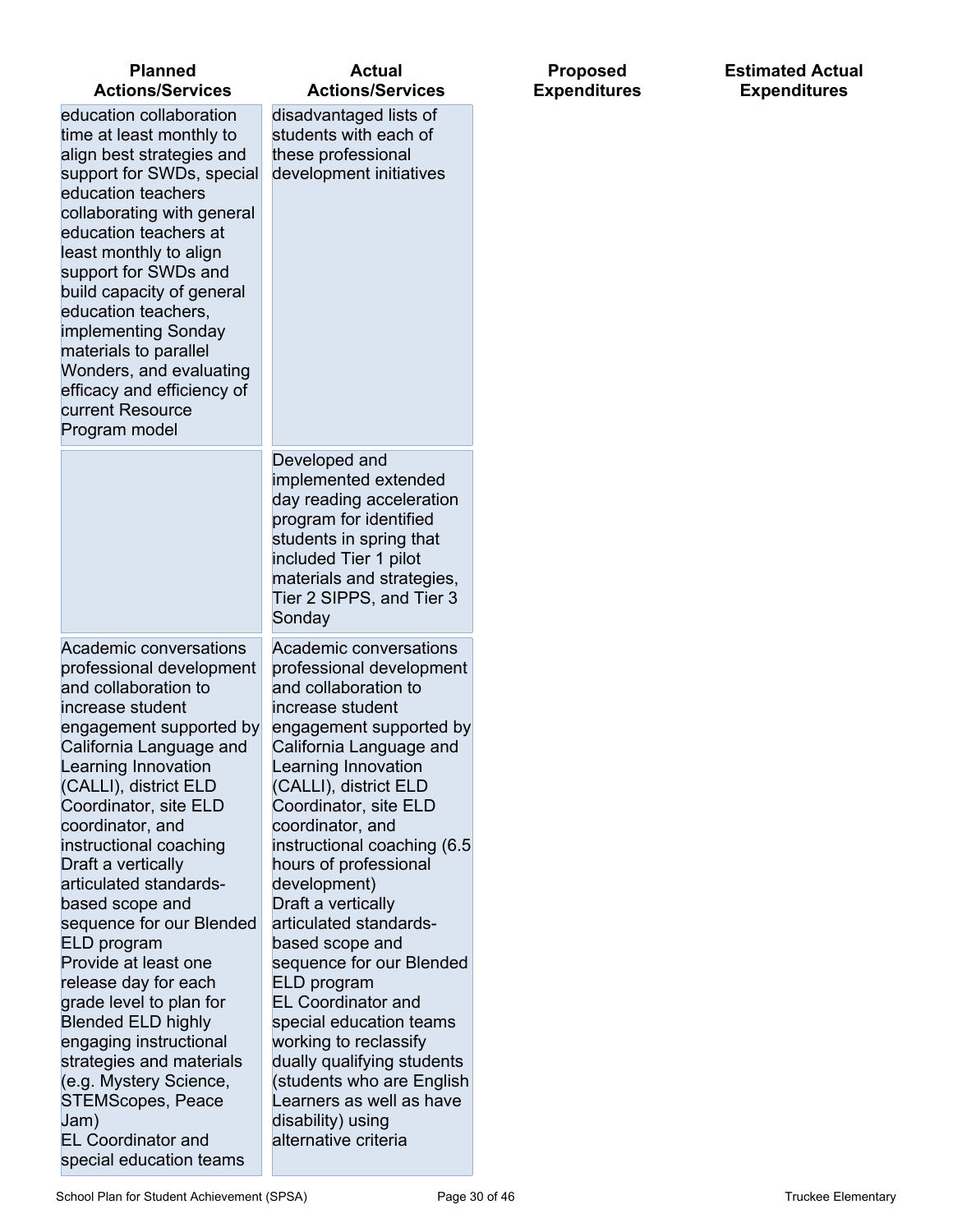| <b>Planned</b>                                                                                                                                                                                                                                                                                                                                                                                                                                                                                                                                                                                                                                                                                                                                                                                                         | <b>Actual</b>                                                                                                                                                                                                                                                                                                                                                                                                                                  | <b>Proposed</b>     |
|------------------------------------------------------------------------------------------------------------------------------------------------------------------------------------------------------------------------------------------------------------------------------------------------------------------------------------------------------------------------------------------------------------------------------------------------------------------------------------------------------------------------------------------------------------------------------------------------------------------------------------------------------------------------------------------------------------------------------------------------------------------------------------------------------------------------|------------------------------------------------------------------------------------------------------------------------------------------------------------------------------------------------------------------------------------------------------------------------------------------------------------------------------------------------------------------------------------------------------------------------------------------------|---------------------|
| <b>Actions/Services</b>                                                                                                                                                                                                                                                                                                                                                                                                                                                                                                                                                                                                                                                                                                                                                                                                | <b>Actions/Services</b>                                                                                                                                                                                                                                                                                                                                                                                                                        | <b>Expenditures</b> |
| working to reclassify<br>dually qualifying students<br>(students who are English<br>Learners as well as have<br>disability) using<br>alternative criteria<br>Ensure implementation of<br>the following based on<br>feedback from our English<br><b>Learner Advisory</b><br>Committee (ELAC)<br>Before school tutor<br>program for reading<br>(morning reading<br>intervention) and after<br>school tutor program<br>(Work with Boys and Girls<br>Club community partner)<br><b>ELAC</b> meeting dedicated<br>to reading supports at<br>home<br>Provide more resources<br>for EL students to do at<br>home with parents<br>(access to reading<br>programs etc.) working<br>with parents on<br>vocabulary etc.<br>Parent education<br>opportunities focused on<br>reading, math, vape<br>awareness, and cyber-<br>safety | Gathered feedback from<br>our English Learner<br><b>Advisory Committee</b><br>(ELAC)<br>Ensure social-emotional<br>support for our students<br>Provide bilingual<br>paraprofessional support<br>for newcomer students<br>who speak Spanish<br>Ensure academic support,<br>particularly in reading, for<br>our English Learners<br>Provide strategies to<br>parents on how to support<br>children at home in<br>distance learning and<br>beyond |                     |

#### **Estimated Actual Expenditures**

## **Analysis**

Describe the overall implementation of the strategies/activities to achieve the articulated goal.

#### **Successes**

Continued professional development, collaboration, and analysis of academic conversations to enhance speaking and listening skills across all classrooms despite COVID obstacles

Continued collaboration and refinement regarding common Tier 1 "spotlight strategies" for English Language Arts in speaking, listening, reading, and writing instruction

Learning and implementation of Tier 2 instructional materials (SIPPS) and Tier 3 instructional materials (Sonday) to support most struggling students even in distance learning

Developed and implemented extended day reading acceleration program for identified students in spring that included Tier 1 pilot materials and strategies, Tier 2 SIPPS, and Tier 3 Sonday

#### **Challenges**

Difficulty with implementation of science of reading in distance learning (e.g. time limitations and online learning made implementing entire general phonics lesson plan in the pilot grades)

Difficult to employ our "spotlight strategies" in writing and academic conversations with integrity due to distance learning as well as COVID social distancing/ safety mitigations

Development of scope and sequence for designated and integrated ELD not completed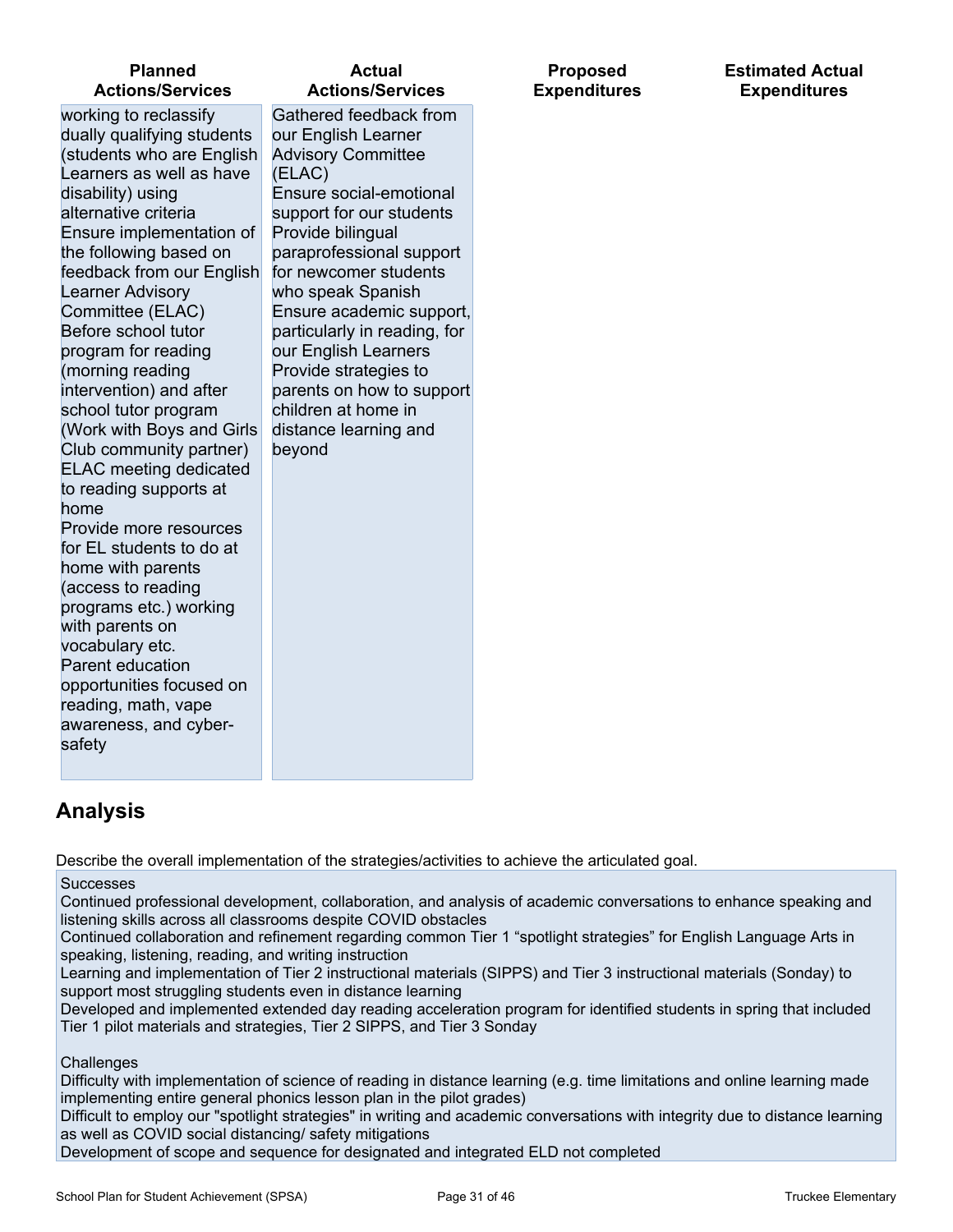Language and cultural differences made at-home English language support extremely difficult

Describe the overall effectiveness of the strategies/activities to achieve the articulated goal as measured by the school.

#### **Successes**

RFEP students subgroup increased in overall proficiency as measured by the CAASPP by 17% Students with disabilities subgroup increased in overall proficiency as measured by the CAASPP by 14% 35 English Learners reclassified despite COVID and, at least in part, due to collaboration between SPED and ELD to reclassify students with disabilities

#### **Challenges**

Overall, students at Truckee Elementary decreased in overall proficiency as measured by the CAASPP by 3% Latino students subgroup decreased in overall proficiency as measured by the CAASPP by 2% White students subgroup decreased in overall proficiency as measured by the CAASPP by 10% English Learner students subgroup decreased in overall proficiency as measured by the CAASPP by 2% Socio-economic disadvantaged students subgroup decreased in overall proficiency as measured by the CAASPP by 2%

Explain any material differences between the Proposed Expenditures and Estimated Actual Expenditures. No material differences.

Describe any changes that will be made to this goal, the annual outcomes, metrics, or strategies/activities to achieve this goal as a result of this analysis. Identify where those changes can be found in the SPSA.

See 2021-2022 & 2022-2023 SPSA Goal #1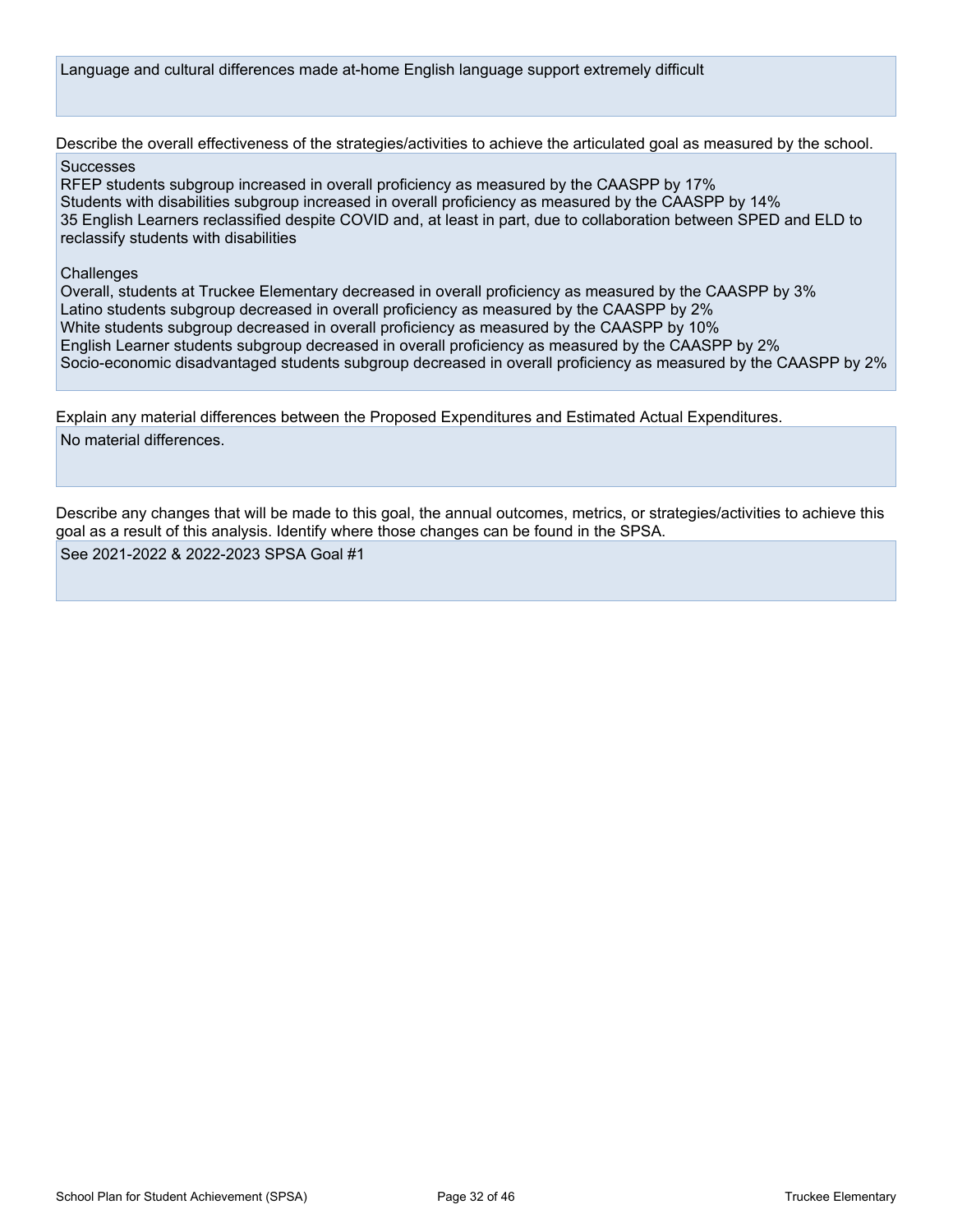## **Annual Review and Update**

## **SPSA Year Reviewed: 2020-21**

## **Goal 2**

By June 2021, all student groups will increase the percentage of students meeting/exceeding standards on the CAASPP SBAC: Math.

## **Annual Measurable Outcomes**

| <b>Metric/Indicator</b>  | <b>Expected Outcomes</b>                                                                                                                                                                                                                       | <b>Actual Outcomes</b>                                                                                              |
|--------------------------|------------------------------------------------------------------------------------------------------------------------------------------------------------------------------------------------------------------------------------------------|---------------------------------------------------------------------------------------------------------------------|
| <b>CAASPP SBAC: Math</b> | 2019 Baseline<br>All: 41%<br>Hispanic: 26%<br>White: 66%<br>$EL: 5\%$<br><b>RFEP: 43%</b><br>SED: 30%<br>SWD: 13%<br><b>Expected Outcome: All student</b><br>groups will increase the percentage<br>of students meeting/exceeding<br>standards | 2021 Actual<br>All: 34%<br>Hispanic: 22%<br><b>White: 53%</b><br>EL: 13%<br><b>RFEP: 44%</b><br>SED: 25%<br>SWD: 7% |

## **Strategies/Activities for Goal 2**

| <b>Planned</b><br><b>Actions/Services</b>                                                                                                                                                                                                                                                                                            | <b>Actual</b><br><b>Actions/Services</b>                                                                                                                                      | <b>Proposed</b><br><b>Expenditures</b> | <b>Estimated Actual</b><br><b>Expenditures</b> |
|--------------------------------------------------------------------------------------------------------------------------------------------------------------------------------------------------------------------------------------------------------------------------------------------------------------------------------------|-------------------------------------------------------------------------------------------------------------------------------------------------------------------------------|----------------------------------------|------------------------------------------------|
| Academic conversations<br>professional development<br>and collaboration to<br>increase student<br>engagement                                                                                                                                                                                                                         | Continued professional<br>development,<br>collaboration, and<br>analysis of academic<br>conversations to enhance<br>speaking and listening<br>skills across all<br>classrooms |                                        |                                                |
| Apply Everyday Math<br>professional development<br>to ensure consistent<br>prioritized activities across<br>all classrooms within and<br>across grade levels (e.g.<br>math boxes, math<br>message and focus<br>lessons, open-response<br>questions, math games)<br>and monitor the use of<br>these through informal<br>walk-throughs | This was partially<br>accomplished, and we will<br>continue this work.                                                                                                        |                                        |                                                |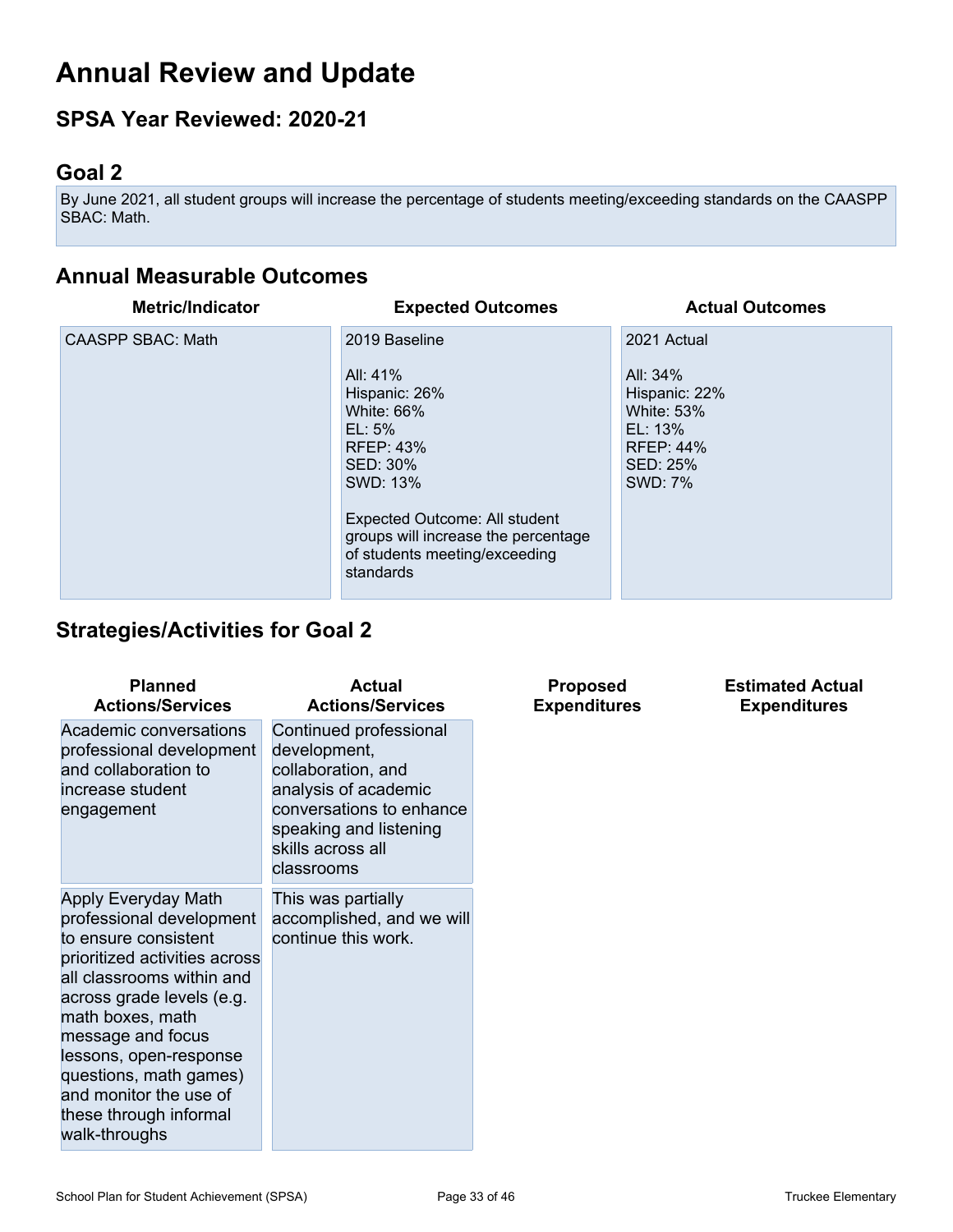| <b>Planned</b><br><b>Actions/Services</b>                                                                                                                                                                                                                   | <b>Actual</b><br><b>Actions/Services</b>                                                                                                                                                                                                                                                                                                                     |
|-------------------------------------------------------------------------------------------------------------------------------------------------------------------------------------------------------------------------------------------------------------|--------------------------------------------------------------------------------------------------------------------------------------------------------------------------------------------------------------------------------------------------------------------------------------------------------------------------------------------------------------|
| Develop and implement<br>unit pre-assessments to<br>differentiate instruction in<br>"walk-to-learn" model<br>across grade level<br>classrooms in grades four<br>and five                                                                                    |                                                                                                                                                                                                                                                                                                                                                              |
| Provide professional<br>development and<br>collaborative learning<br>opportunities with Daily 3<br>math structure to provide<br>small group instruction for<br>re-teaching, intervention<br>type strategies                                                 | instructional coach<br>worked with teams to<br>support on a limited basis.                                                                                                                                                                                                                                                                                   |
| Provide professional<br>development and<br>collaborative learning with<br>staff for math intervention<br>type strategies in Tier 1<br>general education<br>classrooms (e.g. Touch<br>Math, additional math fact<br>fluency, IXL in at least<br>third-grade) | Individual teachers<br>employed IXL (third<br>grade), Formative Loop<br>(fourth grade), and<br>Freckle (fifth grade). PD<br>was provided by the<br>district for Freckle though<br>the participation was<br>limited at our site. SPED<br>staff received training on<br>Touch Math and then<br>shared that learning with<br>one team and<br>paraprofessionals. |
| Small class sizes at<br>primary grades<br>Kindergarten through<br>second-grade to ensure<br>intensive foundational<br>skills instruction                                                                                                                    |                                                                                                                                                                                                                                                                                                                                                              |
| Adjusted schedule to<br>increase chunks of time<br>for math instruction                                                                                                                                                                                     | Adjusted schedule to<br>increase chunks of time<br>for math instruction                                                                                                                                                                                                                                                                                      |

## **Analysis**

Describe the overall implementation of the strategies/activities to achieve the articulated goal.

#### Successes

Despite COVID and distance learning, many teachers continued professional development and collaboration regarding student engagement with academic conversations

#### **Challenges**

Implementation of Everyday Math instruction and materials to fidelity in an online format was extremely challenging With so much at-home learning, families reported hardship in supporting students with math instruction (even more so for Spanish speaking families)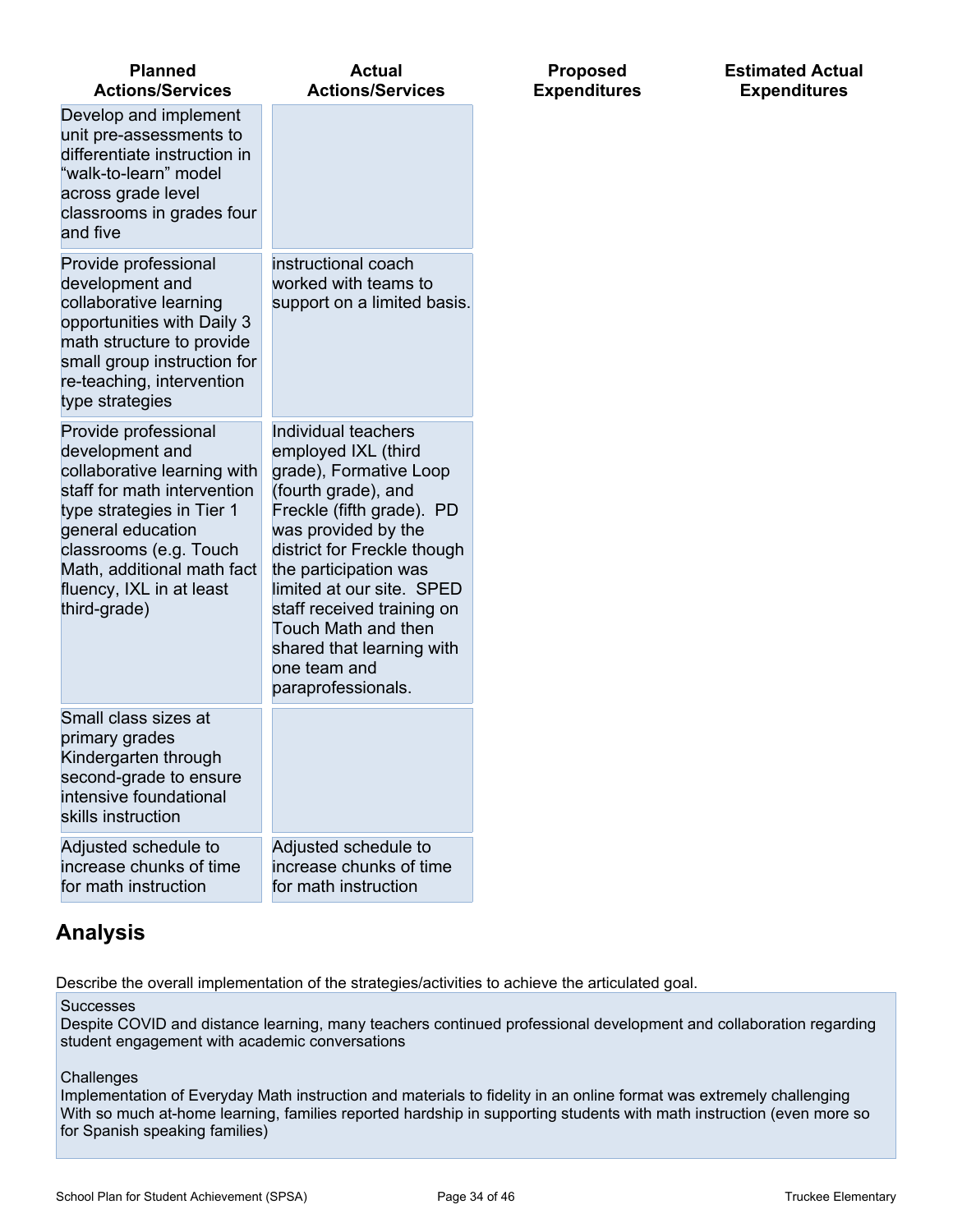Describe the overall effectiveness of the strategies/activities to achieve the articulated goal as measured by the school.

**Successes** 

RFEP student subgroup increased in overall proficiency as measured by CAASPP by 1%

**Challenges** 

Overall, student proficiency decreased as measured by CAASPP by 7% Latino students subgroup proficiency decreased as measured by CAASPP by 4% White students subgroup proficiency decreased as measured by CAASPP by 13% Socio-economically disadvantaged students subgroup proficiency decreased as measured by CAASPP by 6%

Explain any material differences between the Proposed Expenditures and Estimated Actual Expenditures. No material differences.

Describe any changes that will be made to this goal, the annual outcomes, metrics, or strategies/activities to achieve this goal as a result of this analysis. Identify where those changes can be found in the SPSA. See 2021-2022 & 2022-2023 SPSA Goal #2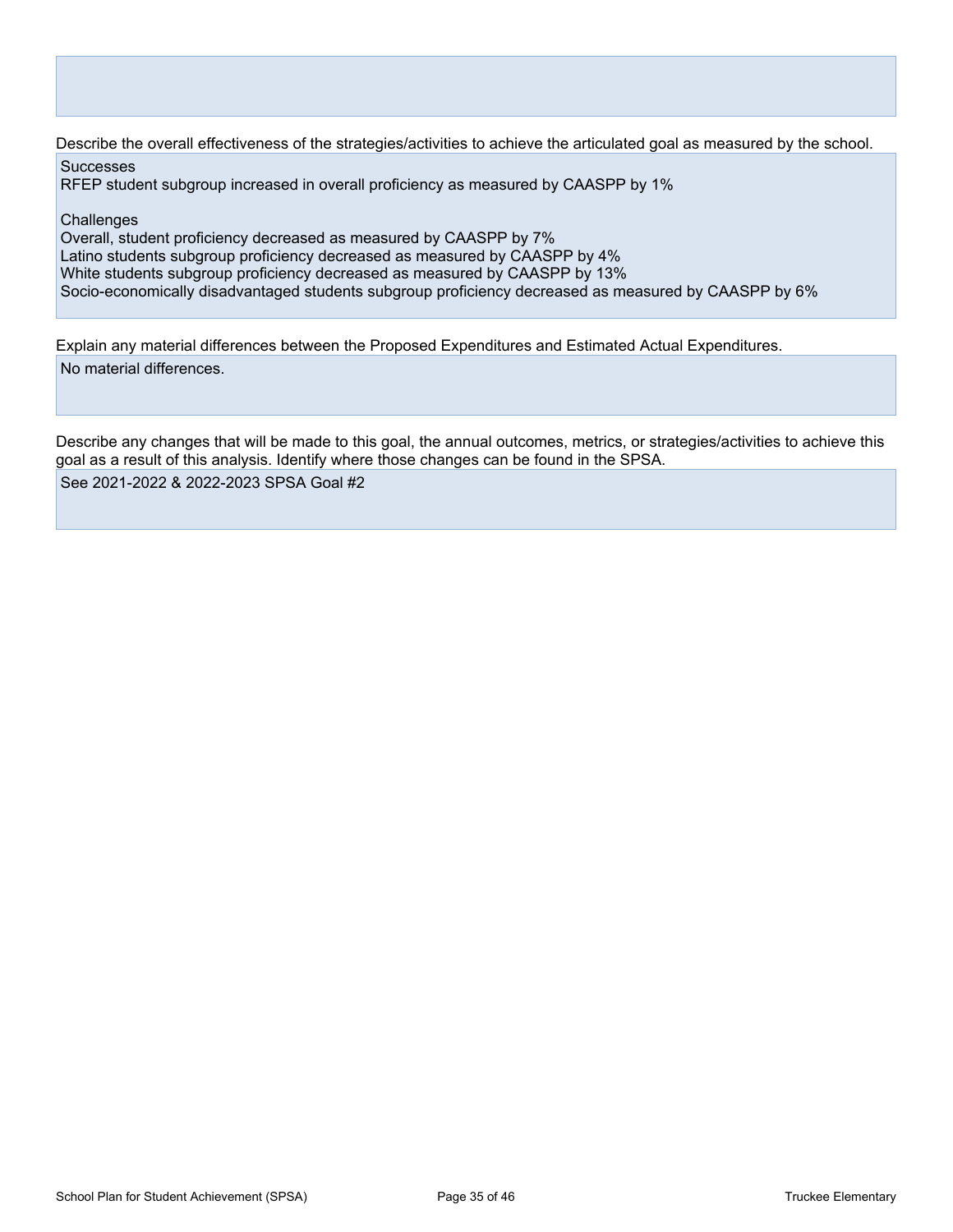## **Annual Review and Update**

## **SPSA Year Reviewed: 2020-21**

## **Goal 3**

By spring of 2021, Truckee Elementary School will be a safe and respectful campus supportive of high levels of learning for all students as measured by increasing positive attendance rates, decreasing chronic absenteeism to less than 5%, and decreasing suspension rates to less than 2%, focusing on students with disabilities.

## **Annual Measurable Outcomes**

| <b>Metric/Indicator</b>         | <b>Expected Outcomes</b>                                                                                                                                                                                                                                                                                                                                                                                       | <b>Actual Outcomes</b>                                                                                                             |
|---------------------------------|----------------------------------------------------------------------------------------------------------------------------------------------------------------------------------------------------------------------------------------------------------------------------------------------------------------------------------------------------------------------------------------------------------------|------------------------------------------------------------------------------------------------------------------------------------|
| <b>Chronic Absenteeism Rate</b> | <b>Chronic Absenteeism Rate</b><br>2020<br>As a result of the statewide physical<br>school closures that occurred in<br>February/March 2020 due to the<br>COVID-19 pandemic, the CDE has<br>determined that the 2019-20<br>absenteeism data are not valid and<br>reliable for the 2019–20 academic<br>year; therefore, the CDE has not<br>processed these data and they are<br>unavailable for public release. | <b>Chronic Absenteeism Rate</b><br>2021<br><b>ALL 9%</b><br>Hispanic 10%<br>White 6%<br>EL 11%<br><b>SED 11%</b><br><b>SWD 10%</b> |
| <b>Suspension Rate</b>          | <b>Suspension Rate</b><br>2020<br>ALL .4%<br>Hispanic 0%<br><b>White 1.1%</b><br>$EL 0\%$<br>SED 0%<br><b>SWD 0%</b>                                                                                                                                                                                                                                                                                           | <b>Suspension Rate</b><br>2021<br>ALL .4%<br>Hispanic .4%<br>White .5%<br>$EL 0\%$<br>SED 0%<br><b>SWD 0%</b>                      |
| Positive Attendance Rate        | Not available                                                                                                                                                                                                                                                                                                                                                                                                  | Not available                                                                                                                      |

## **Strategies/Activities for Goal 3**

| <b>Planned</b>             | Actual                     |
|----------------------------|----------------------------|
| <b>Actions/Services</b>    | <b>Actions/Services</b>    |
| Continue with full-time    | Continue with full-time    |
| <b>Assistant Principal</b> | <b>Assistant Principal</b> |
| Increase parent education  | Schincrease parent         |
| on independent study       | education on independent   |
| contracts and targeted     | study contracts and        |
| focus on parent outreach   | targeted focus on parent   |
| through Cub News           | outreach through Cub       |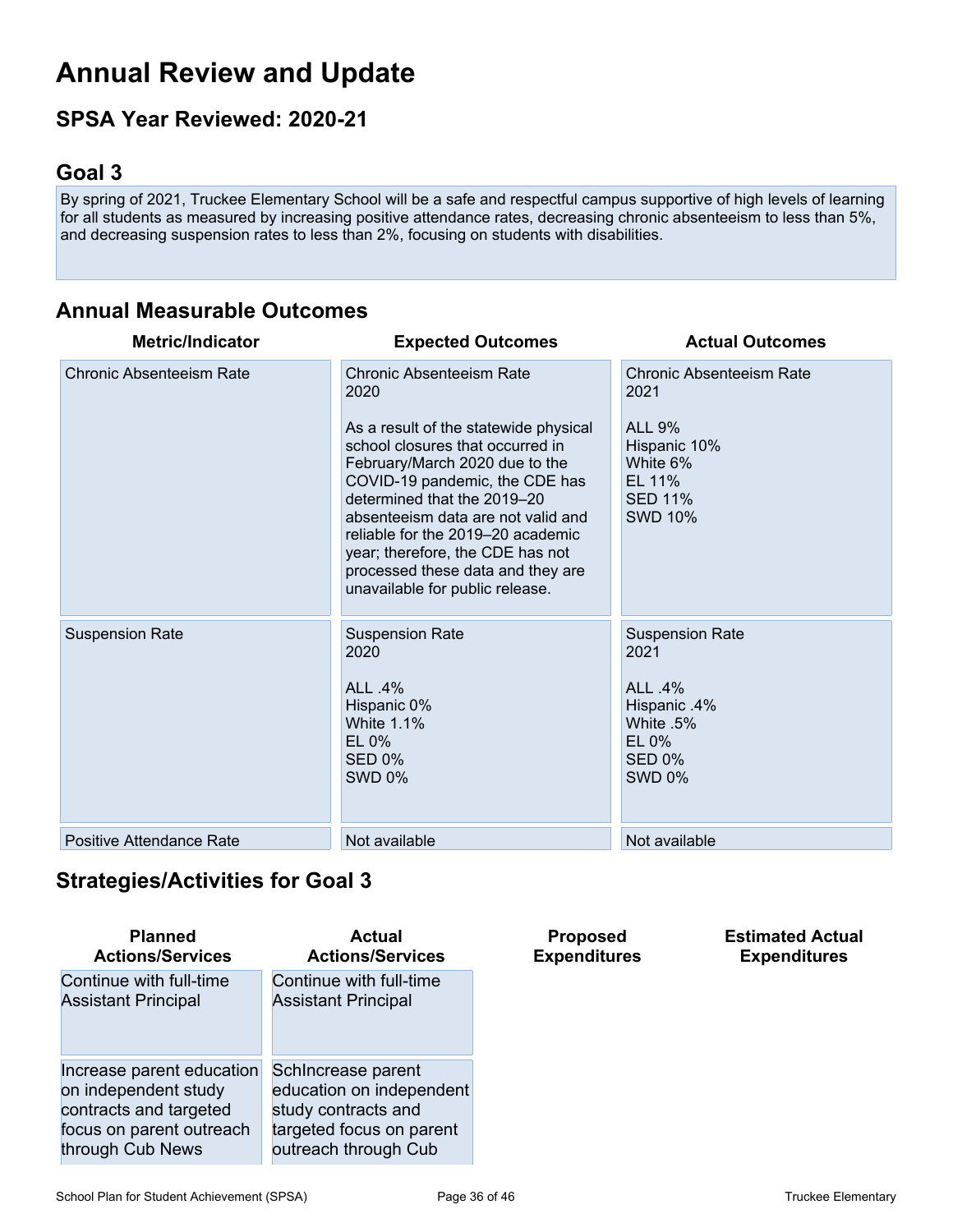| <b>Planned</b><br><b>Actions/Services</b>                                                                                                                      | <b>Actual</b><br><b>Actions/Services</b>                                                                                                                                                                                                                                                                                            |
|----------------------------------------------------------------------------------------------------------------------------------------------------------------|-------------------------------------------------------------------------------------------------------------------------------------------------------------------------------------------------------------------------------------------------------------------------------------------------------------------------------------|
| Weekly "attendance tips"<br>as well as an increase in<br><b>SART (Student</b><br><b>Attendance Review</b><br>Team) meetings with<br><b>Assistant Principal</b> | News Weekly "attendance<br>tips" as well as an<br>increase in SART<br>(Student Attendance<br>Review Team) meetings<br>with Assistant Principal<br>ool Completes                                                                                                                                                                     |
| Increase on outreach for<br>parents and students on<br>importance of attendance<br>through Monday Message                                                      | Increase on outreach for<br>parents and students on<br>importance of attendance<br>through Monday Message<br>Continue increase of<br><b>SARB</b> referrals and<br>inclusion of SARB board<br>panels to help engage<br>and support students in<br>healthy attendance habits                                                          |
| Continue increase of<br><b>SARB</b> referrals and<br>inclusion of SARB board<br>panels to help engage<br>and support students in<br>healthy attendance habits  | Targeted outreach to<br>Spanish speaking parents<br>regarding attendance with<br>attendance secretary,<br>community liaison, and<br><b>Assistant Principal</b><br>Increase outreach to all<br>parents through Cub<br>News Weekly tips<br>regarding attendance,<br>contracts, discipline, and<br>health based practices              |
| Targeted outreach to<br>Spanish speaking parents<br>regarding attendance with<br>attendance secretary,<br>community liaison, and<br><b>Assistant Principal</b> | Increase restorative<br>practices for discipline<br>infractions and alternative<br>to suspension that were<br>developmentally<br>appropriate for<br>elementary students.                                                                                                                                                            |
| Increase outreach to all<br>parents through Cub<br>News Weekly tips<br>regarding attendance,<br>contracts, discipline, and<br>health based practices           | Re-establish and increase<br>training in all classrooms<br>on restorative and<br>alternative discipline<br>practices, trauma<br>informed care, and social-<br>emotional practices<br>through a staff wide<br>training March 3rd with<br>Assistant Principal,<br>School Counselor, School<br>Psychologist, and special<br>educators. |

#### **Estimated Actual Expenditures**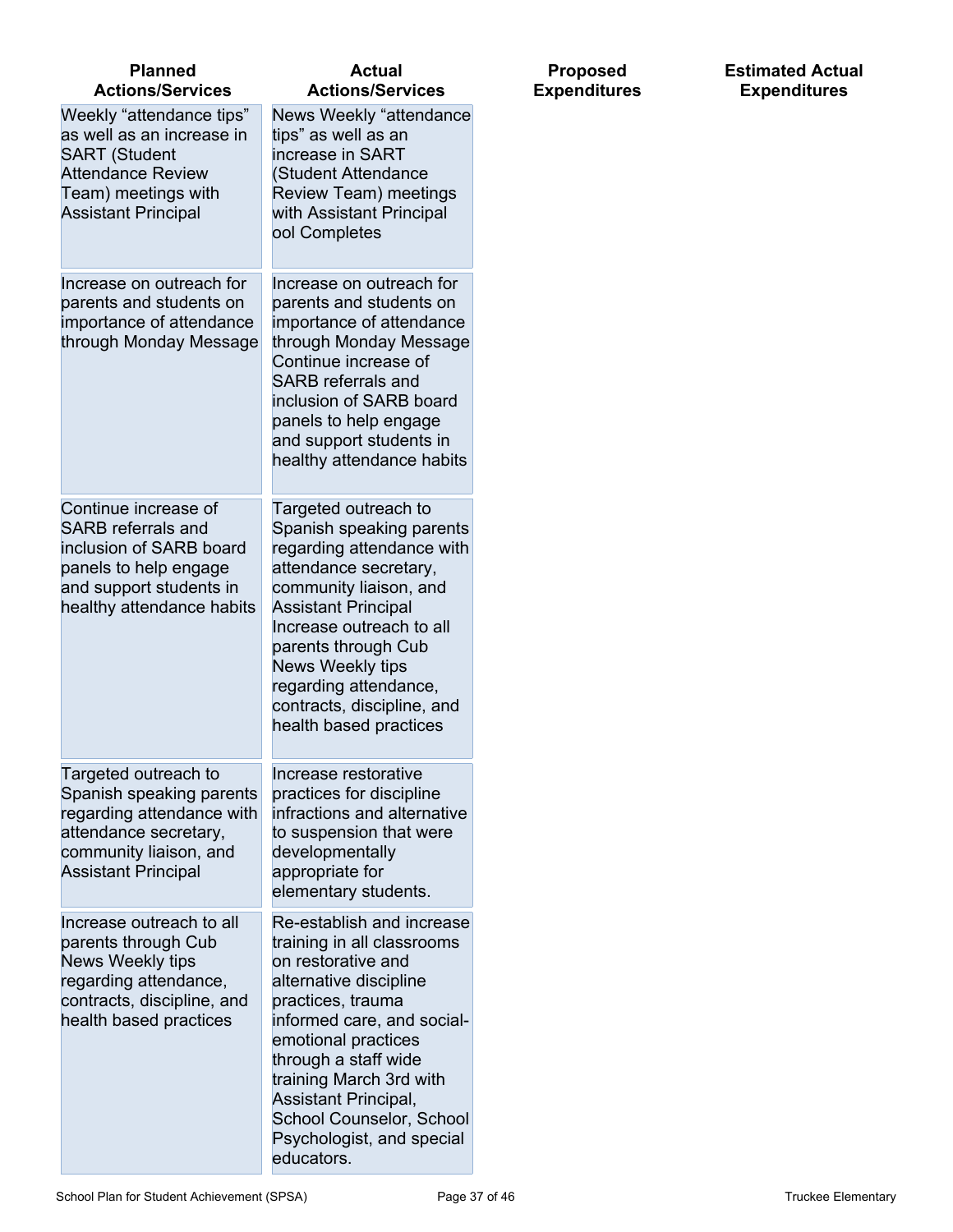| <b>Planned</b><br><b>Actions/Services</b>                                                                                                                                                                                                                                                                                           | <b>Actual</b><br><b>Actions/Services</b>                                                                                                                                                                                                                                                                                                                       |
|-------------------------------------------------------------------------------------------------------------------------------------------------------------------------------------------------------------------------------------------------------------------------------------------------------------------------------------|----------------------------------------------------------------------------------------------------------------------------------------------------------------------------------------------------------------------------------------------------------------------------------------------------------------------------------------------------------------|
| Increase restorative<br>practices for discipline<br>infractions and alternative<br>to suspension that were<br>developmentally<br>appropriate for<br>elementary students.                                                                                                                                                            | Continue and increase<br>implementation of school<br>wide mindfulness<br>practices including daily<br>Take Five, which<br>continued throughout the<br>school closure, as well as<br>Mindful March.                                                                                                                                                             |
| Re-establish and increase<br>training in all classrooms<br>on restorative and<br>alternative discipline<br>practices, trauma<br>informed care, and social-<br>emotional practices<br>through a staff wide<br>training March 3rd with<br>Assistant Principal,<br>School Counselor, School<br>Psychologist, and special<br>educators. | Develop and continue<br>ways of pulling entire<br>school assemblies<br>together weekly online                                                                                                                                                                                                                                                                  |
| Continue and increase<br>implementation of school<br>wide mindfulness<br>practices including daily<br>Take Five, which<br>continued throughout the<br>school closure, as well as<br>Mindful March.                                                                                                                                  | Continue and expand the<br>use of DESSA (including<br>using it as a conversation<br>piece with parents)<br>Deepen and reestablish<br>implementation of Student<br>Leadership                                                                                                                                                                                   |
| Develop and continue<br>ways of pulling entire<br>school assemblies<br>together weekly                                                                                                                                                                                                                                              | Re-establish and continue<br>implementation of Caring<br><b>Connections Activity with</b><br>both staff and students                                                                                                                                                                                                                                           |
| Continue and expand the<br>use of DESSA (including<br>using it as a conversation<br>piece with parents)                                                                                                                                                                                                                             | Continued calibration and<br>collaboration of<br>restorative practices,<br>discipline, attendance,<br>and school safety<br>practices through<br>continuous feedback with<br>teams such as<br><b>Coordinated Care Team</b><br>(CCT), and BEST,<br>including weekly meetings<br>with CCT and bi-weekly<br>meetings with BEST and<br><b>TES Safety Committee.</b> |

#### **Estimated Actual Expenditures**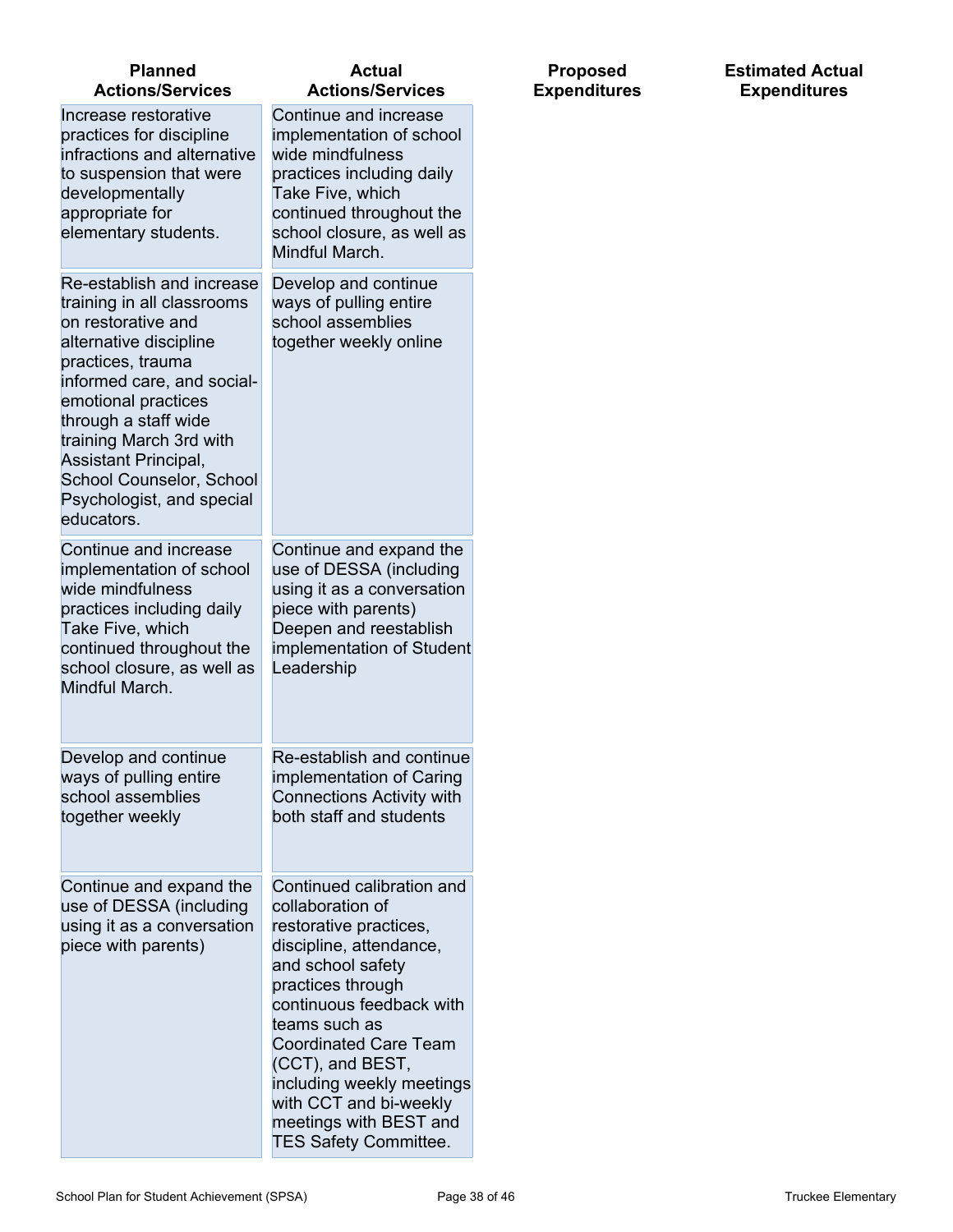| <b>Planned</b><br><b>Actions/Services</b>                                                                                                                                                                                                                                                                                                                                                                                                                                    | <b>Actual</b><br><b>Actions/Services</b>                                                                   |
|------------------------------------------------------------------------------------------------------------------------------------------------------------------------------------------------------------------------------------------------------------------------------------------------------------------------------------------------------------------------------------------------------------------------------------------------------------------------------|------------------------------------------------------------------------------------------------------------|
| Deepen and reestablish<br>implementation of Student<br>Leadership                                                                                                                                                                                                                                                                                                                                                                                                            | Continued to uphold<br>social/emotional and Tier<br>1 strategies for Staff Level<br>1 meetings each month. |
| Re-establish and continue<br>implementation of Caring<br><b>Connections Activity with</b><br>both staff and students                                                                                                                                                                                                                                                                                                                                                         |                                                                                                            |
| Continued calibration and<br>collaboration of<br>restorative practices,<br>discipline, attendance,<br>and school safety<br>practices through<br>continuous feedback with<br>teams such as<br><b>Coordinated Care Team</b><br>(CCT), and BEST,<br>including weekly meetings<br>with CCT and bi-weekly<br>meetings with BEST and<br><b>TES Safety Committee.</b><br>Continued to uphold<br>social/emotional and Tier<br>1 strategies for Staff Level<br>1 meetings each month. |                                                                                                            |

## **Analysis**

Describe the overall implementation of the strategies/activities to achieve the articulated goal.

Successes

Staff was extremely creative to engage students through social-emotional and spirit-building activities Even with limitations of hybrid, maximized positive behavior supports and social-emotional well-being with small classes, building community in classrooms, eating lunch in the classrooms, and emphasis on community circles

**Proposed Expenditures** **Estimated Actual Expenditures**

**Challenges** 

Implementing professional development and best practices to integrity during distance learning Parent education and other initiatives such as DESSA were only partially implemented due to distance learning

Describe the overall effectiveness of the strategies/activities to achieve the articulated goal as measured by the school.

**Successes** Suspension rates remained very low Anecdotal evidence showed significant participation with our SWD subgroup

**Challenges** 

Difficult to ascertain the social-emotional well-being of many students who were not participating fully in distance learning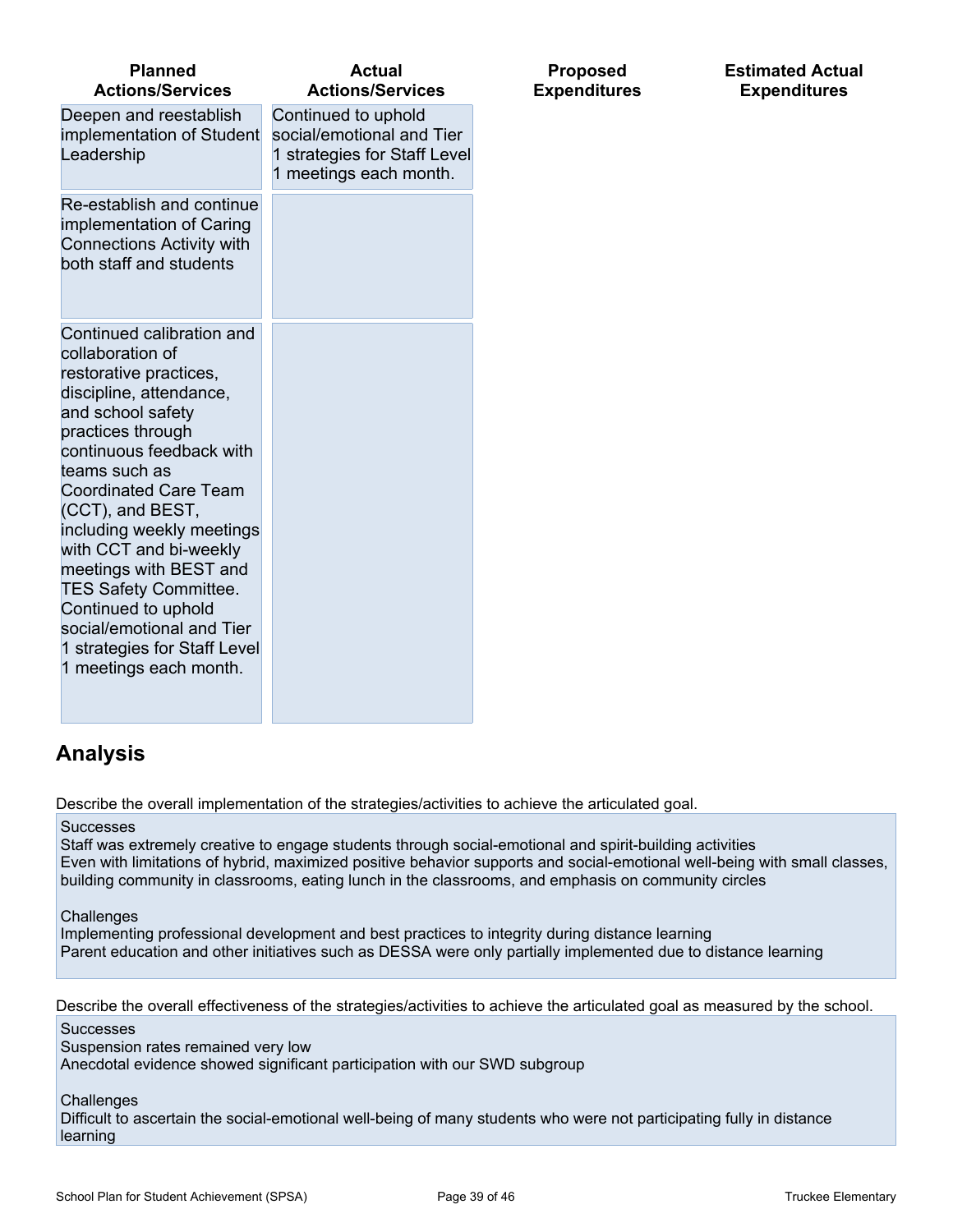Anecdotal evidence still showed significant difference in online participation and levels of learning between subgroups (i.e. English Learners and SED groups much lower)

Explain any material differences between the Proposed Expenditures and Estimated Actual Expenditures. No material differences.

Describe any changes that will be made to this goal, the annual outcomes, metrics, or strategies/activities to achieve this goal as a result of this analysis. Identify where those changes can be found in the SPSA. See 2021-2022 & 2022-2023 SPSA Goal #3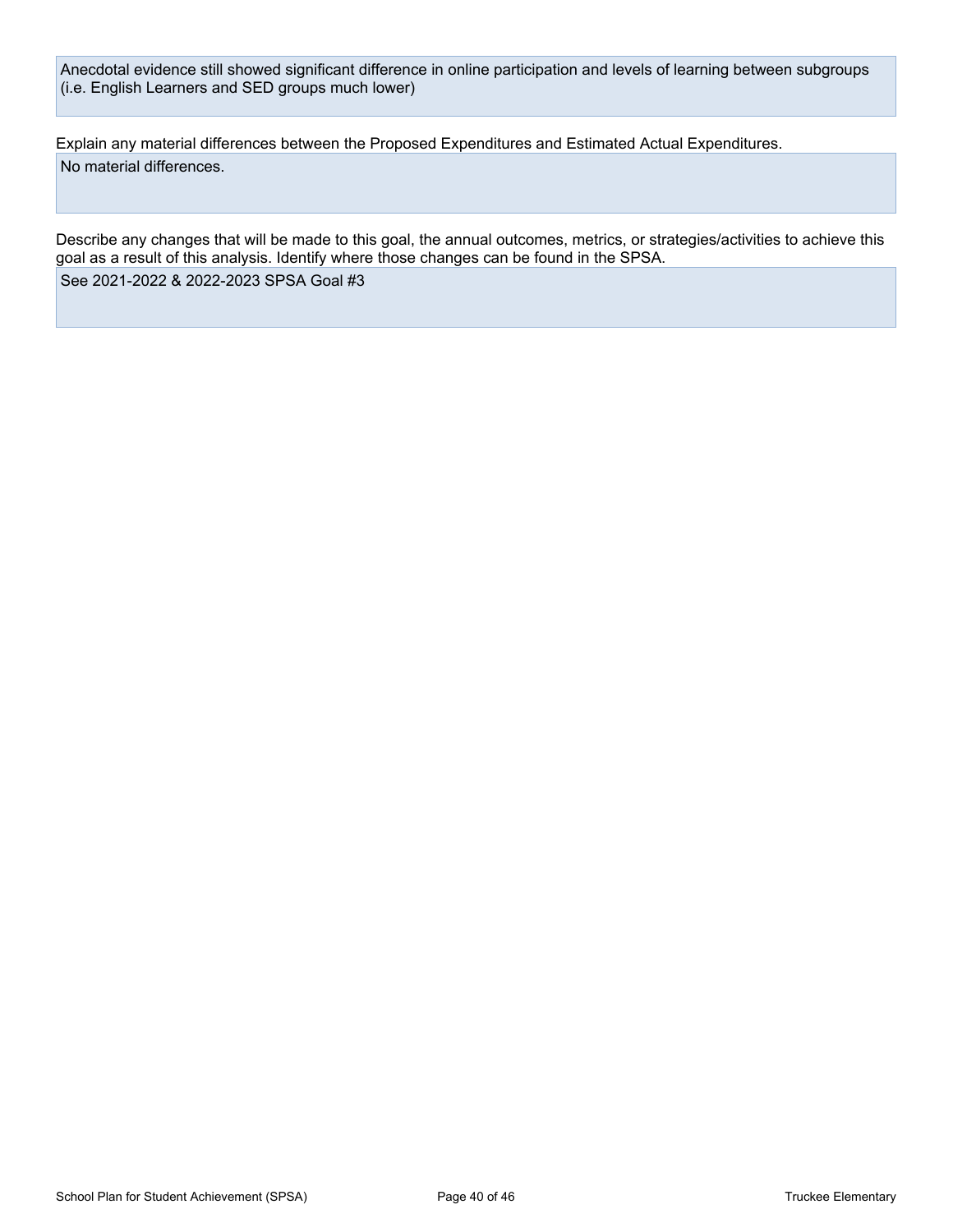## **Annual Review and Update**

## **SPSA Year Reviewed: 2020-21**

### **Goal 4**

High-Reliability School Level 2 (2.3 Predominant instructional practices throughout the school are known and monitored) By spring of 2021, the Truckee Elementary community will increase effective teaching in every classroom with a continued emphasis on highly engaging

academic conversations virtually and in-person and an emphasis on identifying our "spotlight strategies" for effective reading instruction based on

the science of reading.

## **Annual Measurable Outcomes**

| <b>Metric/Indicator</b>                                                                                                                           | <b>Expected Outcomes</b>                                                                                                                                                                                                                                                                                                                                                                                                                                                                  | <b>Actual Outcomes</b>                                                                                                                                                                                                                                                                                                                                                                                                                                                                                                                                                                                                                                                                                                                                                                                                                                                                       |
|---------------------------------------------------------------------------------------------------------------------------------------------------|-------------------------------------------------------------------------------------------------------------------------------------------------------------------------------------------------------------------------------------------------------------------------------------------------------------------------------------------------------------------------------------------------------------------------------------------------------------------------------------------|----------------------------------------------------------------------------------------------------------------------------------------------------------------------------------------------------------------------------------------------------------------------------------------------------------------------------------------------------------------------------------------------------------------------------------------------------------------------------------------------------------------------------------------------------------------------------------------------------------------------------------------------------------------------------------------------------------------------------------------------------------------------------------------------------------------------------------------------------------------------------------------------|
| Documentation (PD calendar and<br>Spotlight Strategy doc), observation<br>(Walk-Thrus observation checklist<br>and informal/ formal observations) | 2019 Baseline<br>Academic conversations used<br>multiple times daily across content<br>areas in break out groups in Google<br>Meets and/ or in in-person classroom;<br>increasing the quantity on an<br>individual basis and quality based on<br>professional development.<br>Identify and agree upon the spotlight<br>strategies for instruction of<br>foundational reading skills for<br>students TK-2 and any other students<br>who have not mastered foundational<br>reading skills ( | 2021 Actual<br>Online learning and in-person safety<br>mitigations (e.g. desk shields, masks,<br>physical distancing) proved to be<br>more challenging than expected for<br>quantity and quality of academic<br>conversations. Minimal use of<br>academic conversations as a school<br>community and no Walk-Thrus<br>occurred.<br>Staff identified and agreed upon<br>Spotlight Strategies for the hybrid<br>model of instruction.<br>https://docs.google.com/document/d/<br>10dEyLQKVVIg fRzWsAIYEIEERjHc<br>Ofss keWnHosFD4/edit?usp=sharing<br>Staff identified and agreed upon Daily<br>implementation of General Phonics<br>Lesson Plan for any student who has<br>not mastered all foundational skills,<br>so this would be a must in K-2 and for<br>struggling readers at any level.<br>https://docs.google.com/document/d/<br>14yBipCqr89TwZYtWfKeBEMf wDur<br>mYxuigklt9ciPZ4/edit |

### **Strategies/Activities for Goal 4**

| <b>Actions/Services</b>                         |
|-------------------------------------------------|
| School wide professional<br>development around  |
| academic conversations                          |
| to ensure and monitor<br>high levels of student |
| engagement across                               |

**Planned**

### **Actual Actions/Services**

Continued professional development, collaboration, and analysis of academic conversations to enhance speaking and listening skills across all

**Proposed Expenditures** **Estimated Actual Expenditures**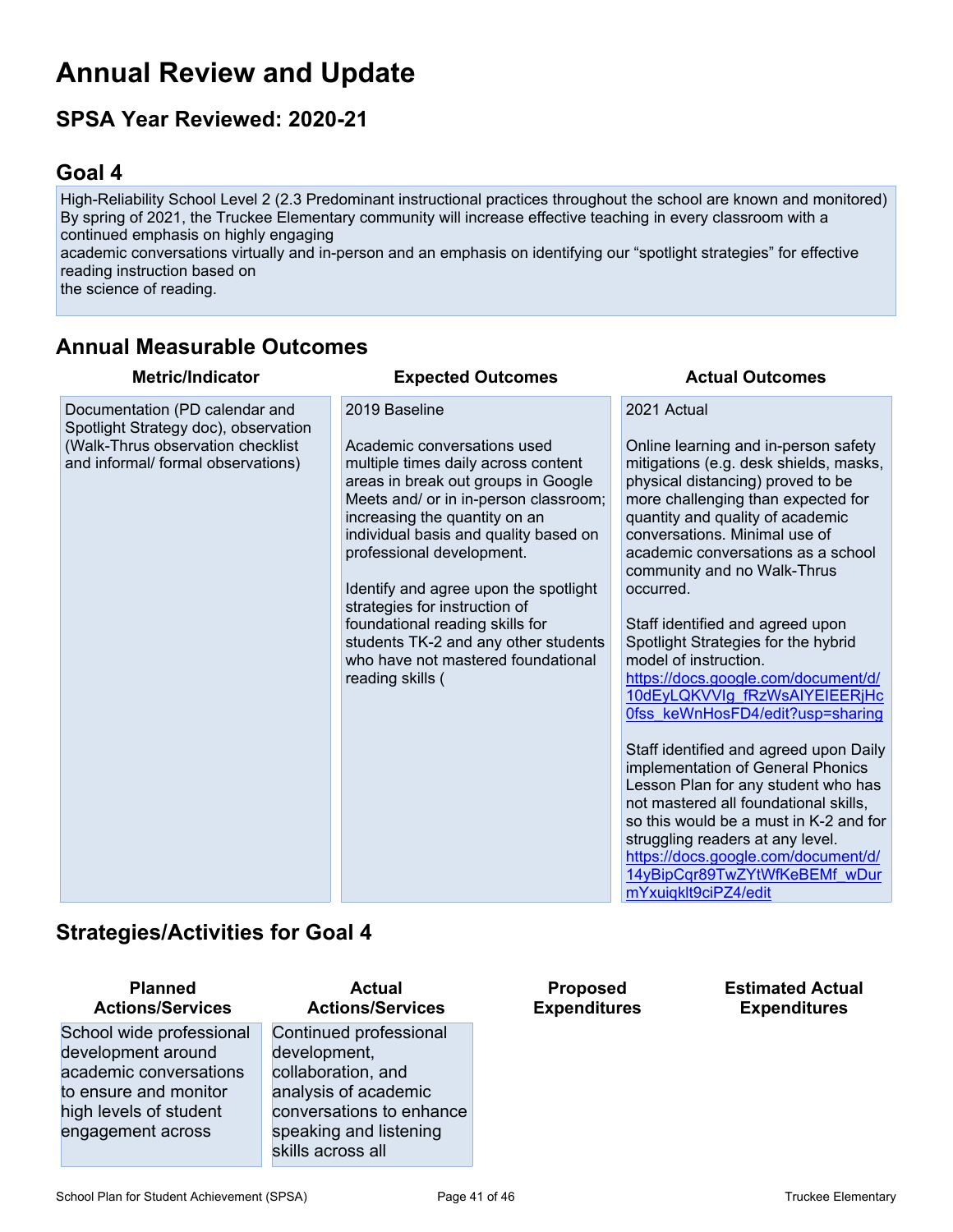| <b>Planned</b><br><b>Actions/Services</b>                                                                                                                                                                                         | <b>Actual</b><br><b>Actions/Services</b>                                                                                                                                                                                                                                 |
|-----------------------------------------------------------------------------------------------------------------------------------------------------------------------------------------------------------------------------------|--------------------------------------------------------------------------------------------------------------------------------------------------------------------------------------------------------------------------------------------------------------------------|
| content areas and<br>classrooms                                                                                                                                                                                                   | classrooms: December<br>16, January 20, and May<br>10                                                                                                                                                                                                                    |
| Monthly collaborative<br>teams will engage in Plan<br>Do Study Act cycles of<br>inquiry focused on<br>academic conversations<br>school wide (TK-5 and<br>including special<br>education and enrichment<br>teachers)               | Language Essentials for<br>Teachers of Reading and<br>Spelling (LETRS) pilot<br>group and all certificated<br>staff professional<br>development monthly                                                                                                                  |
| Maximize support of<br>instructional coaches,<br><b>TTUSD English Learner</b><br>Programs Coordinator,<br>and site ELD Coordinator<br>for professional<br>development and ongoing<br>support for teams and<br>individual teachers | <b>LETRS pilot group</b><br>functioning as literacy<br>steering committee to<br>align local assessments<br>and phonemic awareness<br>instructional strategies<br>with the science of<br>reading                                                                          |
| Participation in California<br>Language and Learning<br>Innovation (CALLI)<br>professional development<br>at state and district levels                                                                                            | Professional development<br>included application and<br>analysis of phonics,<br>phonemic awareness, and<br>word surveys (identified<br>by LETRS pilot group)<br>with an emphasis on<br>practicing with students<br>from our socio-<br>economically<br>disadvantaged list |
|                                                                                                                                                                                                                                   | <b>Identified General</b><br>Phonics Lesson Plan as<br>"spotlight strategy" for<br>primary grades and<br>students in upper grades<br>who still require phonics<br>and phonemic awareness<br>instruction                                                                  |
|                                                                                                                                                                                                                                   | Created a scope and<br>sequence of adopted<br>Wonders materials and<br>supplemental materials to<br>identify where, when, and<br>how to use these<br>materials in General<br><b>Phonics Lesson Plans</b>                                                                 |
|                                                                                                                                                                                                                                   | Extended the LETRS pilot<br>and applied LETRS                                                                                                                                                                                                                            |

**Proposed Expenditures**

#### **Estimated Actual Expenditures**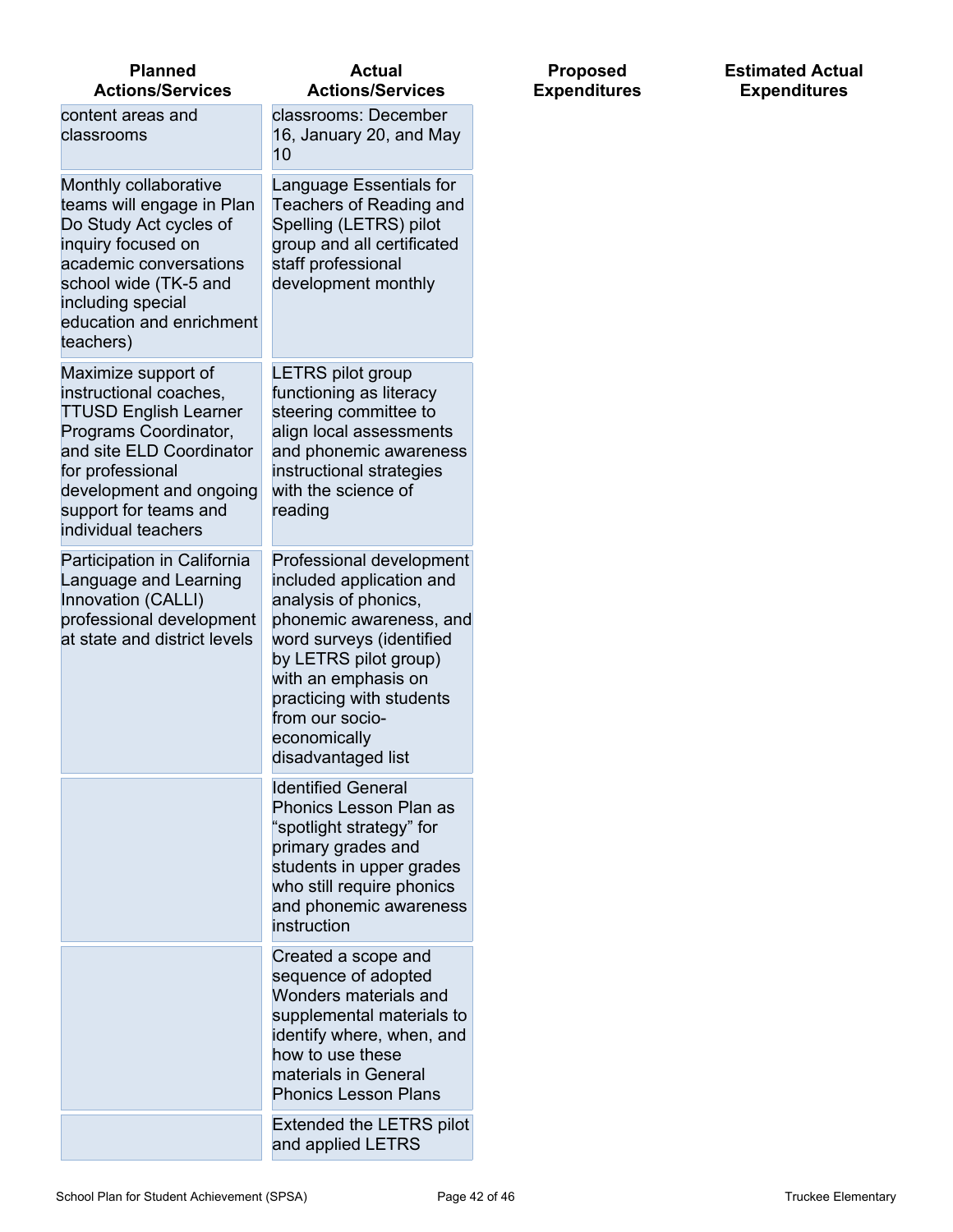#### **Actual Actions/Services**

**Proposed Expenditures**

assessments and instruction in Extended Day Reading Acceleration program in spring 2021

## **Analysis**

Describe the overall implementation of the strategies/activities to achieve the articulated goal.

**Successes** 

Despite distance learning and COVID safety mitigations, persevered with professional development in the science of reading as a staff

LETRS pilot group identified assessments at the beginning of the year to drive instruction aligned with the science of reading; by the end of the school year, pilot group identified a specific assessment tool (Amplify mClass, DIBELS) that provides more information in less time

Maximized the school schedule in place due to COVID by creating and implementing the Extended Day Reading Acceleration Program (EDRAP) that allowed pilot group and staff to apply our professional development in LETRS and serve 83 students in the spring

#### **Challenges**

Distance learning and shortened schedule in hybrid made it very difficult to implement the entire General Phonics Lesson Plan on a daily basis, even for the pilot group that had the skills and motivation

Academic conversations professional development and implementation decreased in quality and quantity due to distance learning and then safety mitigations in in-person learning

Describe the overall effectiveness of the strategies/activities to achieve the articulated goal as measured by the school.

Successes

Every unit of LETRS completed by staff for Volume 1 though in a modified format

83 students served in EDRAP program using instruction that aligns with the science of reading

Students in EDRAP program grouped appropriately by skill with assessments and practice that align with the science of reading

**Challenges** 

Was not able to collect quantified nor qualified data on the implementation of academic conversations Assessment tools for assessing foundational reading skills we used were time consuming (e.g. PAST could take up to 30 minutes per student)

Explain any material differences between the Proposed Expenditures and Estimated Actual Expenditures. No material differences.

Describe any changes that will be made to this goal, the annual outcomes, metrics, or strategies/activities to achieve this goal as a result of this analysis. Identify where those changes can be found in the SPSA.

See 2021-2022 & 2022-2023 SPSA Goal #4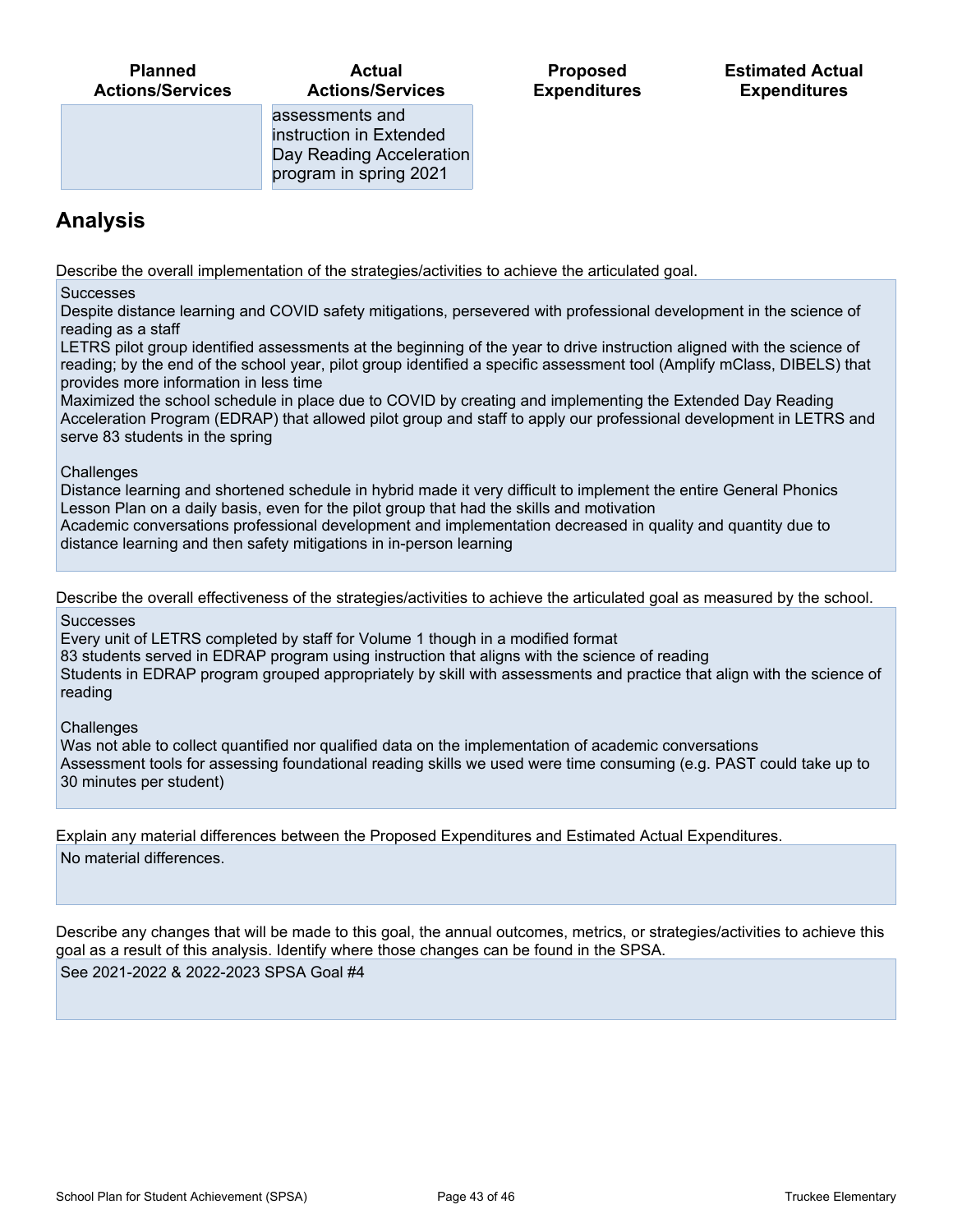## **Budget Summary and Consolidation**

The Budget Summary is required for schools funded through the ConApp. The Consolidation of Funds is required for a school receiving funds allocated through the ConApp and consolidating those funds as part of a schoolwide program.

## **Budget Summary**

**Description Amount**

Matrix - Truckee Elementary

Total Funds Provided to the School Through the Consolidated Application See attachment 2022/2023 Site

Total Funds Budgeted for Strategies to Meet the Goals in the SPSA 55,411.00

### **Allocations by Funding Source**

**Funding Source Amount Balance Balance**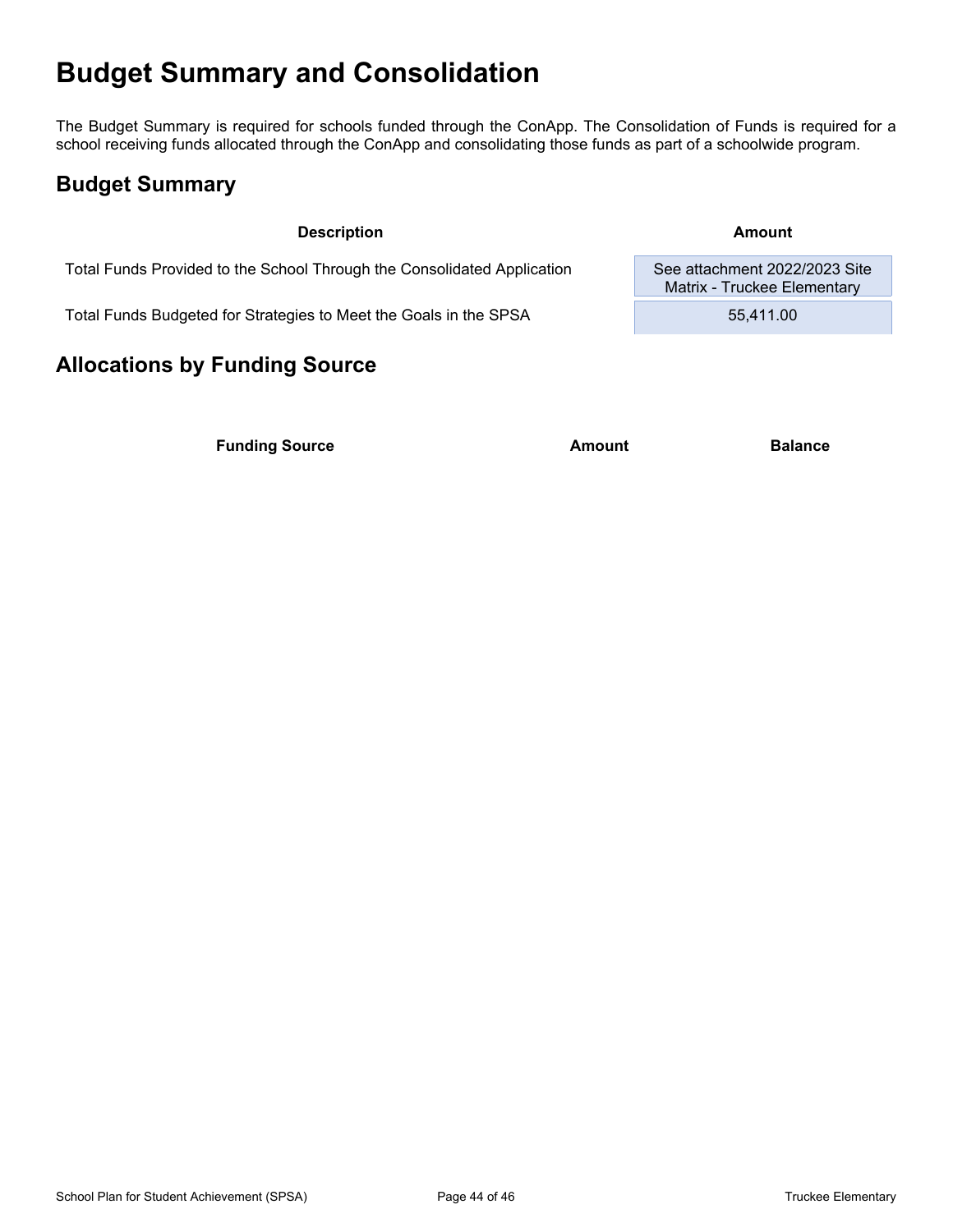## **School Site Council Membership**

California Education Code describes the required composition of the School Site Council (SSC). The SSC shall be composed of the principal and representatives of: teachers selected by teachers at the school; other school personnel selected by other school personnel at the school; parents of pupils attending the school selected by such parents; and, in secondary schools, pupils selected by pupils attending the school. The current make-up of the SSC is as follows:

- 1 School Principal
- 4 Classroom Teachers
- 6 Parent or Community Members

| <b>Name of Members</b> | <b>Role</b>                       |
|------------------------|-----------------------------------|
| Kim Krengel            | <b>Classroom Teacher</b>          |
| Leslie Fansler         | <b>Classroom Teacher</b>          |
| Sue Mock               | <b>Classroom Teacher</b>          |
| <b>Jill Hawks</b>      | <b>Parent or Community Member</b> |
| Lindsay Holland        | <b>Parent or Community Member</b> |
| Duggan Kerney          | <b>Parent or Community Member</b> |
| Cheryl Olsen           | Parent or Community Member        |
| <b>Brooke Osborne</b>  | Parent or Community Member        |
| <b>James Collins</b>   | Parent or Community Member        |
| Stephanie Blume        | <b>Classroom Teacher</b>          |
| Sara Colborn           | Principal                         |

At elementary schools, the school site council must be constituted to ensure parity between (a) the principal, classroom teachers, and other school personnel, and (b) parents of students attending the school or other community members. Classroom teachers must comprise a majority of persons represented under section (a). At secondary schools there must be, in addition, equal numbers of parents or other community members selected by parents, and students. Members must be selected by their peer group.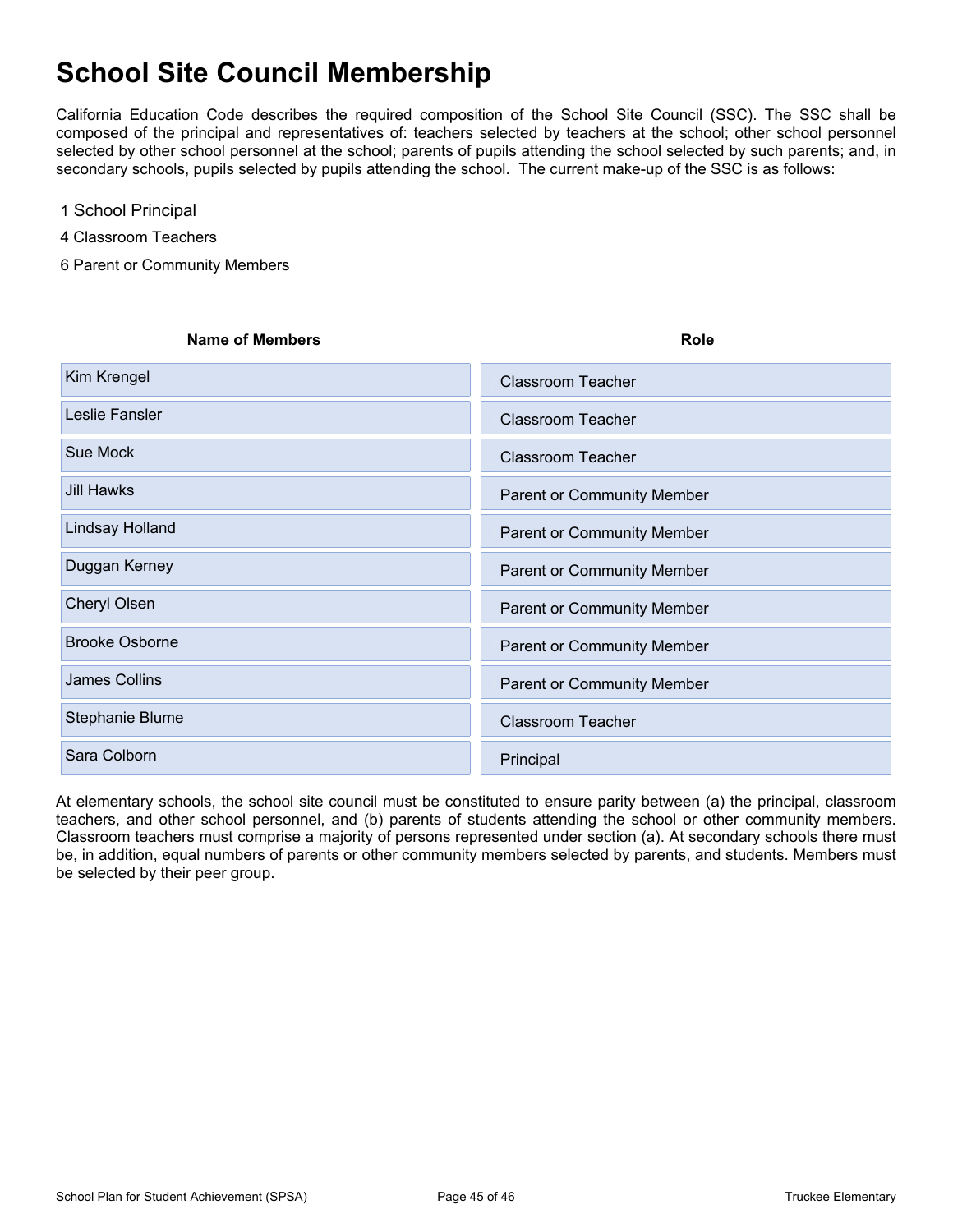## **Recommendations and Assurances**

The School Site Council (SSC) recommends this school plan and proposed expenditures to the district governing board for approval and assures the board of the following:

The SSC is correctly constituted and was formed in accordance with district governing board policy and state law.

The SSC reviewed its responsibilities under state law and district governing board policies, including those board policies relating to material changes in the School Plan for Student Achievement (SPSA) requiring board approval.

The SSC sought and considered all recommendations from the following groups or committees before adopting this plan:

#### **Signature Committee or Advisory Group Name**

The SSC reviewed the content requirements for school plans of programs included in this SPSA and believes all such content requirements have been met, including those found in district governing board policies and in the local educational agency plan.

This SPSA is based on a thorough analysis of student academic performance. The actions proposed herein form a sound, comprehensive, coordinated plan to reach stated school goals to improve student academic performance.

This SPSA was adopted by the SSC at a public meeting on .

Attested:

Principal, Sara Colborn on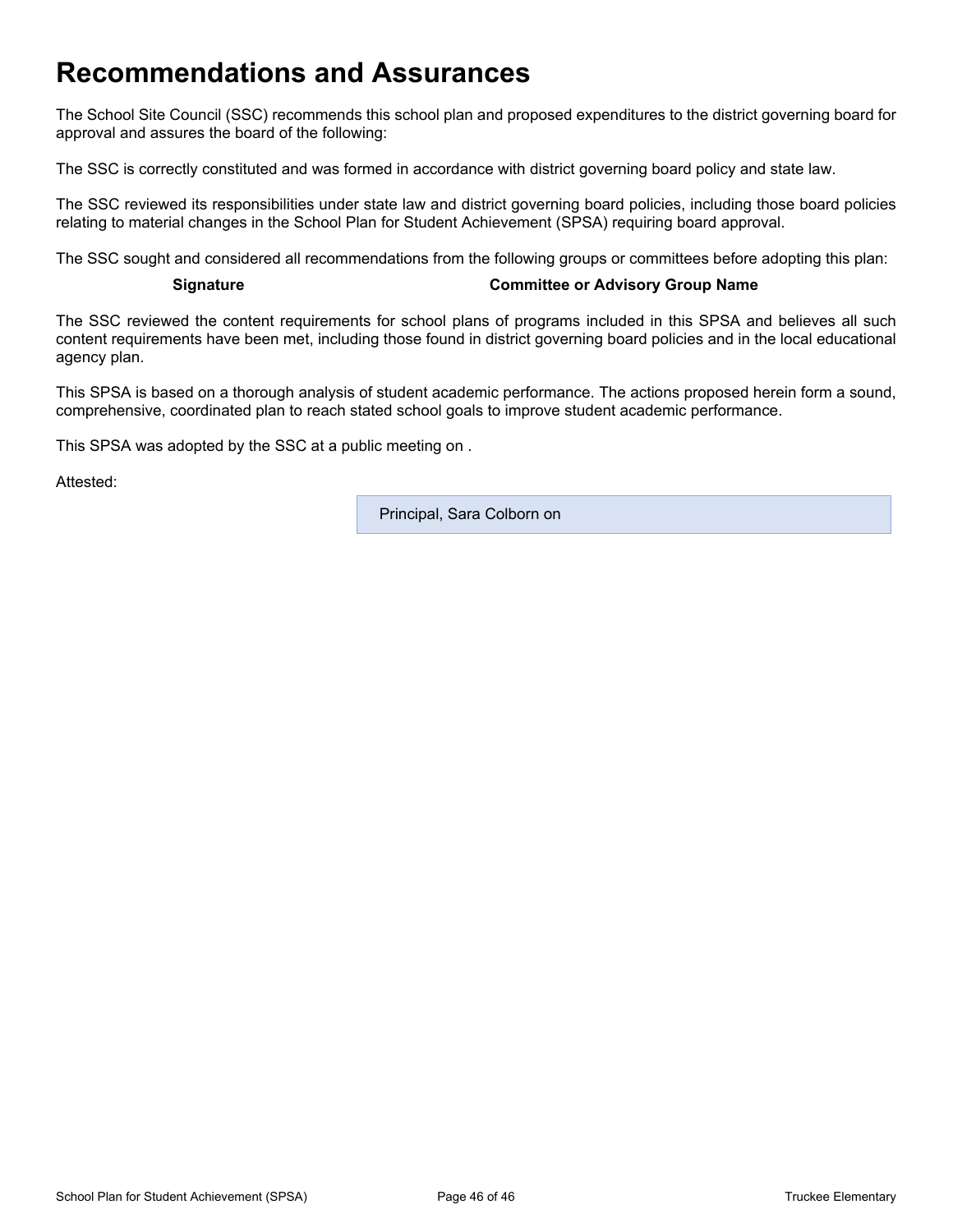#### **Truckee Elementary School: Title I Schoolwide Plan 2021-2022 The Comprehensive Needs Assessment**

Truckee Elementary School completed a school-wide comprehensive needs assessment by reviewing parent survey results and student achievement data. The analysis was overseen by the site administrator and was completed by the following groups: SSC and the Site Leadership Team. Outcomes of the analysis were shared with the following groups: School staff and ELAC. The results of this analysis became the driving focus for the school-wide reform strategies and the foundation of the Single Plan for Student Achievement

### **School Wide Reform Strategies & Corrective Actions**

- 1. Continue to refine our reading intervention system in the area of reading
- 2. Offer an Extended Day Reading Acceleration Program (EDRAP) to augment the K-5 within school day program
- 3. Maintain a .8 FTE Reading Teacher/TOSA to teach reading intervention intervention groups, assess and monitor student progress and collaborate with teachers about student progress and groupings. TTUSD added a 1.0 FTE certificated teacher to support the intervention program in 2018.
- 4. Utilize the services of the Accelerated Learner Teacher to provide instruction to GATE students (4-5), Accelerated Learners (K-5) and to collaborate with teachers (TK-5) to determine and provide resources, strategies and supports to enhance the learning for those students significantly above grade level.
- 5. Continue professional development and refine application of science of reading (Language Essentials for Teachers of Reading and Spelling, LETRS)
- 6. Continue professional development and expand use of DIBELS screeners and progress monitoring assessment tool schoolwide to drive reading instruction (Amplify mClass)
- 7. Continue to use common Universal Screenings for Reading-STAR Early Literacy (K-2) and STAR Reading (2-5)
- 8. Ensure large blocks of instructional time for English Language Arts and math to apply our agreed upon "spotlight strategies" that align with research-based instructional strategies
- 9. Utilize research based intervention strategies within the classroom (i.e. Tier 1 and typically Tier 2 intervention strategies to reteach and supplement instruction)
- 10. Continue to use California Standards, district adopted materials and identify supplemental instructional materials to support individual student needs
- 11. Provide opportunities for academic conversations and writing in all content areas; participate in California Language Learning Innovation (CALLI) and Literacy Innovation Team (LIT) at state and district levels respectively to support students who are socio-economically disadvantaged
- 12. Using Step Up to Writing materials, review and explicitly teach the steps of the writing process on a regular basis
- 13. Support EL parents by providing translated materials and access to an interpreter/ community liaison, as needed
- 14. Utilize the community liaison to enhance outreach to all families, with an emphasis on our Latino families
- 15. Provide parents with education in topics that are of interest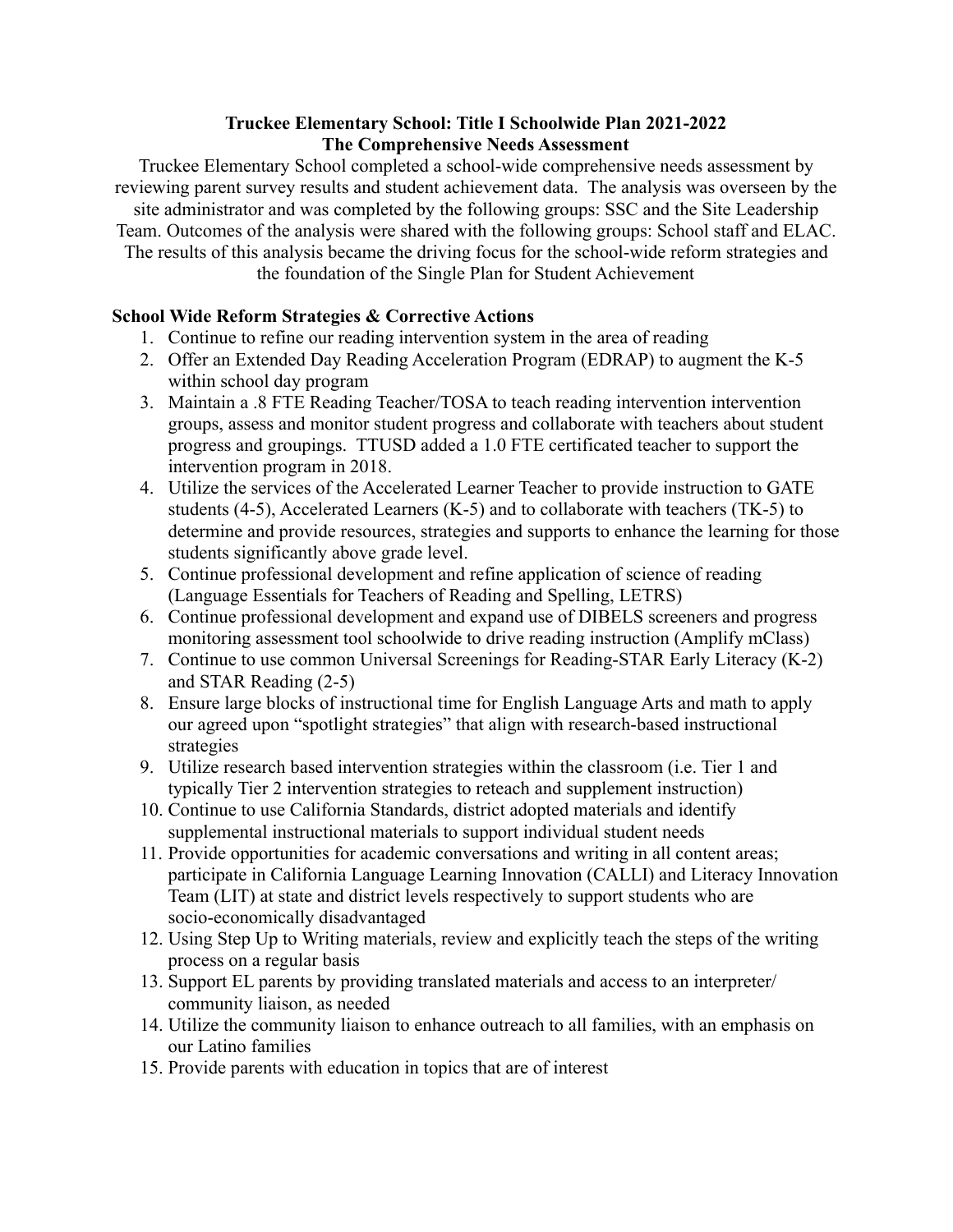- 16. Provide collaboration time and on site staff training during staff meetings on minimum day/ release time for teachers to analyze assessments and identify student needs; create a professional learning calendar that creates time for whole staff collaboration, grade level collaborative time, and differentiated professional development
- 17. Via a monthly goal setting and monitoring process, teachers will analyze student data and use collaboration time to discuss and plan for instructional adjustment to improve student learning; we will focus on small iterations of inquiry (Plan Do Study Act) cycles in reading as well as math
- 18. Implement differentiated curriculum to provide for the needs of students identified as needing intervention or enrichment in all content areas
- 19. Ensure Multi Tiered Systems of Support including expanding counseling services to meet at-risk students' emotional needs while ensuring solid Tier 1 support for all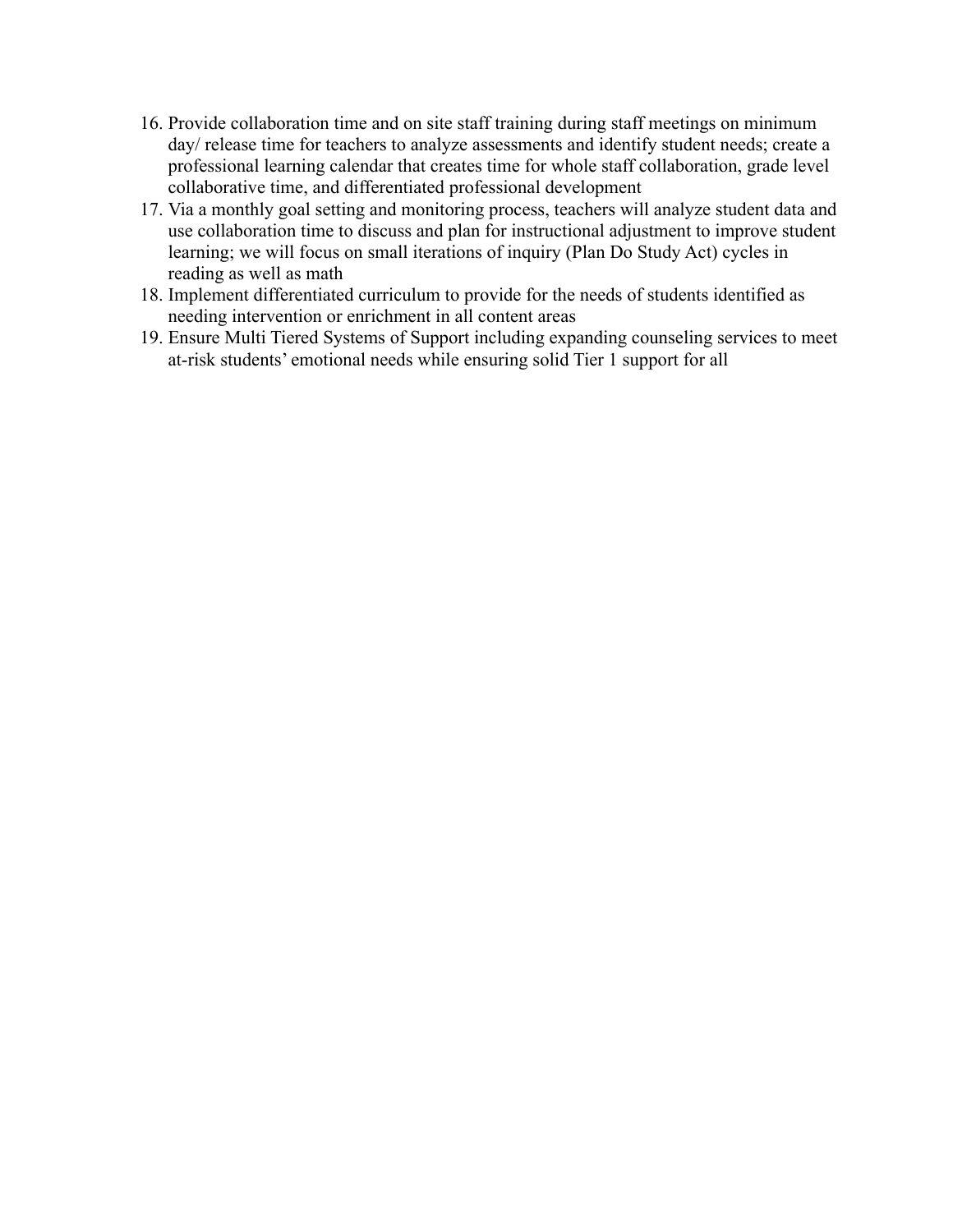#### **2022/2023 Truckee Elementary**

|                                   |            |                      | <b>This canonical containst and are capped to change as more imprimation pocomoc</b> a random<br><b>Site Funds</b> |                              |          |         | <b>Measure AA (Resource 9103)</b> |                     |                             |                            |                 |                          |                                  |                      | <b>District Funds</b>              |                |                             |                       |         |
|-----------------------------------|------------|----------------------|--------------------------------------------------------------------------------------------------------------------|------------------------------|----------|---------|-----------------------------------|---------------------|-----------------------------|----------------------------|-----------------|--------------------------|----------------------------------|----------------------|------------------------------------|----------------|-----------------------------|-----------------------|---------|
|                                   |            |                      | Intervention -<br>ALS                                                                                              | Intervention -<br>Additional | Site Op  | Lottery | Title 1                           | Extra<br>Curricular | VAPA<br>Equip +<br>Supplies | Instructional<br>Materials | PE<br>Equipment | Tech Maint<br>+ Supplies | Emotional<br>Learning<br>Support | Library<br>Materials | Science<br>Materials +<br>Supplies | GF             | Intervention/<br><b>ALS</b> | <b>District EL</b>    | Title 1 |
|                                   |            |                      |                                                                                                                    |                              | \$55/pp  | \$20/pp |                                   |                     |                             |                            |                 |                          |                                  |                      |                                    |                |                             |                       |         |
|                                   |            |                      | RE 0140                                                                                                            | RE 0000/<br>GL 1456          | RE 0395  | RE 1100 | RE 3010                           | GL 1211             | GL 1530                     | GL 1110                    | GL 1572         | GL 1292                  | $L1 = 21$                        | <b>FN 2420</b>       | GL 1595                            | <b>RE 0000</b> | RE 0140/LO2 9XX             | RE 0791               | RE 3010 |
|                                   |            | 2022/2023 Allocation | \$2,000                                                                                                            |                              | \$25,355 |         | $$9,220$ $$103,411$               | \$10,925            | \$2,185                     | \$34,960                   | \$1,311         | \$8,740                  | \$10,925                         | \$8,129              | \$7,050                            | \$52,152       |                             | $$128,326$ $$104,686$ |         |
|                                   | <b>FTE</b> | <b>Total Cost</b>    |                                                                                                                    |                              |          |         |                                   |                     |                             |                            |                 |                          |                                  |                      |                                    |                |                             |                       |         |
| Staffing:                         |            |                      |                                                                                                                    |                              |          |         |                                   |                     |                             |                            |                 |                          |                                  |                      |                                    |                |                             |                       |         |
| DeLallo, Jessica (EL Coordinator) | 0.80       | \$113,982            |                                                                                                                    |                              |          |         |                                   |                     |                             |                            |                 |                          |                                  |                      |                                    |                | \$22,899                    | \$91,083              |         |
| Vacant (EL Coordinator) (pos 762) | 0.20       | \$17,023             |                                                                                                                    |                              |          |         |                                   |                     |                             |                            |                 |                          |                                  |                      |                                    |                | \$3,420                     | \$13,603              |         |
| Donahue, Ashely (Accelerated)     | 0.40       | \$52,152             |                                                                                                                    |                              |          |         |                                   |                     |                             |                            |                 |                          |                                  |                      |                                    | \$52,152       |                             |                       |         |
| Old, Katie (Reading Intervention) | 0.80       | \$102,007            |                                                                                                                    |                              |          |         |                                   |                     |                             |                            |                 |                          |                                  |                      |                                    |                | \$102,007                   |                       |         |
| Vacant (EP)                       | 0.46875    | \$19,805             |                                                                                                                    |                              |          |         | \$9,308                           |                     |                             |                            |                 |                          |                                  |                      |                                    |                |                             |                       |         |
|                                   |            |                      |                                                                                                                    |                              |          |         |                                   |                     |                             |                            |                 |                          |                                  |                      |                                    |                |                             |                       |         |
|                                   |            |                      |                                                                                                                    |                              |          |         |                                   |                     |                             |                            |                 |                          |                                  |                      |                                    |                |                             |                       |         |

#### **\*\* Allocations are tentative and are subject to change as more information becomes available**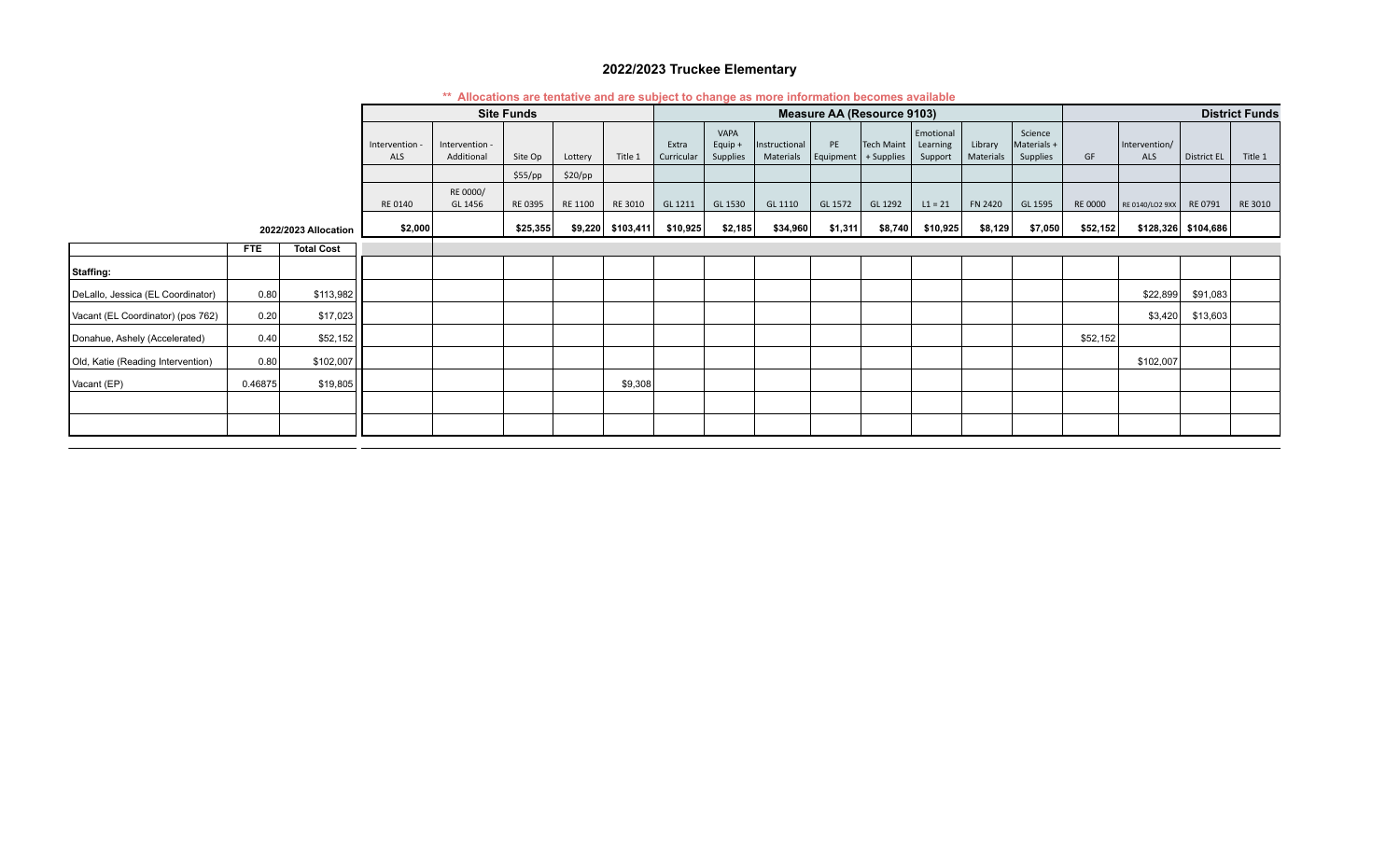| Total Funds Used           |         |      |         | ¢Λ      | \$9,308  | \$0 <sub>1</sub>     |        |          | œ۸        |         |          | so I    |         | 152 <sub>1</sub> | \$128,326 | \$104,686 | ¢∩ I<br>ັ |
|----------------------------|---------|------|---------|---------|----------|----------------------|--------|----------|-----------|---------|----------|---------|---------|------------------|-----------|-----------|-----------|
| <b>Remaining Funds    </b> | \$2,000 | so l | `25,355 | \$9.220 | \$94.103 | <sup>ፍ</sup> 10.925⊤ | 2.1851 | \$34.960 | \$1.311 l | \$8.740 | \$10,925 | \$8,129 | \$7,050 |                  |           |           |           |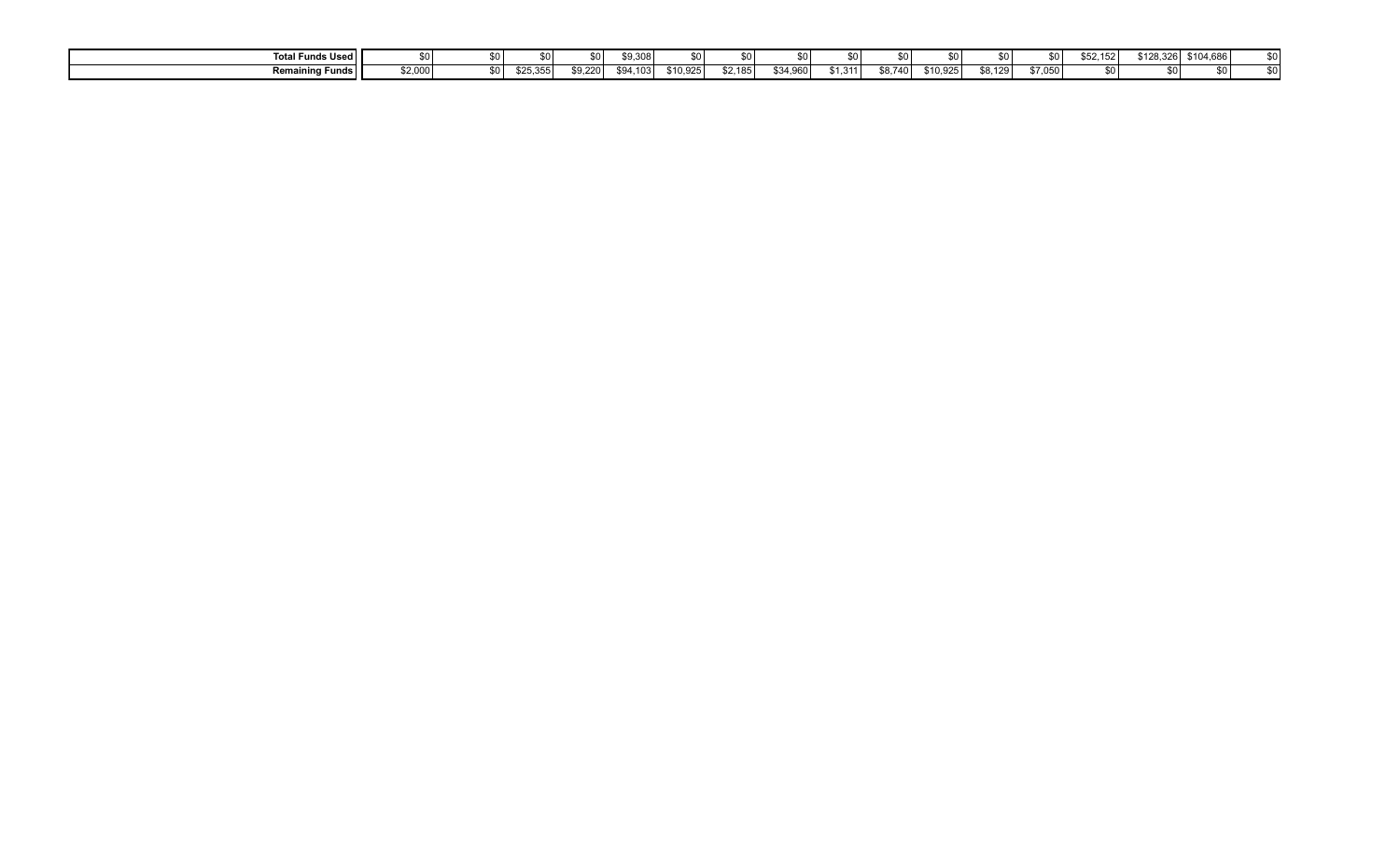| \$10,496 |  |
|----------|--|
|          |  |
|          |  |